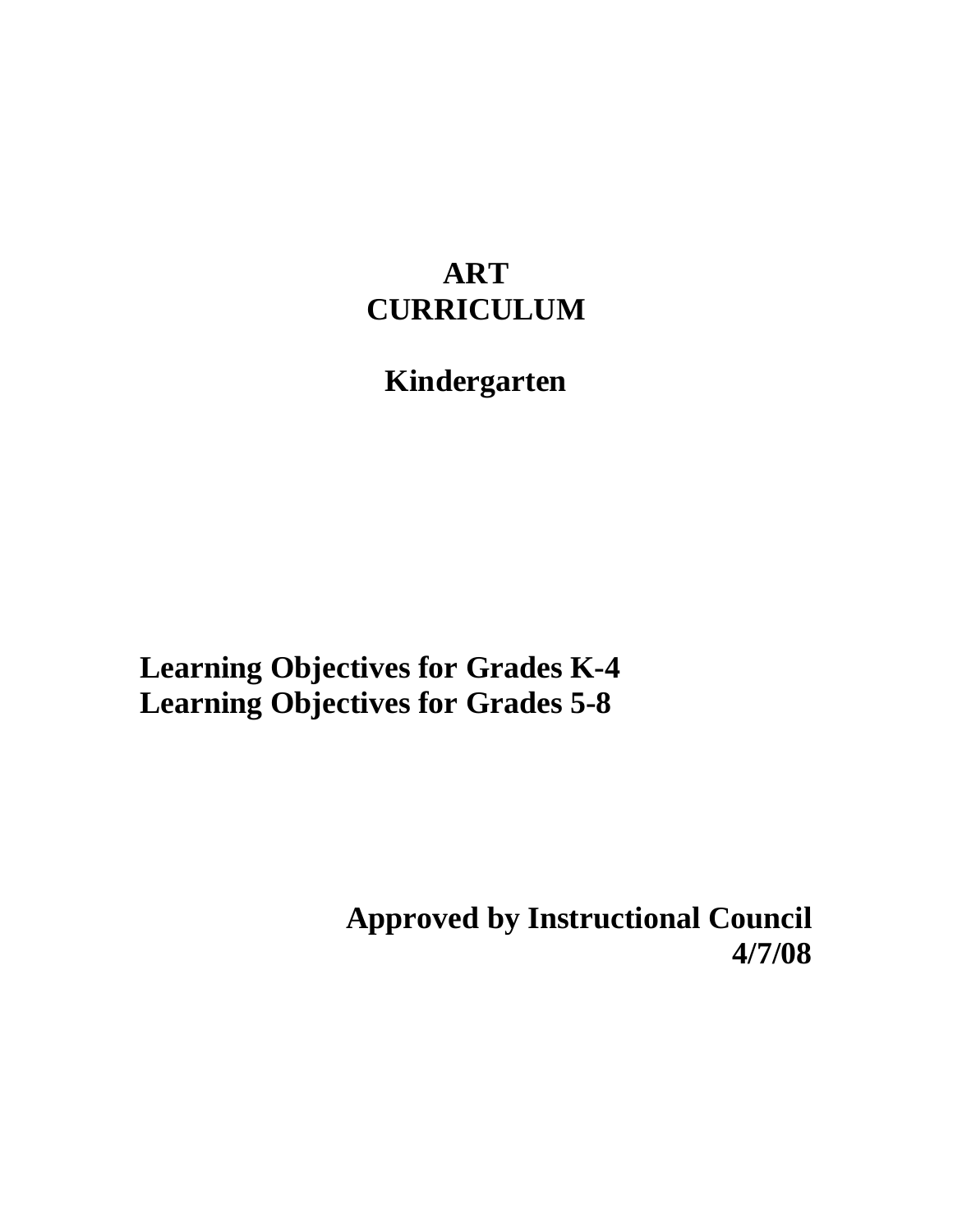| GOAL: District Goal # 1 (State Standard 1)<br>Understand, select and apply media, technique and processes          |                                                                                                                                                                                                                                                                                                                                                                                                                                                                                  |
|--------------------------------------------------------------------------------------------------------------------|----------------------------------------------------------------------------------------------------------------------------------------------------------------------------------------------------------------------------------------------------------------------------------------------------------------------------------------------------------------------------------------------------------------------------------------------------------------------------------|
| <b>LEARNING OBJECTIVES</b>                                                                                         | SAMPLE INDICATORS/ASSESSMENTS OF LEARNING                                                                                                                                                                                                                                                                                                                                                                                                                                        |
| Students will know how to:                                                                                         | Students will be able to:                                                                                                                                                                                                                                                                                                                                                                                                                                                        |
| 1.1 Differentiate between a<br>variety of media, techniques<br>and processes                                       | a. Identify a self created work of art by media<br>b. Use and identify a variety of art media, tools and<br>materials in creating works of art                                                                                                                                                                                                                                                                                                                                   |
| 1.2 Describe how different<br>media, techniques and<br>processes cause different<br>effects and personal responses | a. Use vocabulary related to media, technique,<br>processes, tools and equipment such as pinch pot and<br>texture rubbing                                                                                                                                                                                                                                                                                                                                                        |
| 1.3 Use different media,<br>techniques and processes to<br>communicate ideas, feelings,<br>experiences and stories | a. Demonstrate painting skills using primary colors,<br>secondary colors and a variety of painting tools<br>b. Demonstrate drawing skills by creating art work with<br>a variety of lines and shapes<br>c. Create patterns with lines, shapes and texture<br>d. Create collages<br>e. Explore cutting and gluing skills<br>f. Produce a pinch pot by modeling with clay<br>g. Practice rolling and kneading clay<br>h. Recognize technology as a tool for acquiring<br>knowledge |
| 1.4 Use art media and tools in a<br>safe and responsible manner                                                    | Care for age appropriate art supplies<br>a.                                                                                                                                                                                                                                                                                                                                                                                                                                      |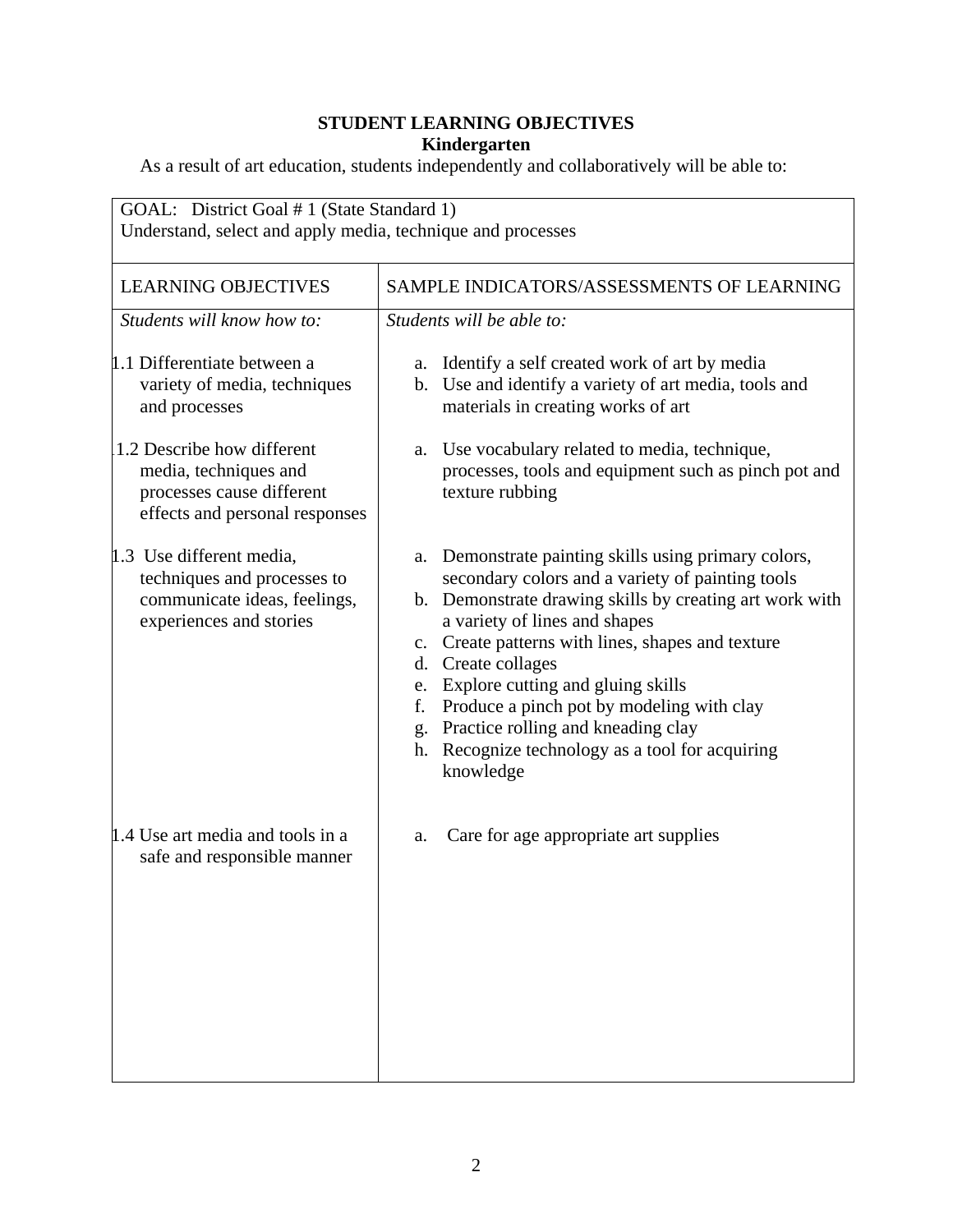| GOAL: District Goal # 2 (State Standard # 2)<br>Understand and apply a range of subject matter, symbols and ideas |  |
|-------------------------------------------------------------------------------------------------------------------|--|
| SAMPLE INDICATORS/ASSESSMENTS OF LEARNING                                                                         |  |
| Students will be able to:                                                                                         |  |
| Use color, texture, line, and shape to create their own<br>a.<br>works of art                                     |  |
| Use the basic elements of art to create their own<br>a.<br>works of art                                           |  |
|                                                                                                                   |  |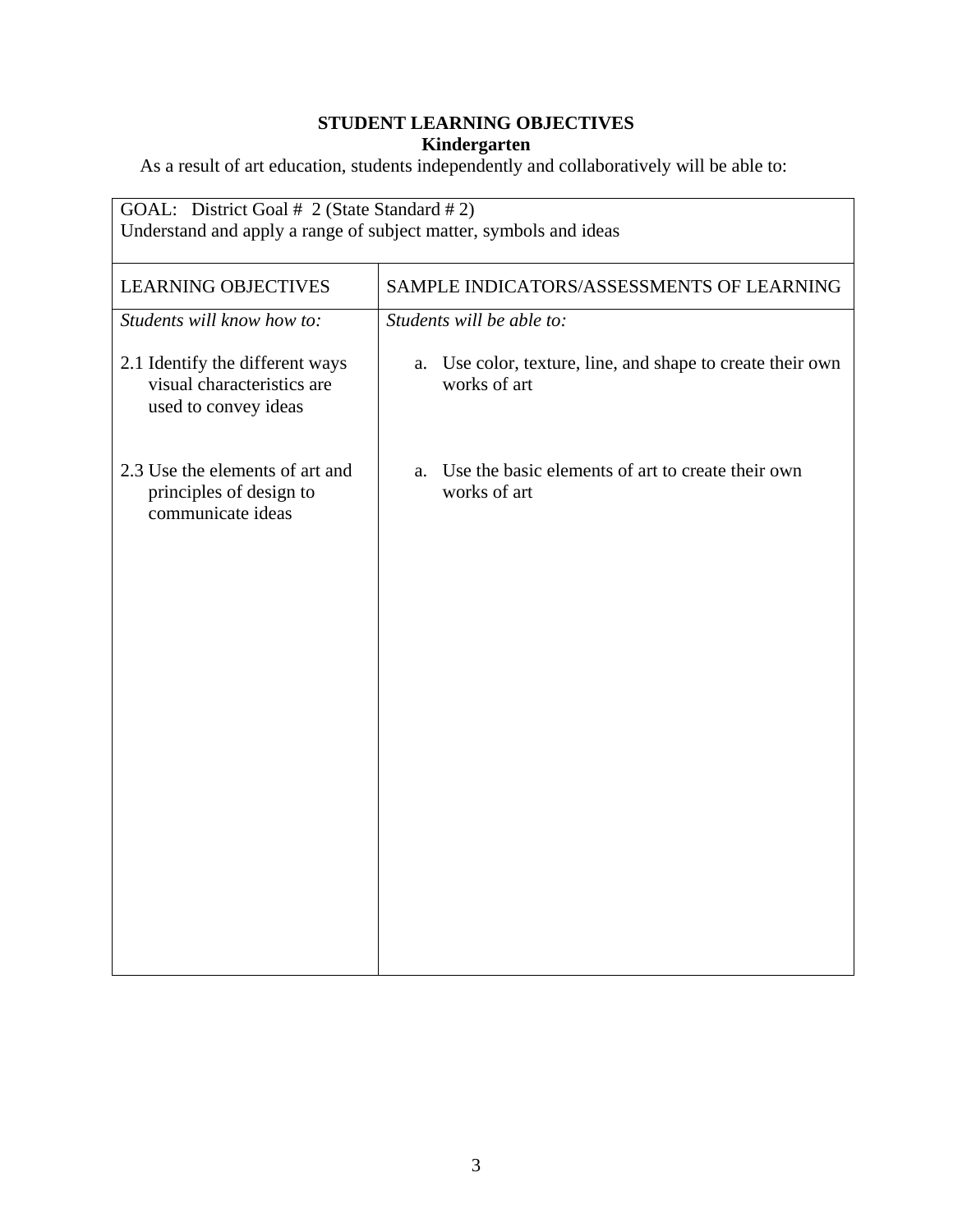| GOAL: District Goal # 3 (State Standard #3)<br>Consider, select from and apply a variety of sources for art content to communicate meaning |                                                                                                                |
|--------------------------------------------------------------------------------------------------------------------------------------------|----------------------------------------------------------------------------------------------------------------|
| <b>LEARNING OBJECTIVES</b>                                                                                                                 | SAMPLE INDICATORS/ASSESSMENTS OF LEARNING                                                                      |
| Students will know how to:                                                                                                                 | Students will be able to:                                                                                      |
| 3.1 Discuss a variety of sources<br>for art content                                                                                        | Demonstrate an understanding that works of art have<br>a.<br>been inspired by nature and their own environment |
| 3.2 Select and use subject<br>matter, symbols and ideas to<br>communicate meaning                                                          | Create their own art work that expresses ideas/themes<br>a.<br>about nature and/or their own environment       |
|                                                                                                                                            |                                                                                                                |
|                                                                                                                                            |                                                                                                                |
|                                                                                                                                            |                                                                                                                |
|                                                                                                                                            |                                                                                                                |
|                                                                                                                                            |                                                                                                                |
|                                                                                                                                            |                                                                                                                |
|                                                                                                                                            |                                                                                                                |
|                                                                                                                                            |                                                                                                                |
|                                                                                                                                            |                                                                                                                |
|                                                                                                                                            |                                                                                                                |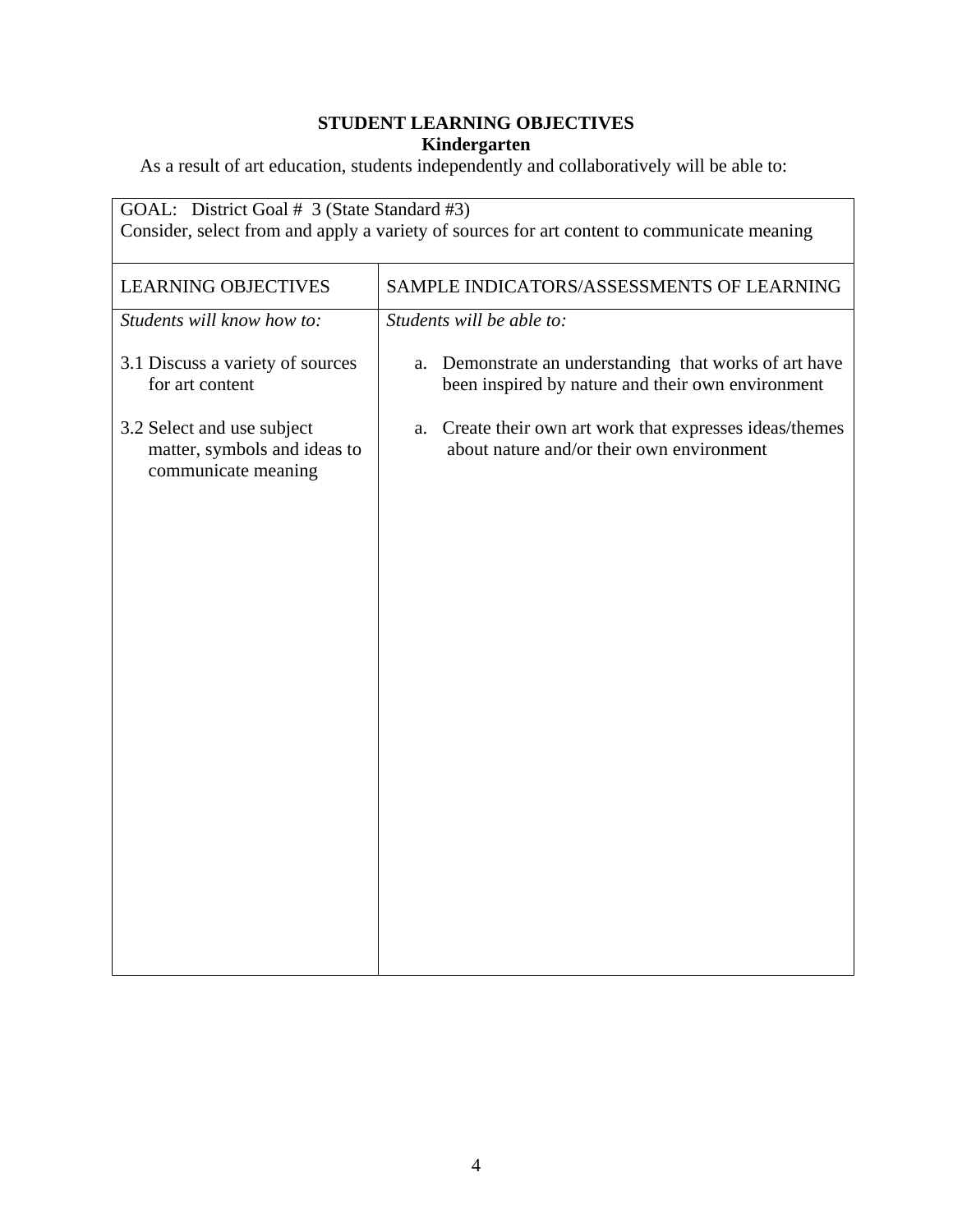| GOAL: District Goal # 5 (State Standard #5)<br>Reflect upon, describe, analyze, interpret and evaluate their own and others' work |  |
|-----------------------------------------------------------------------------------------------------------------------------------|--|
| SAMPLE INDICATORS/ASSESSMENTS OF LEARNING                                                                                         |  |
| Students will be able to:                                                                                                         |  |
| Explain the purposes for creating their own works of<br>a.<br>art                                                                 |  |
| Describe the visual characteristics of their own art<br>a.<br>work                                                                |  |
| Explain their responses to their own works of art<br>a.<br>using basic art terminology such as shapes, colors and<br>lines        |  |
|                                                                                                                                   |  |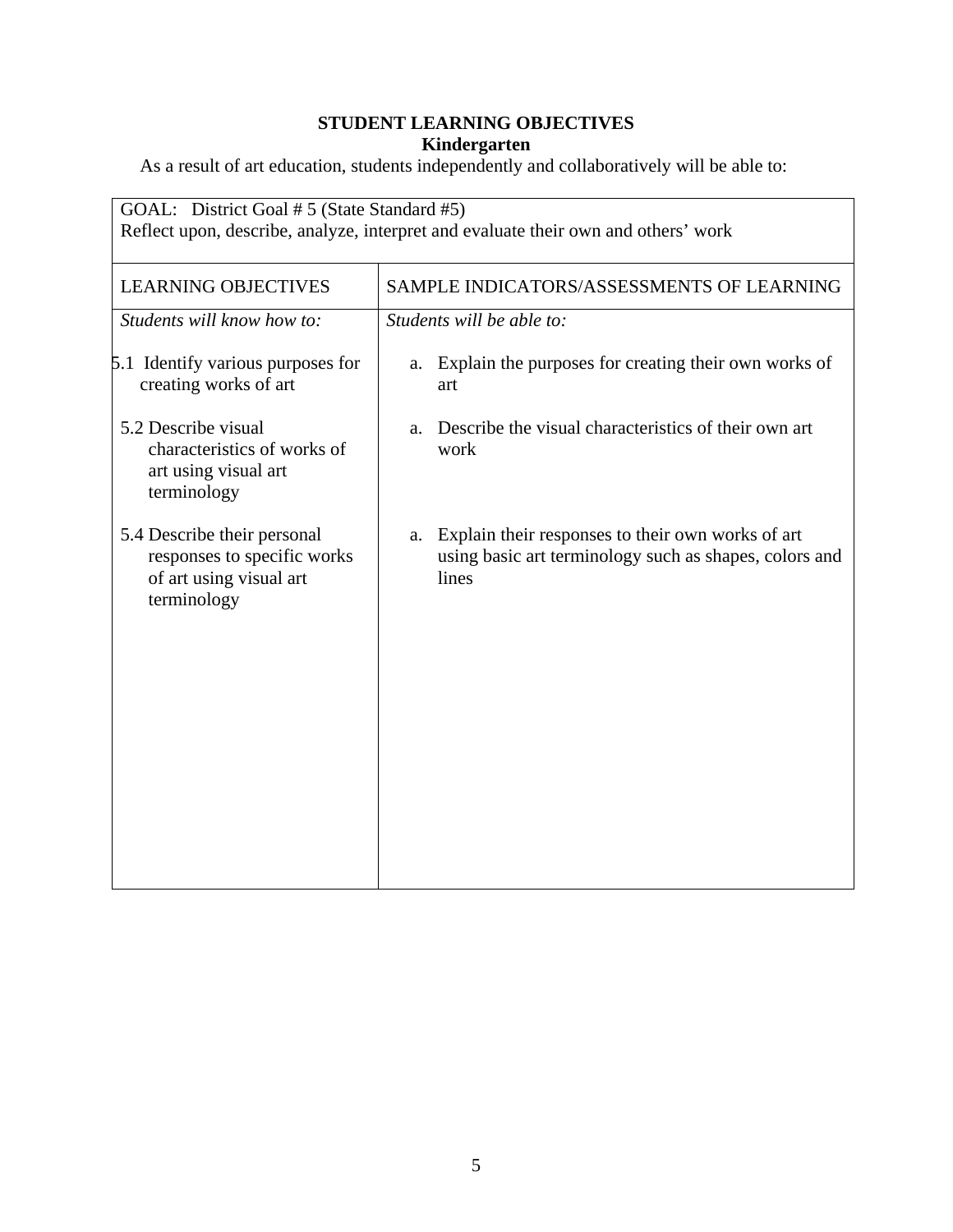| SAMPLE INDICATORS/ASSESSMENTS OF LEARNING                                                                                              |
|----------------------------------------------------------------------------------------------------------------------------------------|
|                                                                                                                                        |
| Students will be able to:                                                                                                              |
|                                                                                                                                        |
| Create their own works of art and demonstrate an<br>understanding that inspirations come from the<br>content of other curricular areas |
|                                                                                                                                        |
|                                                                                                                                        |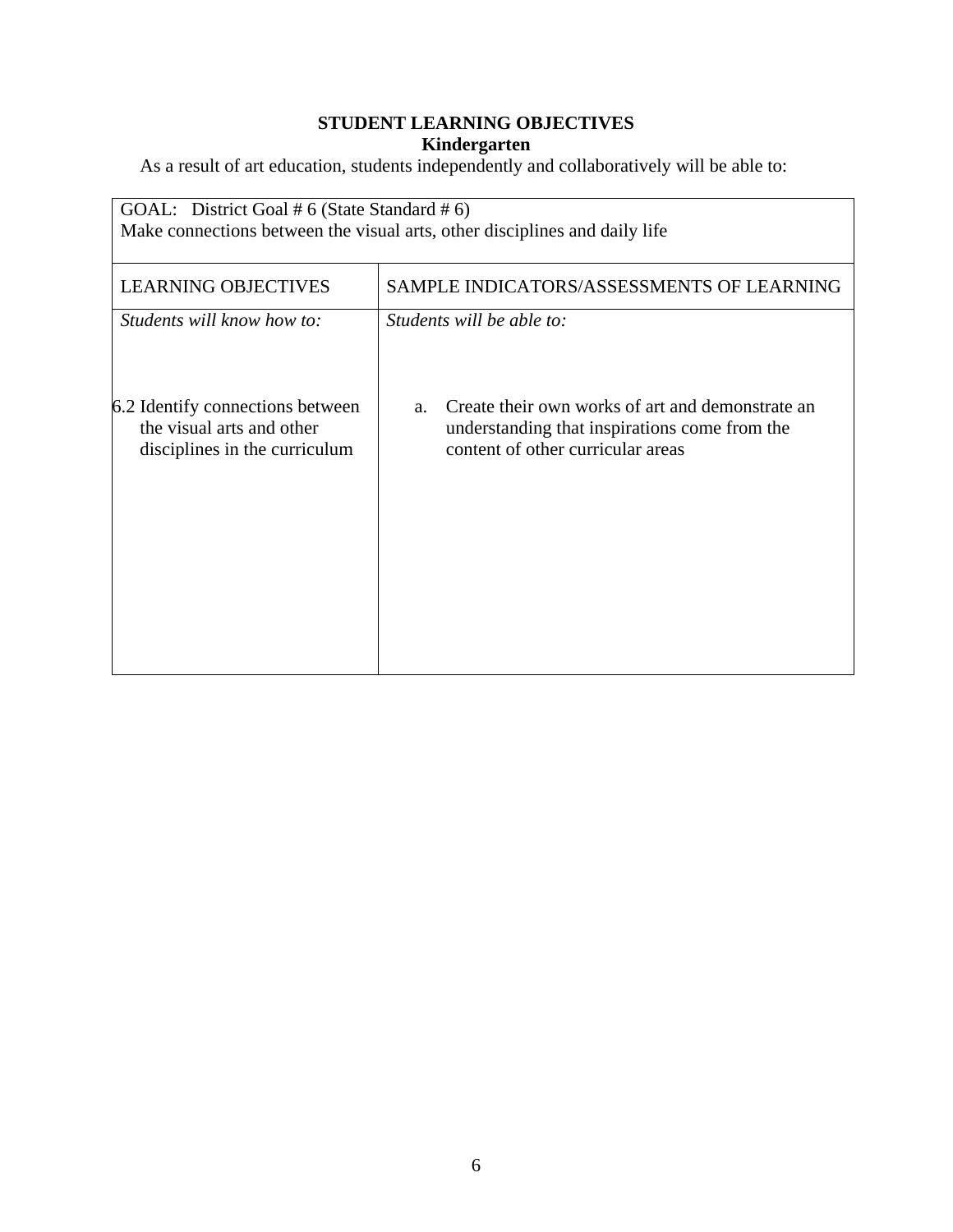## **ART CURRICULUM**

# **Grade 1**

**Learning Objectives for Grades K-4 Learning Objectives for Grades 5-8** 

> **Approved by Instructional Council 4/7/08**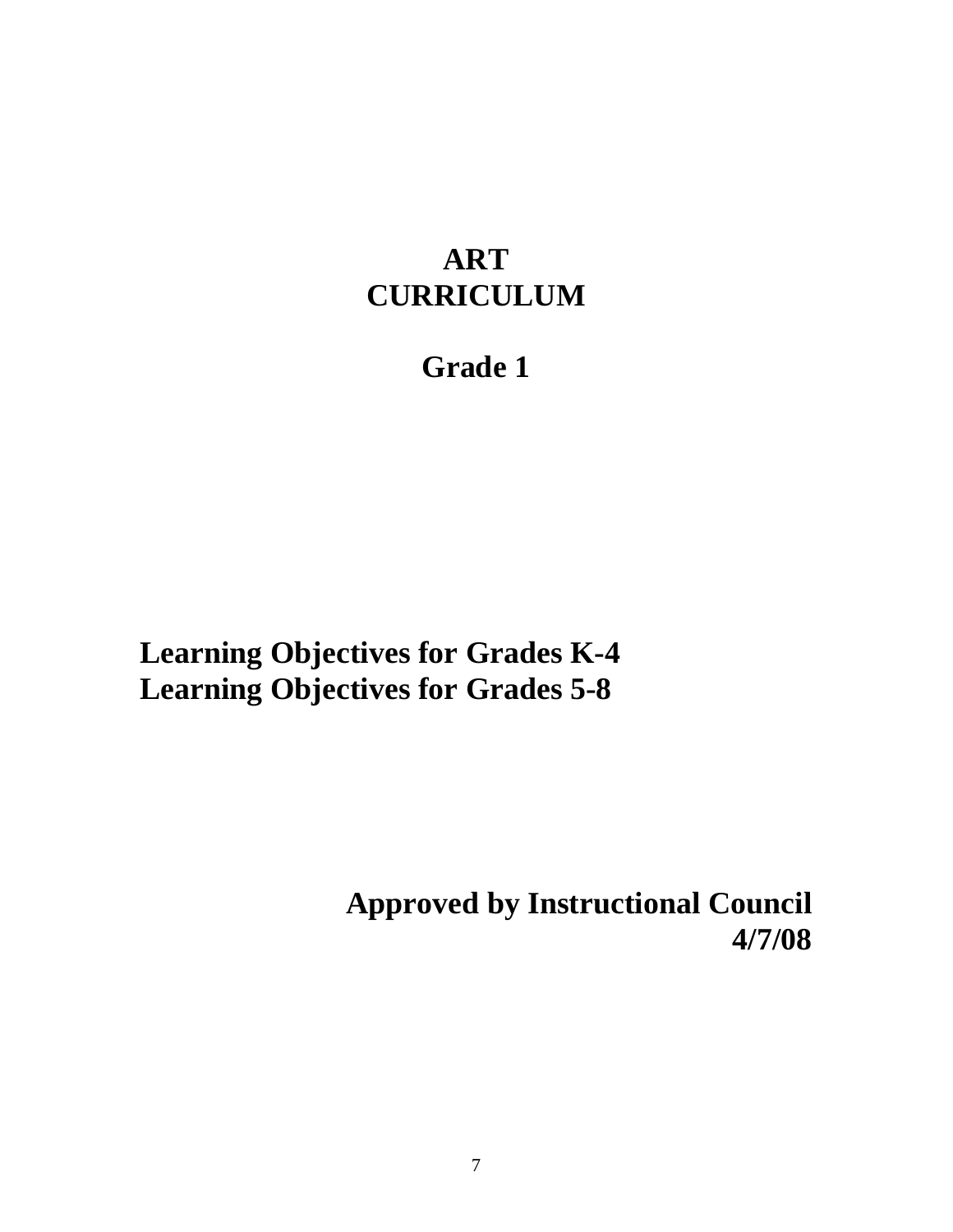| GOAL: District Goal # 1 (State Standard #1)<br>Understand, select and apply media, technique and processes         |                                                                                                                                                                                                                                                                                                                                                                                             |
|--------------------------------------------------------------------------------------------------------------------|---------------------------------------------------------------------------------------------------------------------------------------------------------------------------------------------------------------------------------------------------------------------------------------------------------------------------------------------------------------------------------------------|
| <b>LEARNING OBJECTIVES</b>                                                                                         | SAMPLE INDICATORS/ASSESSMENTS OF LEARNING                                                                                                                                                                                                                                                                                                                                                   |
| Students will know how to:                                                                                         | Students will be able to:                                                                                                                                                                                                                                                                                                                                                                   |
| 1.1 Differentiate between a<br>variety of media, techniques<br>and processes                                       | Identify and use a variety of art media, tools and<br>a.<br>materials in creating their own works of art                                                                                                                                                                                                                                                                                    |
| 1.2 Describe how different<br>media, techniques and<br>processes cause different<br>effects and personal responses | Use vocabulary related to media, techniques,<br>a.<br>processes, tools and equipment to describe their own<br>art work such as background and foreground                                                                                                                                                                                                                                    |
| 1.3 Use different media,<br>techniques and processes to<br>communicate ideas, feelings,<br>experiences and stories | a. Demonstrate painting skills by using primary colors<br>b. Create art work by using and mixing secondary<br>colors<br>c. Create art work by using a variety of painting tools<br>d. Demonstrate drawing skills by creating artwork using<br>a variety of lines and shapes<br>e. Create patterns with lines, shapes and textures<br>Create artwork using basic spatial relationships<br>f. |
| 1.4 Use art media and tools in a<br>safe and responsible manner                                                    | Care for and use in a safe manner age appropriate art<br>a.<br>supplies                                                                                                                                                                                                                                                                                                                     |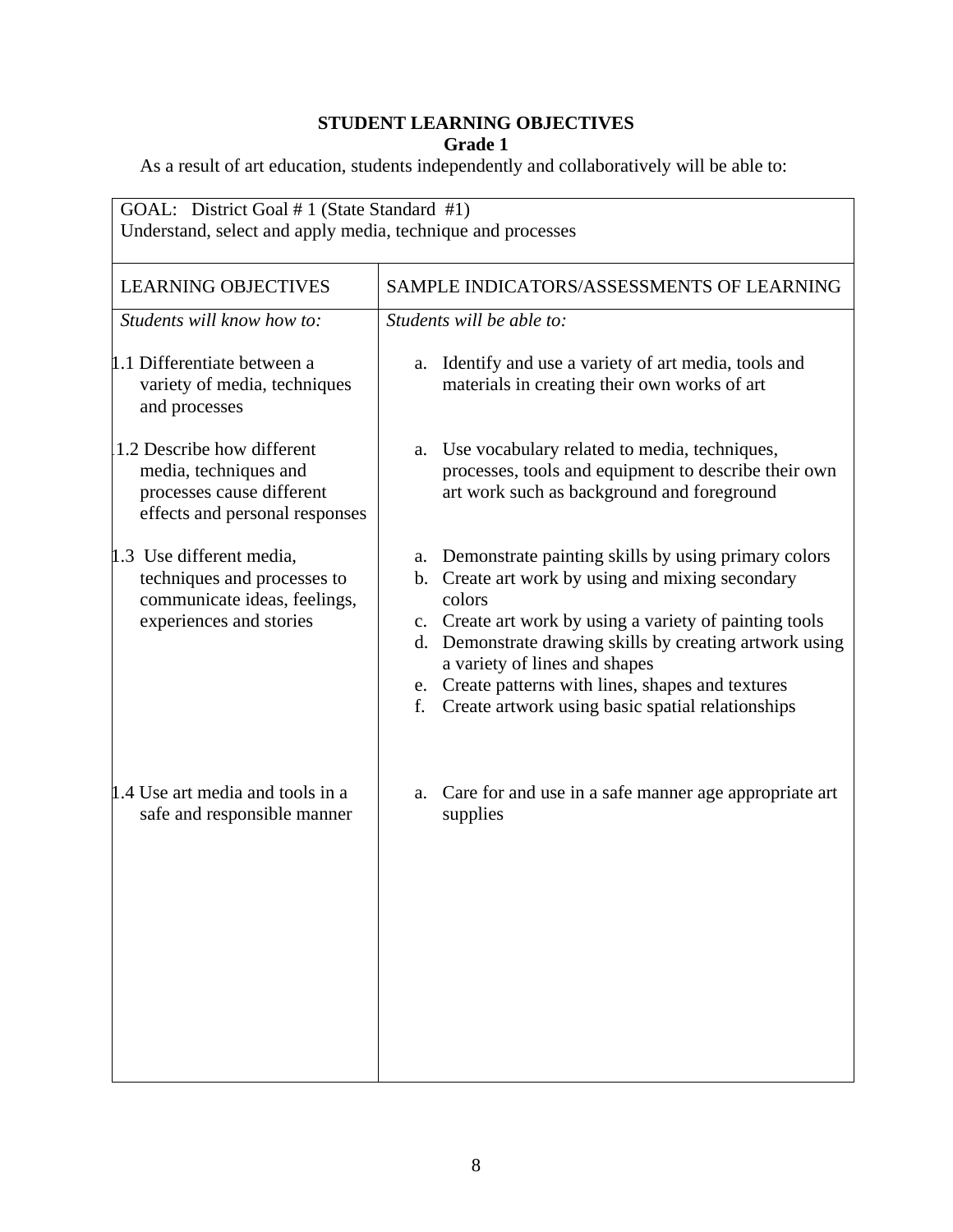| <b>LEARNING OBJECTIVES</b>                                                                                      | SAMPLE INDICATORS/ASSESSMENTS OF LEARNING                                                           |
|-----------------------------------------------------------------------------------------------------------------|-----------------------------------------------------------------------------------------------------|
| Students will know how to:                                                                                      | Students will be able to:                                                                           |
| 2.1 Identify the different ways<br>visual characteristics are<br>used to convey ideas                           | Identify the different visual characteristics in their<br>a.<br>own, peer's and famous works of art |
| 2.2 Describe how different<br>expressive features, and<br>ways of organizing them,<br>cause different responses | Explain their personal responses to their own, peer's<br>a.<br>and famous works of art              |
| 2.3 Use the elements of art and<br>principles of design to<br>communicate ideas                                 | Identify the basic elements of art and apply them to<br>a.<br>create their own works of art         |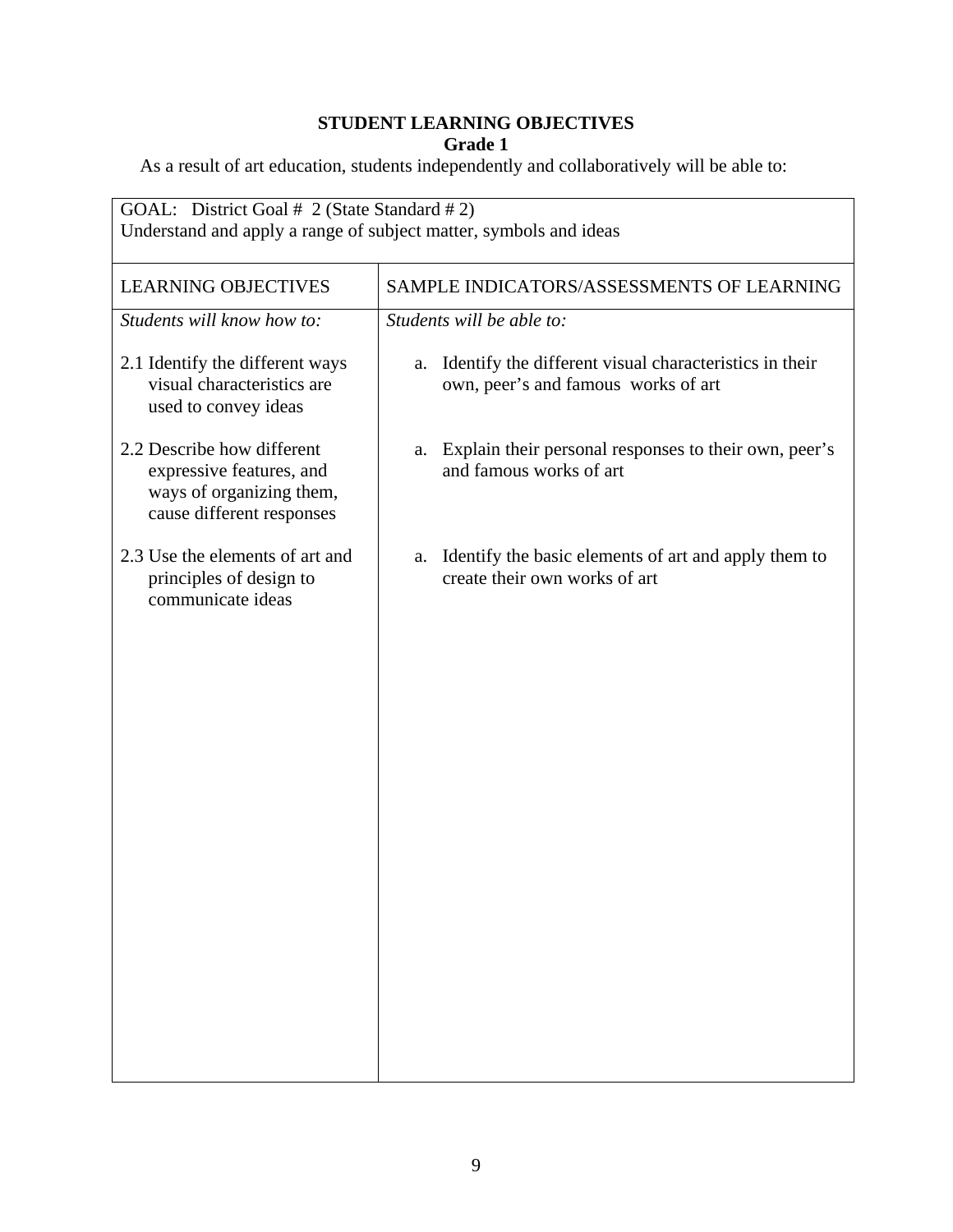| GOAL: District Goal # 3 (State Standard #3)<br>Consider, select from and apply a variety of sources for art content to communicate meaning |                                                                                                                                                                                                                                                                                                                                                                                                 |
|--------------------------------------------------------------------------------------------------------------------------------------------|-------------------------------------------------------------------------------------------------------------------------------------------------------------------------------------------------------------------------------------------------------------------------------------------------------------------------------------------------------------------------------------------------|
| <b>LEARNING OBJECTIVES</b><br>Students will know how to:                                                                                   | SAMPLE INDICATORS/ASSESSMENTS OF LEARNING<br>Students will be able to:                                                                                                                                                                                                                                                                                                                          |
| 3.1 Discuss a variety of sources<br>for art content                                                                                        | Explain possible sources of inspiration for famous<br>a.<br>works of art<br>b. Describe the sources for their own art work                                                                                                                                                                                                                                                                      |
| 3.2 Select and use subject<br>matter, symbols and ideas to<br>communicate meaning                                                          | a. Create and discuss their own art work that expresses<br>ideas/themes about nature and/or their own<br>environment<br>b. Explain how their own experiences, knowledge, and<br>beliefs can be the source of inspiration and use them<br>to create their own art work<br>c. Understand that cultural themes and celebrations can<br>be inspiration and use them to create their own art<br>work |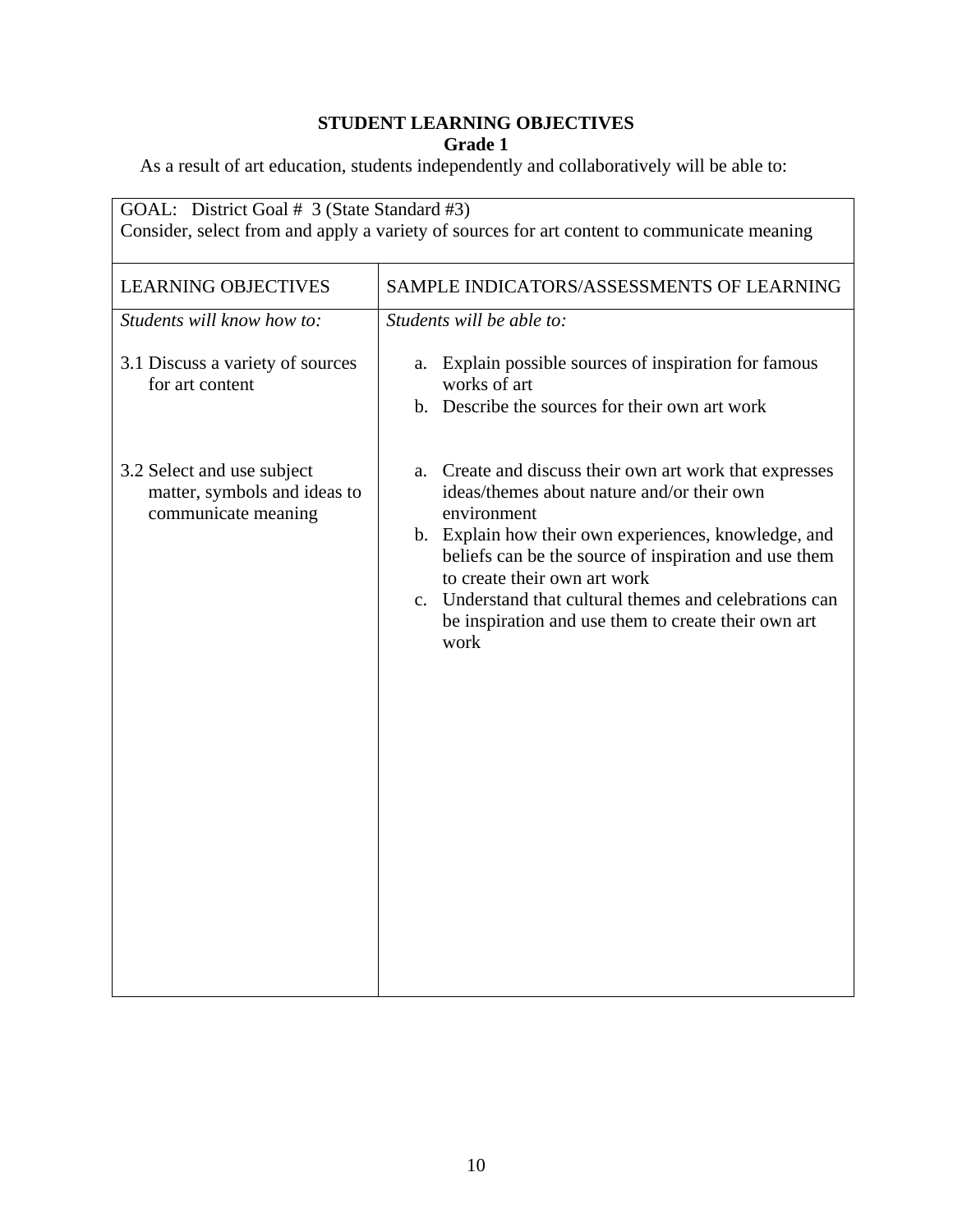| GOAL: District Goal # 4 (State Standard # 4)<br>Understand the visual arts in relation to history and cultures  |                                                                                                   |
|-----------------------------------------------------------------------------------------------------------------|---------------------------------------------------------------------------------------------------|
| <b>LEARNING OBJECTIVES</b>                                                                                      | SAMPLE INDICATORS/ASSESSMENTS OF LEARNING                                                         |
| Students will know how to:                                                                                      | Students will be able to:                                                                         |
| 4.3 Create art work that<br>demonstrates understanding of<br>how history or culture can<br>influence visual art | a. Create their own works of art using cultural and/or<br>historical celebrations as inspirations |
|                                                                                                                 |                                                                                                   |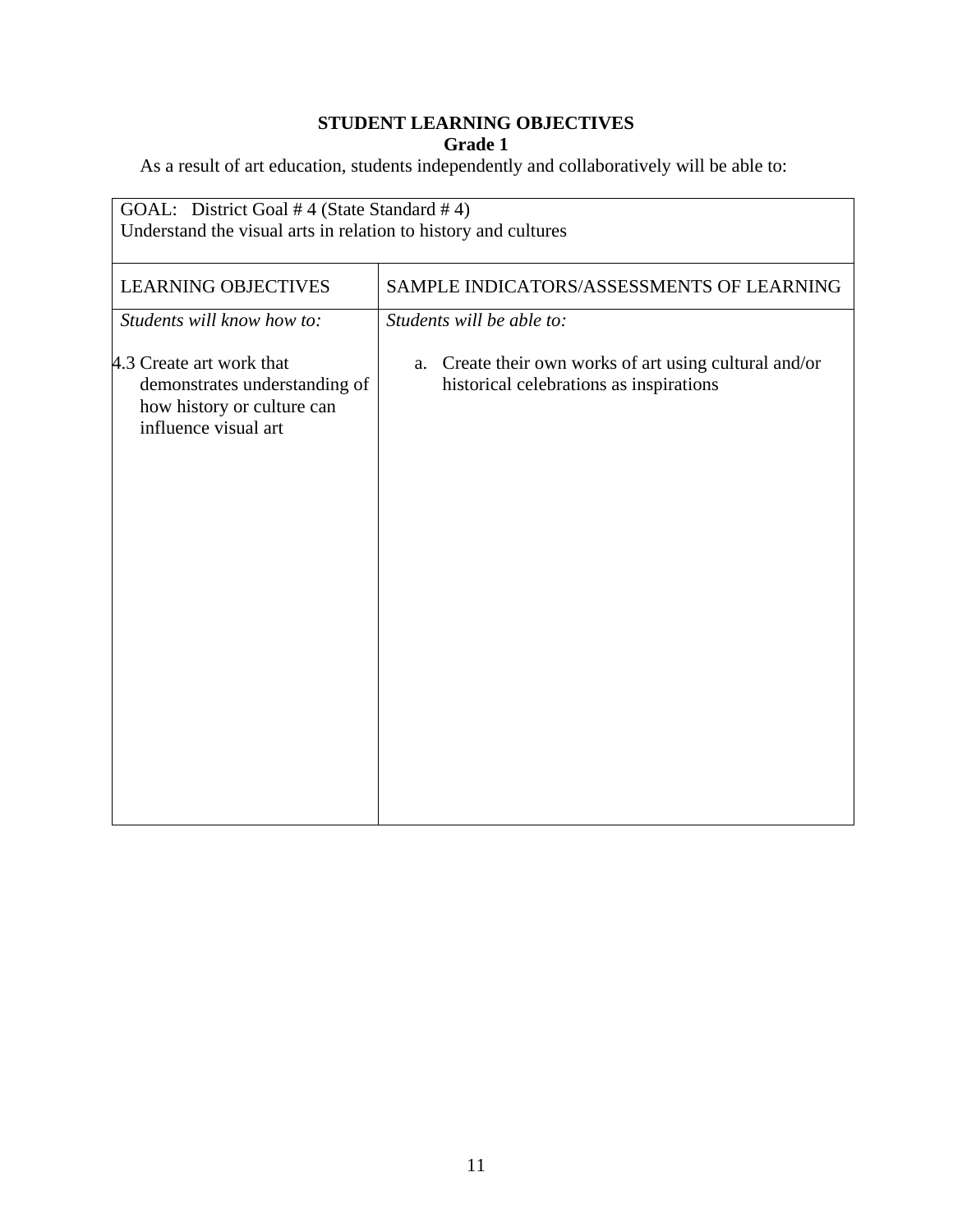| GOAL: District Goal # 5 (State Standard #5)<br>Reflect upon, describe, analyze, interpret and evaluate their own and others' work |                                                                                                                                               |
|-----------------------------------------------------------------------------------------------------------------------------------|-----------------------------------------------------------------------------------------------------------------------------------------------|
| <b>LEARNING OBJECTIVES</b>                                                                                                        | SAMPLE INDICATORS/ASSESSMENTS OF LEARNING                                                                                                     |
| Students will know how to:                                                                                                        | Students will be able to:                                                                                                                     |
| 5.1 Identify various purposes for<br>creating works of art                                                                        | a. Explain the purposes for creating their own and<br>peer's works of art                                                                     |
| 5.2 Describe visual<br>characteristics of works of<br>art using visual art<br>terminology                                         | Describe the visual characteristics of their own and<br>a.<br>peer's art work using art terminology such as shape,<br>color, line and texture |
| 5.3 Recognize that there are<br>different responses to<br>specific works of art                                                   | Discuss their own responses to their own and peer's<br>a.<br>works of art                                                                     |
| 5.4 Describe their personal<br>responses to specific works<br>of art using visual art<br>terminology                              | Describe their responses to their own and peer's art<br>a.<br>work                                                                            |
|                                                                                                                                   |                                                                                                                                               |
|                                                                                                                                   |                                                                                                                                               |
|                                                                                                                                   |                                                                                                                                               |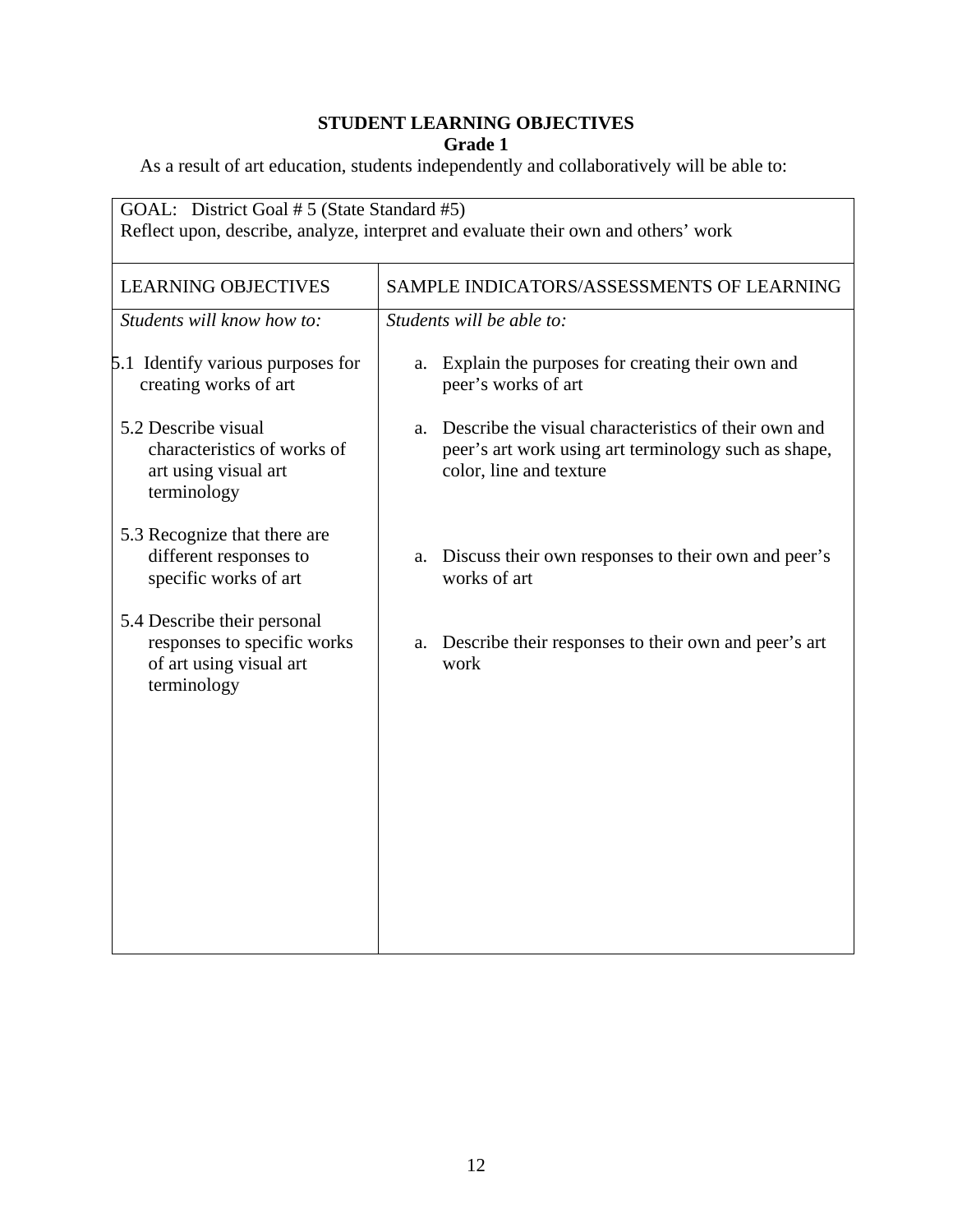| GOAL: District Goal # 6 (State Standard # 6)<br>Make connections between the visual arts, other disciplines and daily life                                                                   |                                                                                                                                                                                                                                                                  |
|----------------------------------------------------------------------------------------------------------------------------------------------------------------------------------------------|------------------------------------------------------------------------------------------------------------------------------------------------------------------------------------------------------------------------------------------------------------------|
| <b>LEARNING OBJECTIVES</b>                                                                                                                                                                   | SAMPLE INDICATORS/ASSESSMENTS OF LEARNING                                                                                                                                                                                                                        |
| Students will know how to:                                                                                                                                                                   | Students will be able to:                                                                                                                                                                                                                                        |
| 6.2 Identify connections between<br>the visual arts and other<br>disciplines in the curriculum<br>6.4 Demonstrate understanding<br>of how the visual arts are<br>used in the world around us | Explain the basic connections between visual arts and<br>a.<br>other disciplines after viewing examples such as<br>children's literature and patterning<br>Identify the basic elements of their environment (i.e.<br>a.<br>clothing, furniture, toys, and books) |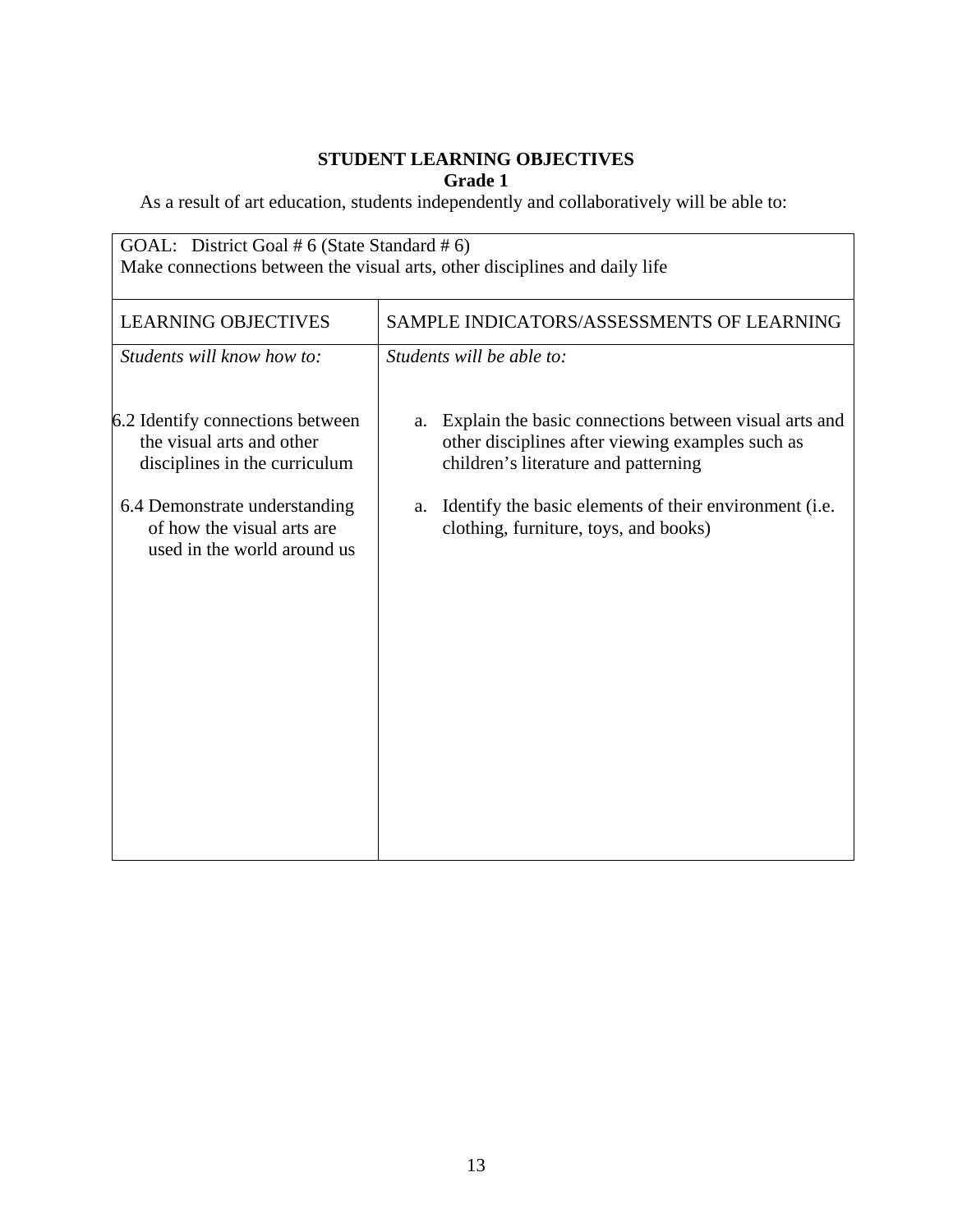## **ART CURRICULUM**

## **Grade 2**

# **Learning Objectives for Grades K-4 Learning Objectives for Grades 5-8**

**Approved by Instructional Council 4/7/08**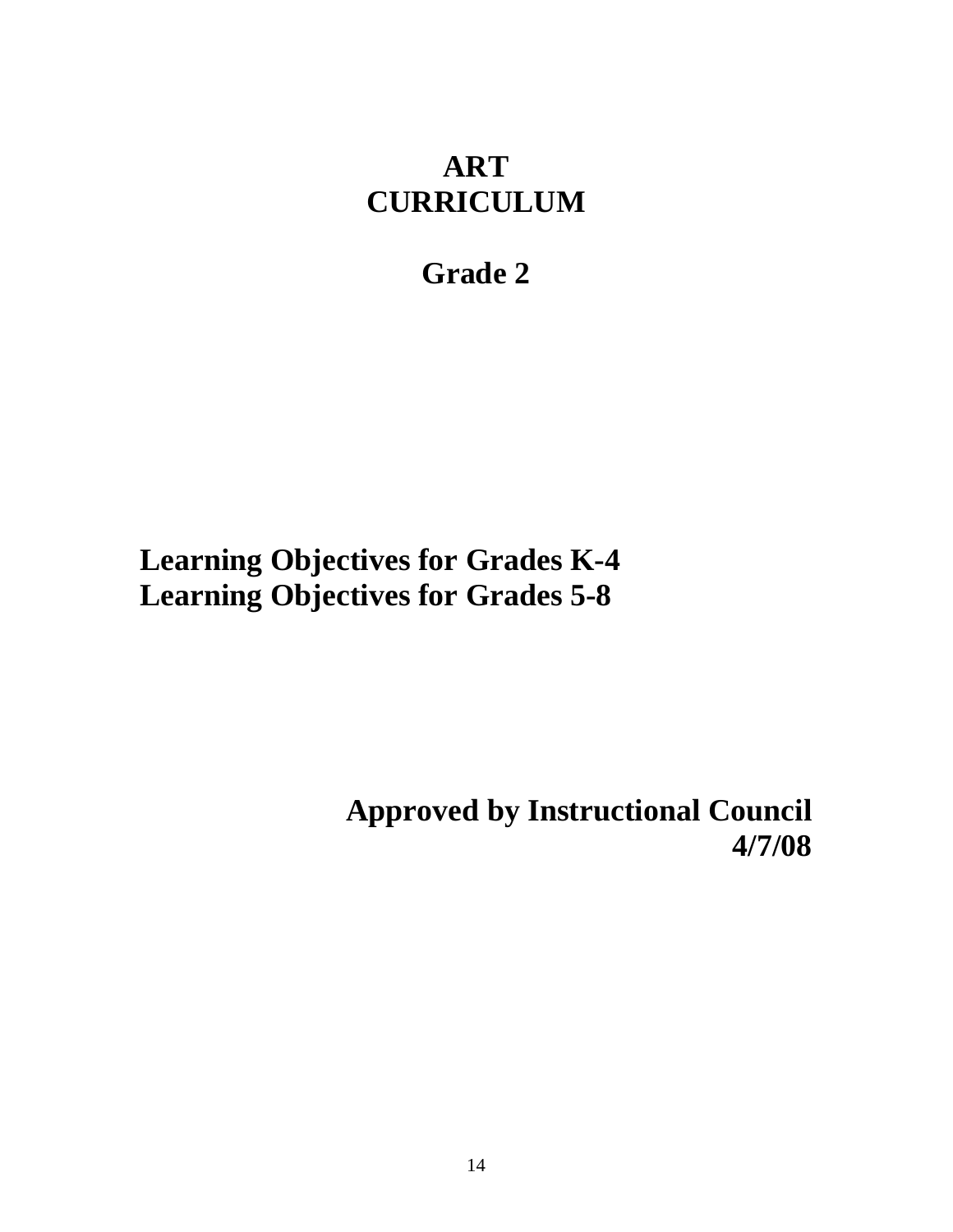| GOAL: District Goal # 1 (State Standard #1)<br>Understand, select and apply media, technique and processes         |                                                                                                                                                                                                                                                                                    |
|--------------------------------------------------------------------------------------------------------------------|------------------------------------------------------------------------------------------------------------------------------------------------------------------------------------------------------------------------------------------------------------------------------------|
| <b>LEARNING OBJECTIVES</b>                                                                                         | SAMPLE INDICATORS/ASSESSMENTS OF LEARNING                                                                                                                                                                                                                                          |
| Students will know how to:                                                                                         | Students will be able to:                                                                                                                                                                                                                                                          |
| 1.1 Differentiate between a<br>variety of media, techniques<br>and processes                                       | Identify and use a wide variety of art media, tools and<br>a.<br>materials in creating original works of art                                                                                                                                                                       |
| 1.2 Describe how different<br>media, techniques and<br>processes cause different<br>effects and personal responses | a. Write a brief description of their personal response to<br>their own art work<br>b. Describe how the art medium can serve as a source of<br>inspiration for artwork                                                                                                             |
| 1.3 Use different media,<br>techniques and processes to<br>communicate ideas, feelings,<br>experiences and stories | a. Demonstrate increased painting skills by using<br>primary colors and by mixing and using secondary<br>colors<br>b. Demonstrate drawing skills by creating artwork using<br>a wide variety of lines and shapes and textures<br>c. Demonstrate paper manipulation such as weaving |
| 1.4 Use art media and tools in a<br>safe and responsible manner                                                    | Care for and use age appropriate art media and tools<br>a.<br>in a safe and responsible manner                                                                                                                                                                                     |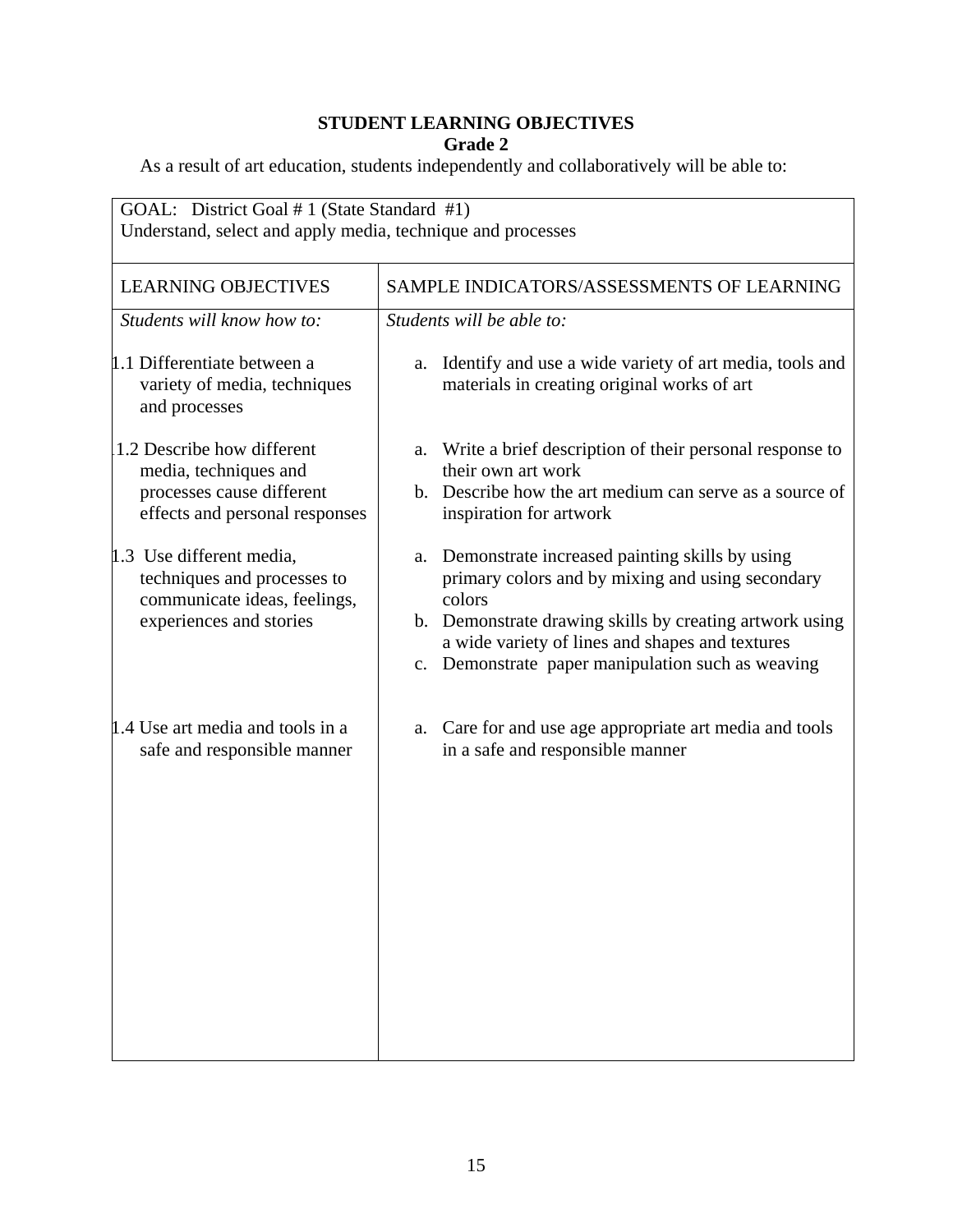| GOAL: District Goal # 2 (State Standard # 2)<br>Understand and apply a range of subject matter, symbols and ideas |                                                                                                                                                |
|-------------------------------------------------------------------------------------------------------------------|------------------------------------------------------------------------------------------------------------------------------------------------|
| <b>LEARNING OBJECTIVES</b>                                                                                        | SAMPLE INDICATORS/ASSESSMENTS OF LEARNING                                                                                                      |
| Students will know how to:                                                                                        | Students will be able to:                                                                                                                      |
| 2.1 Identify the different ways<br>visual characteristics are<br>used to convey ideas                             | Use introduced art terminology such as shape, color<br>a.<br>and texture to appropriately discuss their own, peer's<br>and famous works of art |
| 2.3 Use the elements of art and<br>principles of design to<br>communicate ideas                                   | Identify the basic elements of art and principles of<br>a.<br>design and use them to create their own works of art                             |
|                                                                                                                   |                                                                                                                                                |
|                                                                                                                   |                                                                                                                                                |
|                                                                                                                   |                                                                                                                                                |
|                                                                                                                   |                                                                                                                                                |
|                                                                                                                   |                                                                                                                                                |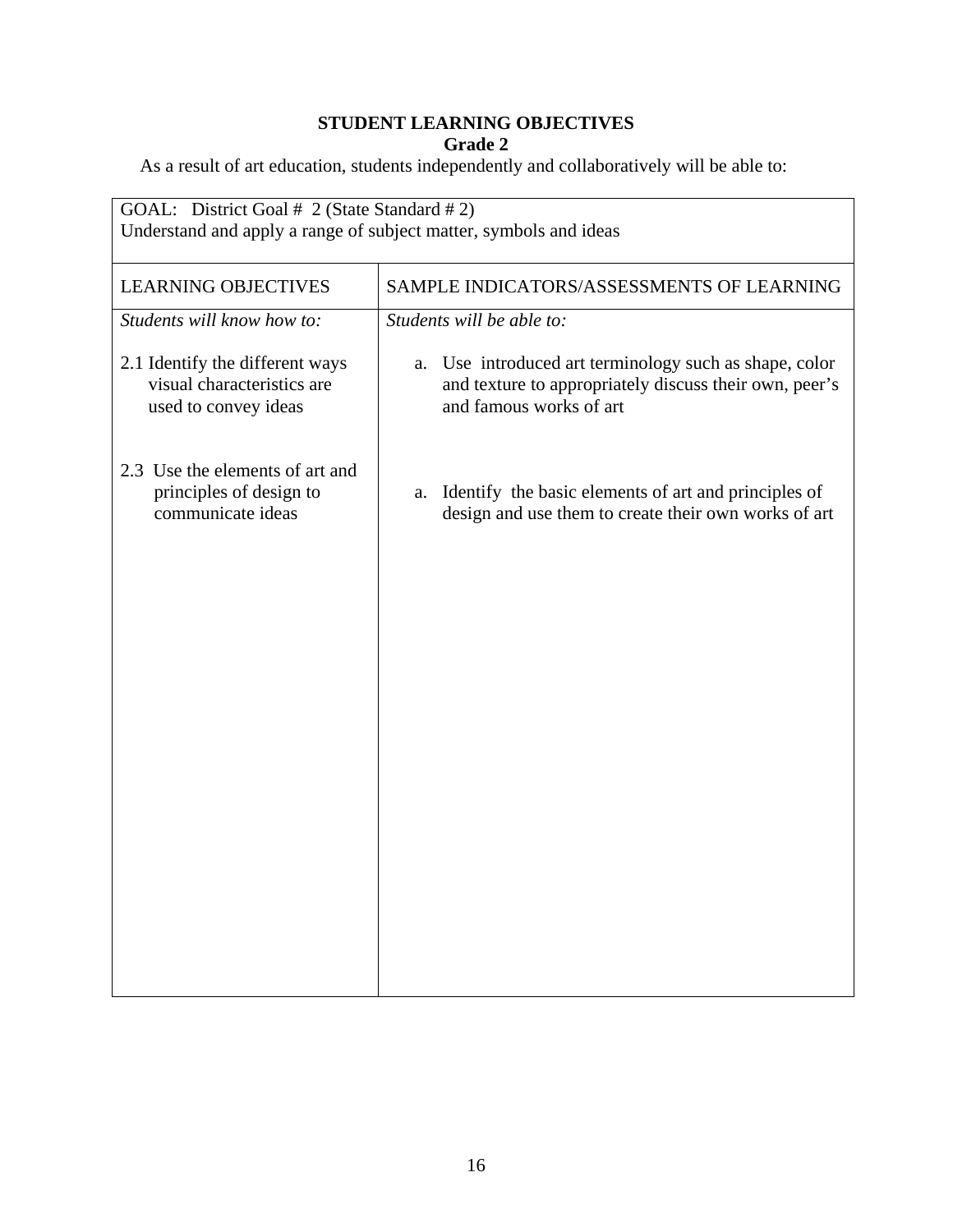| GOAL: District Goal # 3 (State Standard #3)<br>Consider, select from and apply a variety of sources for art content to communicate meaning |                                                                                                                                                                                                                                                                            |
|--------------------------------------------------------------------------------------------------------------------------------------------|----------------------------------------------------------------------------------------------------------------------------------------------------------------------------------------------------------------------------------------------------------------------------|
| <b>LEARNING OBJECTIVES</b>                                                                                                                 | SAMPLE INDICATORS/ASSESSMENTS OF LEARNING                                                                                                                                                                                                                                  |
| Students will know how to:                                                                                                                 | Students will be able to:                                                                                                                                                                                                                                                  |
| 3.1 Discuss a variety of sources<br>for art content                                                                                        | Make a connection between certain works of art and<br>a.<br>nature and/or their own environment<br>b. View famous pieces of art that convey events in the<br>artists' own lives and use them as models to create a<br>piece of art that reflects events in their own lives |
| 3.2 Select and use subject                                                                                                                 | Create a narrative drawing based on one of their<br>a.                                                                                                                                                                                                                     |
| matter, symbols and ideas to<br>communicate meaning                                                                                        | experiences<br>b. Create a collage based on their experience with living<br>in their neighborhood                                                                                                                                                                          |
|                                                                                                                                            |                                                                                                                                                                                                                                                                            |
|                                                                                                                                            |                                                                                                                                                                                                                                                                            |
|                                                                                                                                            |                                                                                                                                                                                                                                                                            |
|                                                                                                                                            |                                                                                                                                                                                                                                                                            |
|                                                                                                                                            |                                                                                                                                                                                                                                                                            |
|                                                                                                                                            |                                                                                                                                                                                                                                                                            |
|                                                                                                                                            |                                                                                                                                                                                                                                                                            |
|                                                                                                                                            |                                                                                                                                                                                                                                                                            |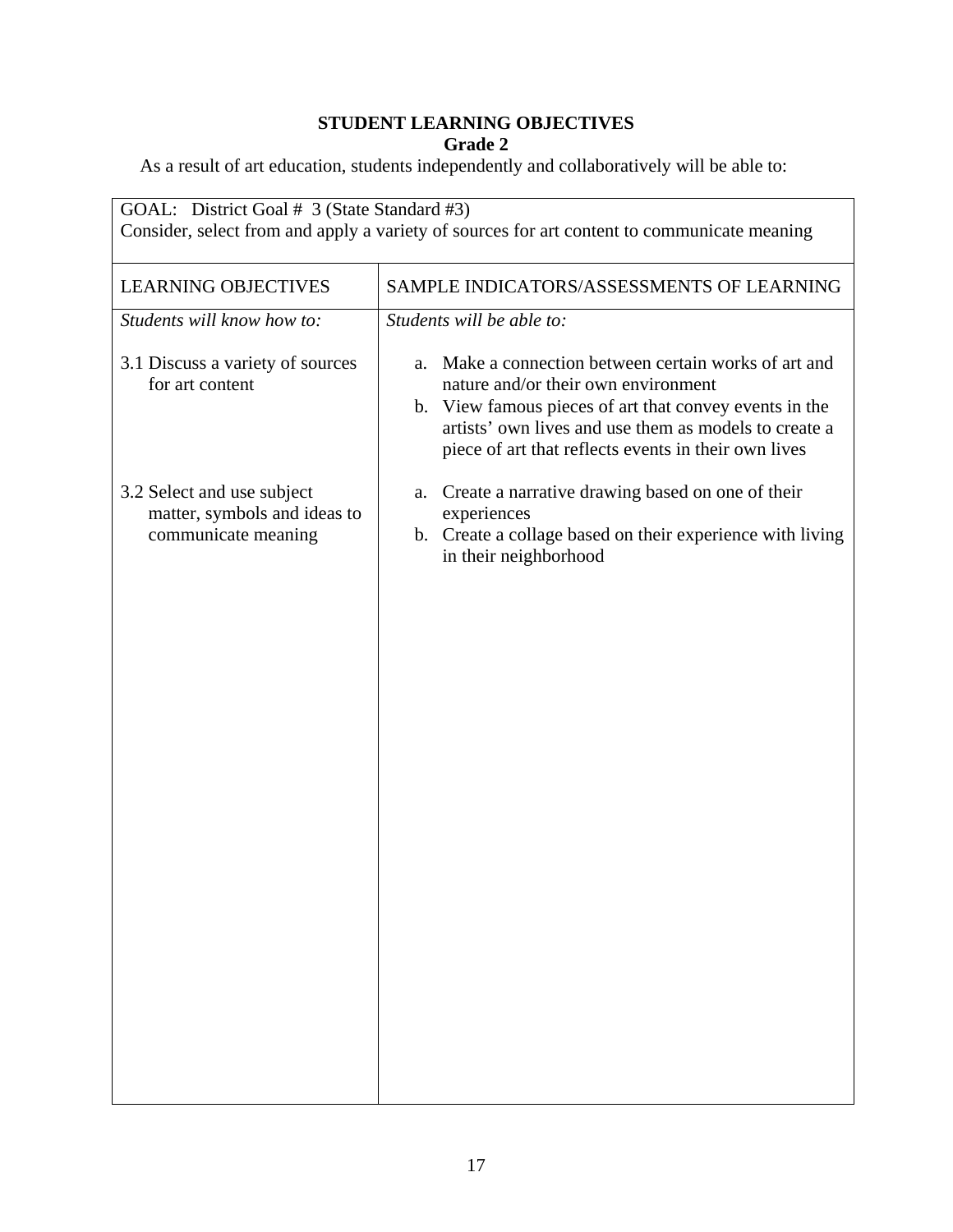| GOAL: District Goal #4 (State Standard #4)<br>Understand the visual arts in relation to history and cultures    |                                                                                             |
|-----------------------------------------------------------------------------------------------------------------|---------------------------------------------------------------------------------------------|
| <b>LEARNING OBJECTIVES</b>                                                                                      | SAMPLE INDICATORS/ASSESSMENTS OF LEARNING                                                   |
| Students will know how to:                                                                                      | Students will be able to:                                                                   |
| 4.1 Recognize that the visual arts<br>have a history and different<br>cultural purposes and<br>meanings         | a. Explore the connections between history and visual<br>arts                               |
| 4.2 Identify specific works of art<br>as belonging to particular<br>styles, cultures, times and<br>places       | Recognize works of specific artists<br>a.                                                   |
| 4.3 Create art work that<br>demonstrates understanding of<br>how history or culture can<br>influence visual art | a. Create their own works of art using cultural and/or<br>historical events as inspirations |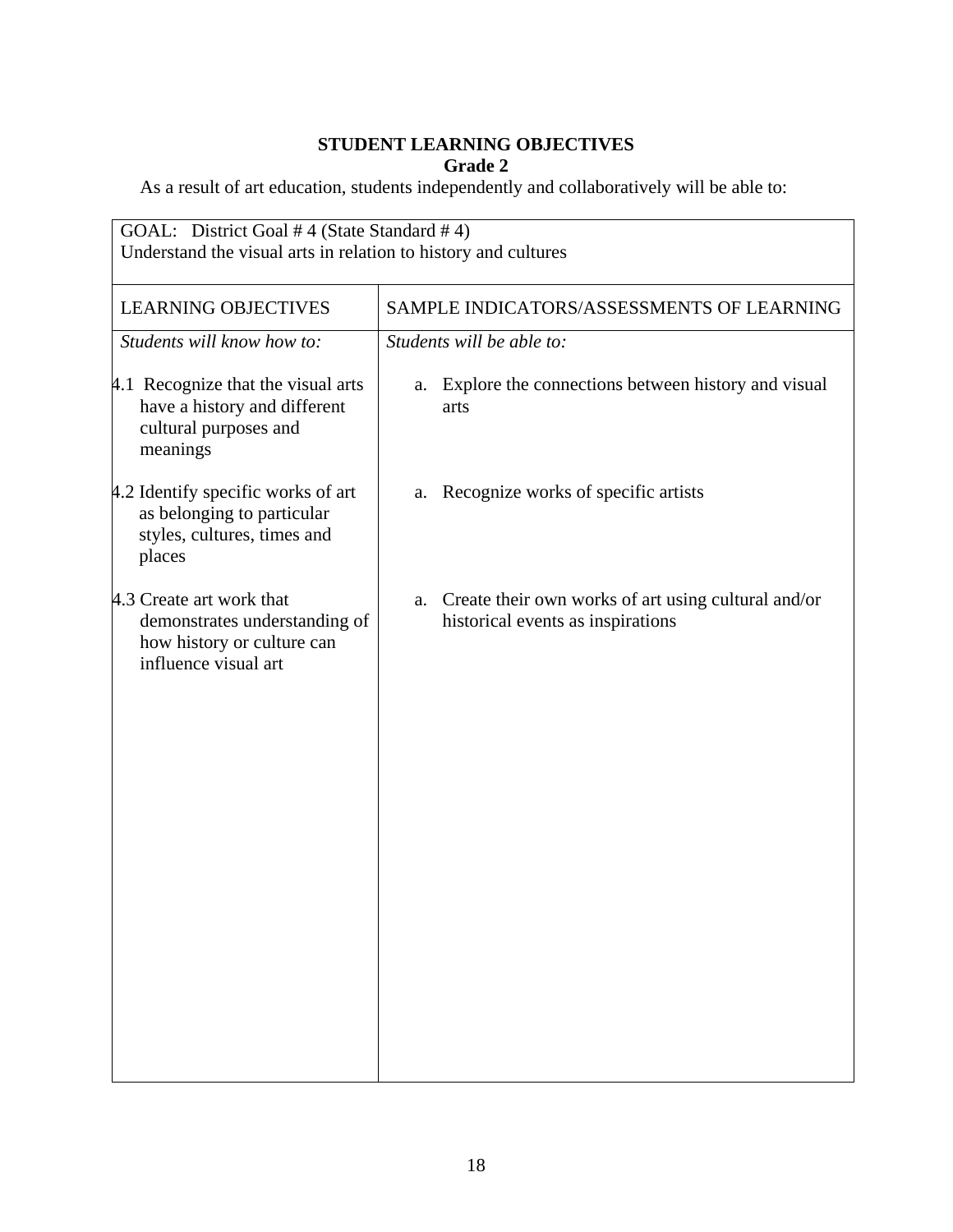| GOAL: District Goal # 5 (State Standard #5)<br>Reflect upon, describe, analyze, interpret and evaluate their own and others' work |                                                                                                                                         |
|-----------------------------------------------------------------------------------------------------------------------------------|-----------------------------------------------------------------------------------------------------------------------------------------|
| <b>LEARNING OBJECTIVES</b>                                                                                                        | SAMPLE INDICATORS/ASSESSMENTS OF LEARNING                                                                                               |
| Students will know how to:                                                                                                        | Students will be able to:                                                                                                               |
| 5.1 Identify various purposes for<br>creating works of art                                                                        | Explain the artists' purposes for creating their specific<br>a.<br>works of art                                                         |
| 5.2 Describe visual<br>characteristics of works of<br>art using visual art<br>terminology                                         | Describe the visual characteristics of specific artists'<br>a.<br>work using art terminology such as warm/cool colors<br>and light/dark |
| 5.3 Recognize that there are<br>different responses to<br>specific works of art                                                   | a. Discuss their own responses to specific artists' works<br>of art                                                                     |
| 5.4 Describe their personal<br>responses to specific works<br>of art using visual art<br>terminology                              | Explain their responses to famous works of art using<br>a.<br>art terminology                                                           |
|                                                                                                                                   |                                                                                                                                         |
|                                                                                                                                   |                                                                                                                                         |
|                                                                                                                                   |                                                                                                                                         |
|                                                                                                                                   |                                                                                                                                         |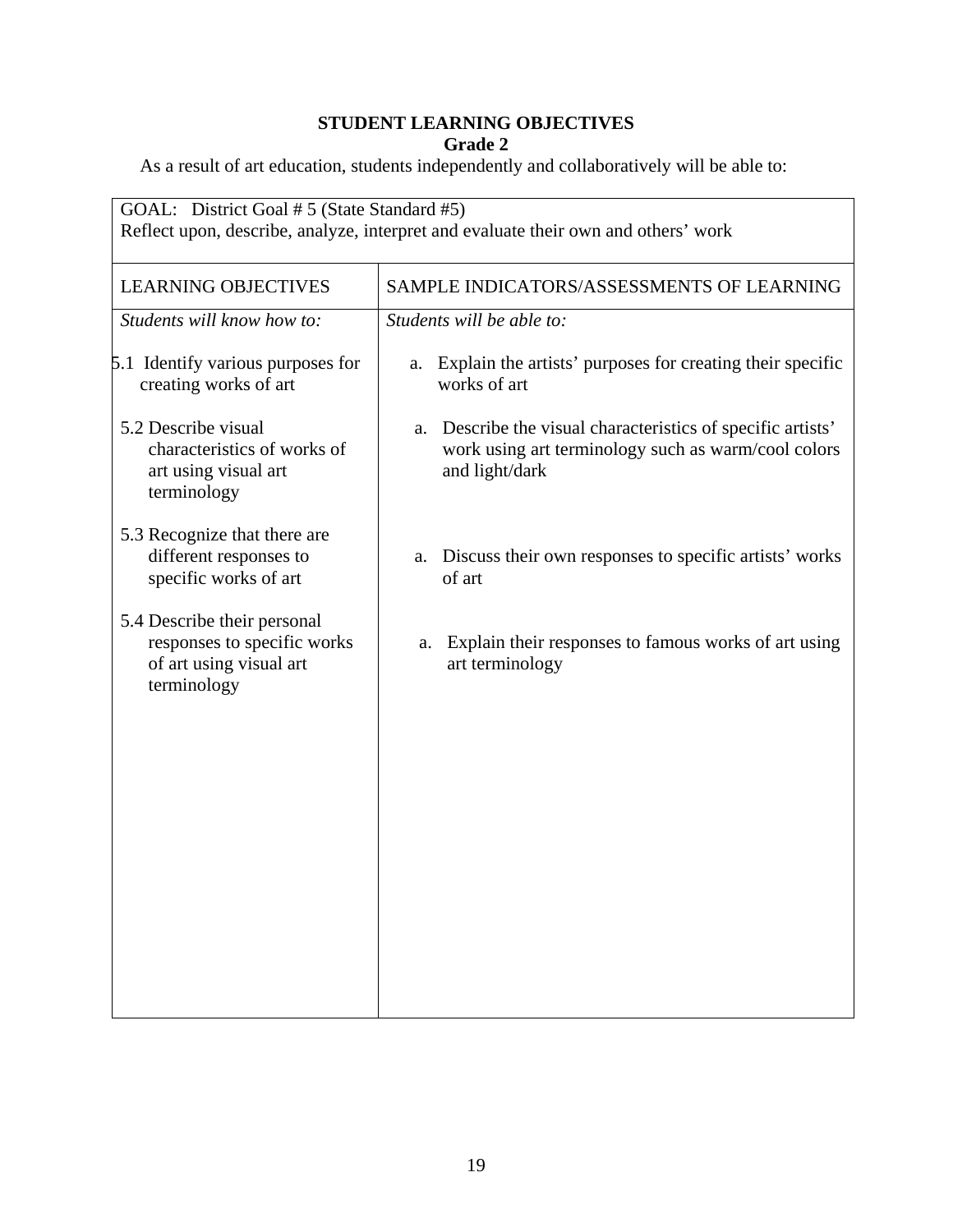| GOAL: District Goal # 6 (State Standard # 6)<br>Make connections between the visual arts, other disciplines and daily life |                                                                                                                                                                          |
|----------------------------------------------------------------------------------------------------------------------------|--------------------------------------------------------------------------------------------------------------------------------------------------------------------------|
| <b>LEARNING OBJECTIVES</b>                                                                                                 | SAMPLE INDICATORS/ASSESSMENTS OF LEARNING                                                                                                                                |
| Students will know how to:                                                                                                 | Students will be able to:                                                                                                                                                |
| 6.1 Identify connections between<br>characteristics of the visual<br>arts and other arts disciplines                       | Explain the basic connections between visual arts<br>a.<br>and other arts                                                                                                |
| 6.2 Identify connections between<br>the visual arts and other<br>disciplines in the curriculum                             | a. Identify the connections between visual arts and other<br>disciplines after viewing examples such as children's<br>literature, patterning and social studies material |
| 6.4 Demonstrate understanding<br>of how the visual arts are<br>used in the world around us                                 | b. Identify and compare the basic elements of their<br>environment (i.e. clothing, furniture, toys, and books)                                                           |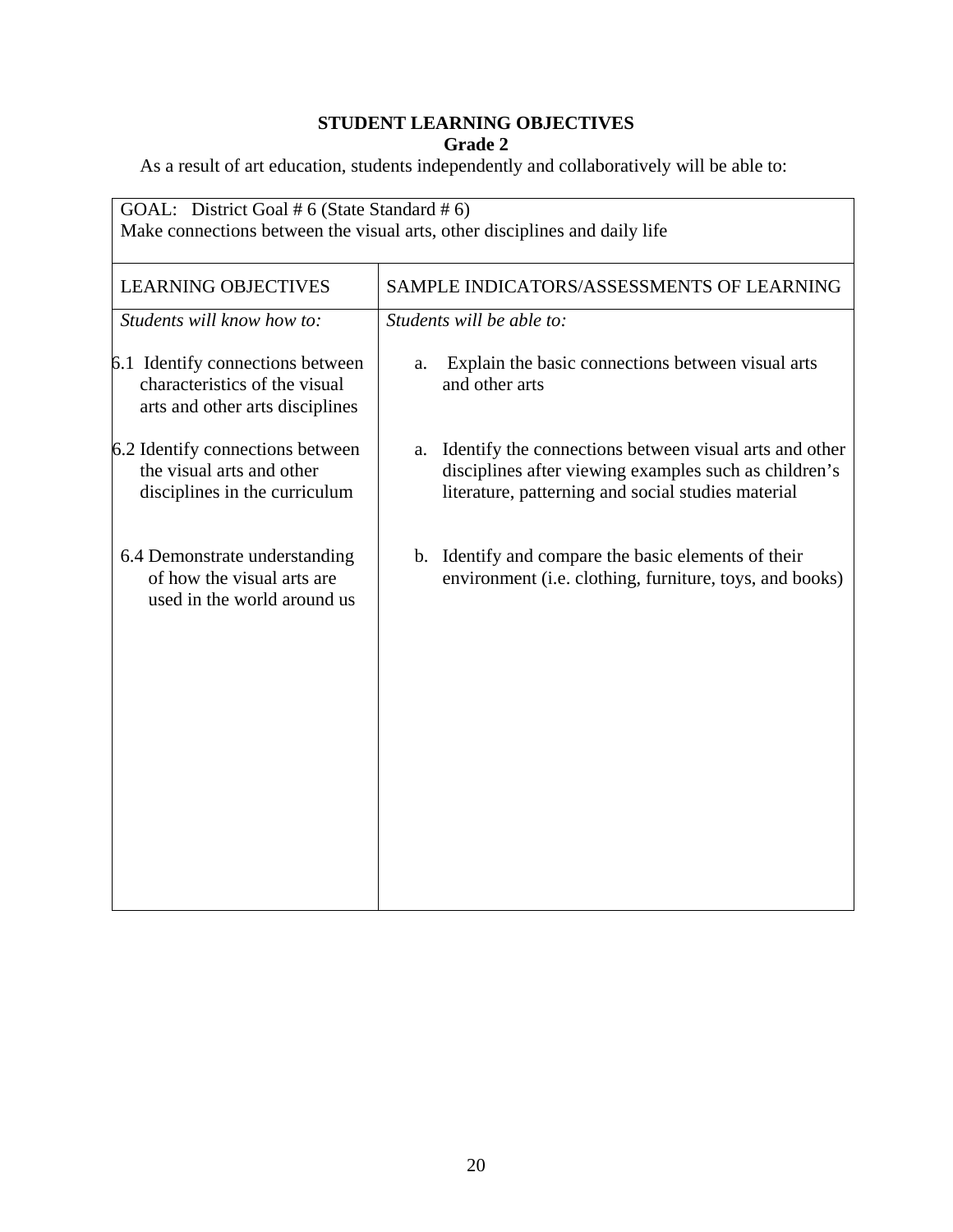# **ART CURRICULUM**

# **Grade 3**

**Learning Objectives for Grades K-4 Learning Objectives for Grades 5-8** 

> **Approved by Instructional Council 4/7/08**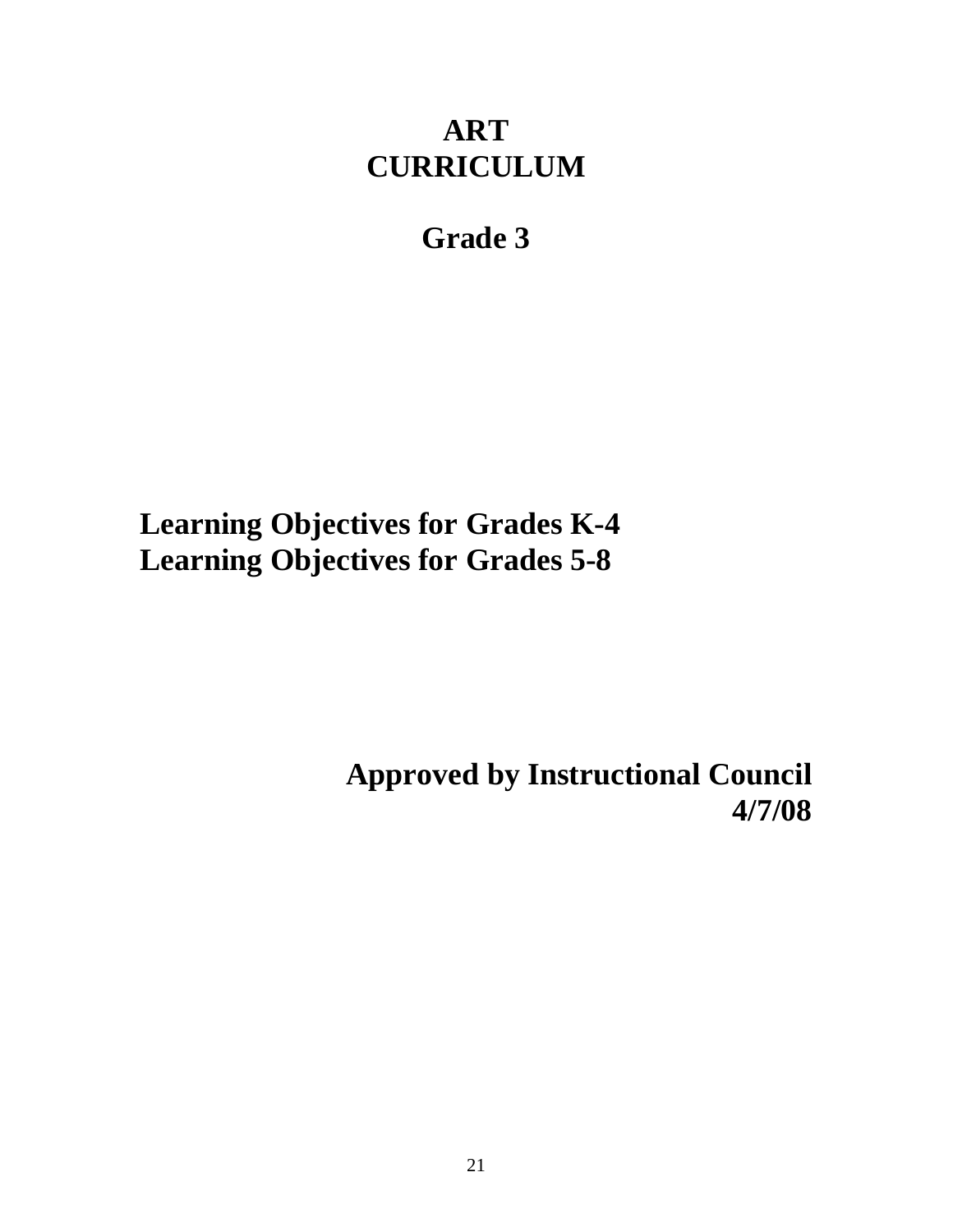| GOAL: District Goal # 1 (State Standard #1)<br>Understand, select and apply media, technique and processes         |                                                                                                                                                                                                                                                                                                                                                                                                               |
|--------------------------------------------------------------------------------------------------------------------|---------------------------------------------------------------------------------------------------------------------------------------------------------------------------------------------------------------------------------------------------------------------------------------------------------------------------------------------------------------------------------------------------------------|
| <b>LEARNING OBJECTIVES</b>                                                                                         | SAMPLE INDICATORS/ASSESSMENTS OF LEARNING                                                                                                                                                                                                                                                                                                                                                                     |
| Students will know how to:                                                                                         | Students will be able to:                                                                                                                                                                                                                                                                                                                                                                                     |
| 1.1 Differentiate between a<br>variety of media, techniques<br>and processes                                       | a. Demonstrate that art can be created using technology<br>b. Acknowledge technology as a tool for acquiring<br>knowledge                                                                                                                                                                                                                                                                                     |
| 1.2 Describe how different<br>media, techniques and<br>processes cause different<br>effects and personal responses | a. Discuss famous works of art using appropriate art<br>terminology such as representational/<br>nonrepresentational and organic/geometric shapes                                                                                                                                                                                                                                                             |
| 1.3 Use different media,<br>techniques and processes to<br>communicate ideas, feelings,<br>experiences and stories | a. Mix and use warm and cool colors<br>b. Use found materials, objects and stamps for printing<br>Apply the pinch/pull construction method to create<br>$c_{\cdot}$<br>original clay pieces<br>d. Use stenciling processes<br>e. Demonstrate drawing skills by creating art work<br>using a wide variety of lines, shapes, textures, and<br>intermediate spatial relationships<br>f. Use monoprint techniques |
| 1.4 Use art media and tools in a<br>safe and responsible manner                                                    | Clean, care for and use age appropriate art media and<br>a.<br>tools in a safe and responsible manner                                                                                                                                                                                                                                                                                                         |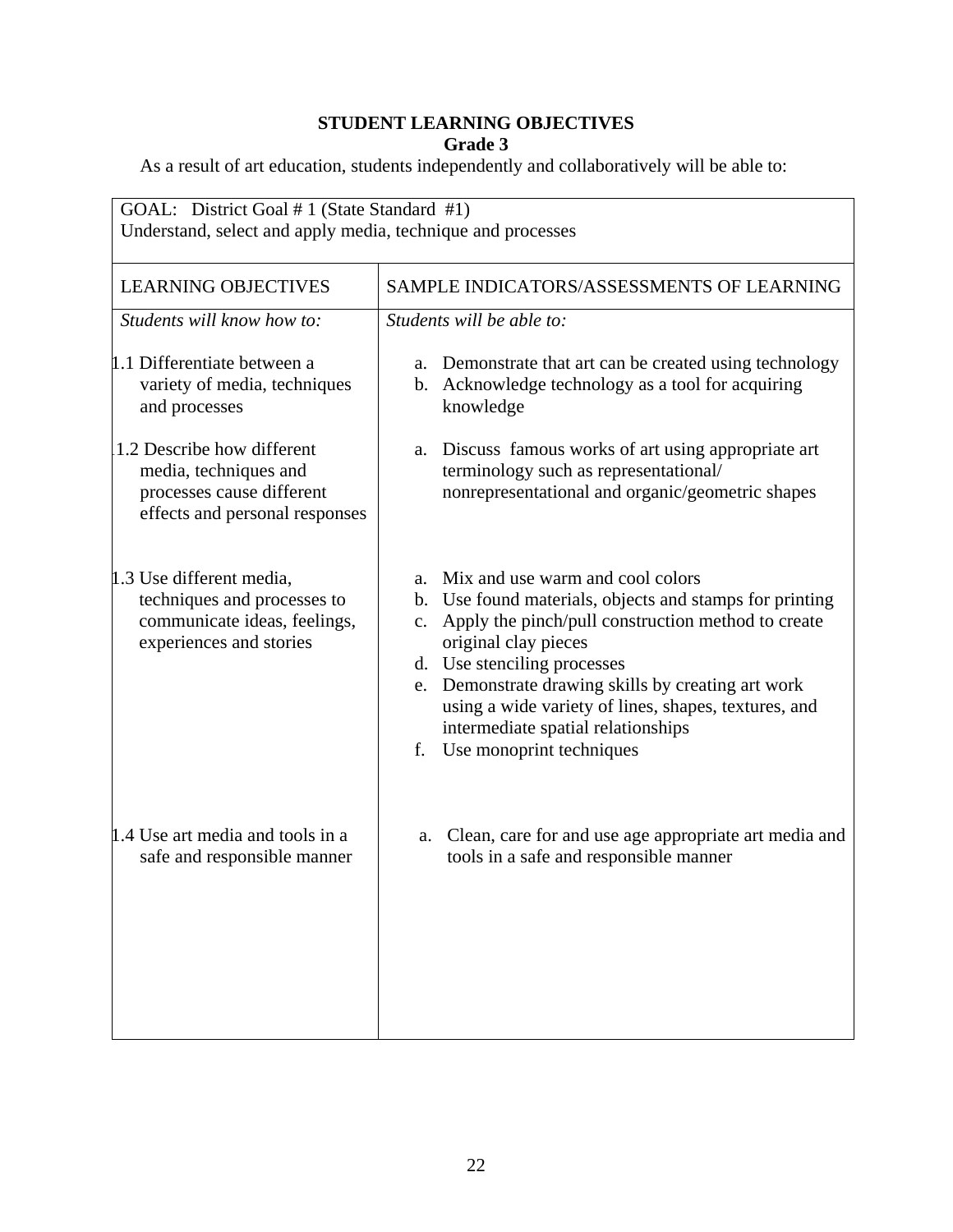| Understand and apply a range of subject matter, symbols and ideas                     |                                                                                                                      |
|---------------------------------------------------------------------------------------|----------------------------------------------------------------------------------------------------------------------|
| <b>LEARNING OBJECTIVES</b>                                                            | SAMPLE INDICATORS/ASSESSMENTS OF LEARNING                                                                            |
| Students will know how to:                                                            | Students will be able to:                                                                                            |
| 2.1 Identify the different ways<br>visual characteristics are<br>used to convey ideas | Identify the visual characteristics of specific works of<br>a.<br>art and describe how they are used to convey ideas |
| 2.3 Use the elements of art and<br>principles of design to<br>communicate ideas       | a. Apply the basic elements of art and principles of<br>design to communicate ideas in their own works of<br>art     |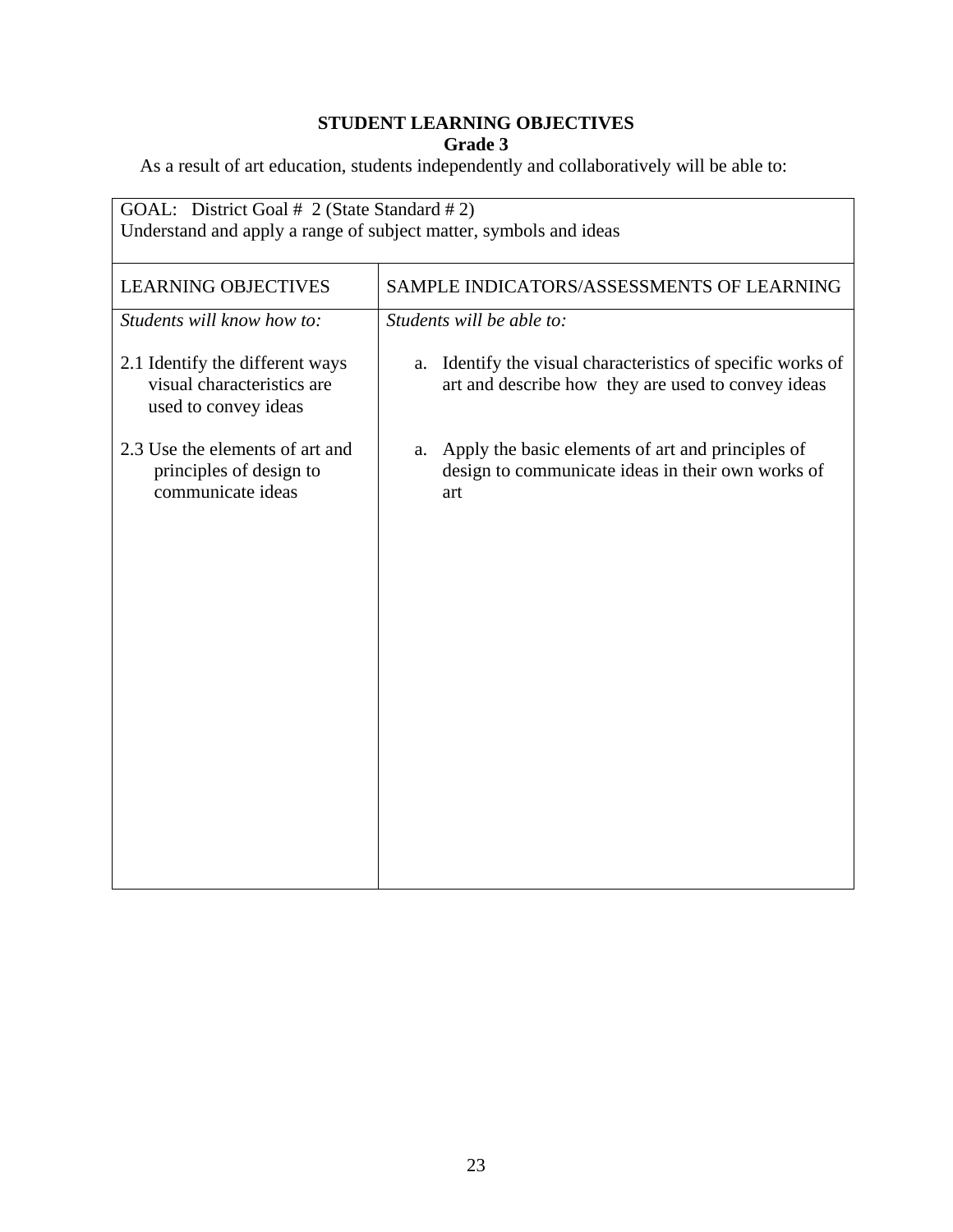| <b>LEARNING OBJECTIVES</b>                                                        | SAMPLE INDICATORS/ASSESSMENTS OF LEARNING                                                                                                                                                                                                                                                                                                                                  |
|-----------------------------------------------------------------------------------|----------------------------------------------------------------------------------------------------------------------------------------------------------------------------------------------------------------------------------------------------------------------------------------------------------------------------------------------------------------------------|
| Students will know how to:                                                        | Students will be able to:                                                                                                                                                                                                                                                                                                                                                  |
| 3.1 Discuss a variety of sources<br>for art content                               | a. Discuss the idea that inspiration for creating art can<br>come from a variety of sources such as a book, a<br>dream, a movie, a conversation, an experience, and/or<br>a trip.                                                                                                                                                                                          |
| 3.2 Select and use subject<br>matter, symbols and ideas to<br>communicate meaning | Create a piece of artwork using shapes or symbols to<br>a.<br>communicate meaning such as using a heart shape to<br>symbolize love or the use of Native American<br>symbols to tell a story<br>b. Create a piece of artwork based on a meaningful<br>experience such as a holiday, a vacation or viewing<br>an interesting work of art done by peers or famous<br>artists. |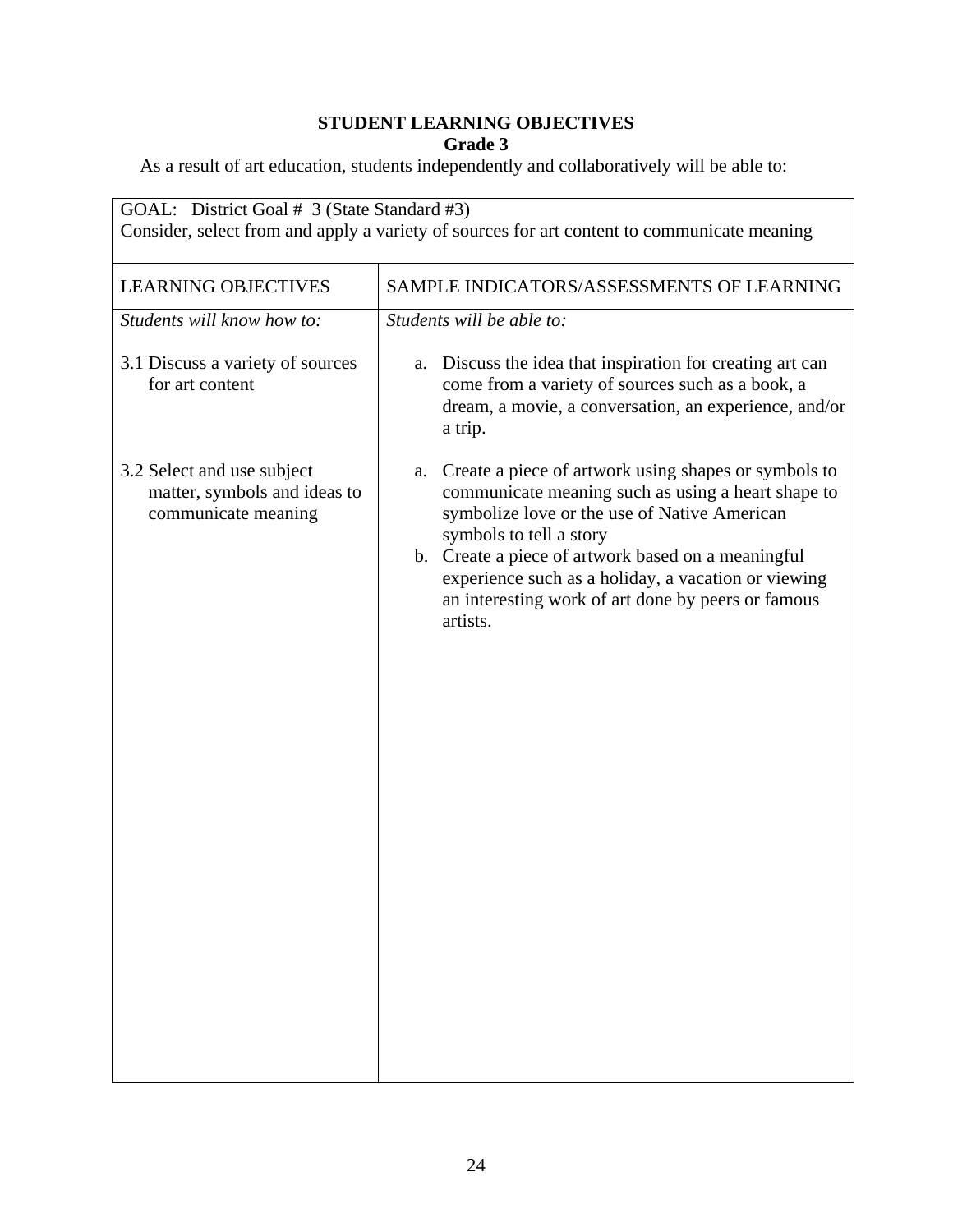| GOAL: District Goal #4 (State Standard #4)<br>Understand the visual arts in relation to history and cultures    |                                                                                  |
|-----------------------------------------------------------------------------------------------------------------|----------------------------------------------------------------------------------|
| <b>LEARNING OBJECTIVES</b>                                                                                      | SAMPLE INDICATORS/ASSESSMENTS OF LEARNING                                        |
| Students will know how to:                                                                                      | Students will be able to:                                                        |
| 4.1 Recognize that the visual arts<br>have a history and in different<br>cultural purposes and<br>meanings      | Continue to explore the connections between history<br>a.<br>and visual arts     |
| 4.2 Identify specific works of art<br>as belonging to particular<br>styles, cultures, times and<br>places       | a. Recognize works of a wide variety of artists                                  |
| 4.3 Create art work that<br>demonstrates understanding of<br>how history or culture can<br>influence visual art | Create a work of art based on a historical period or<br>a.<br>particular culture |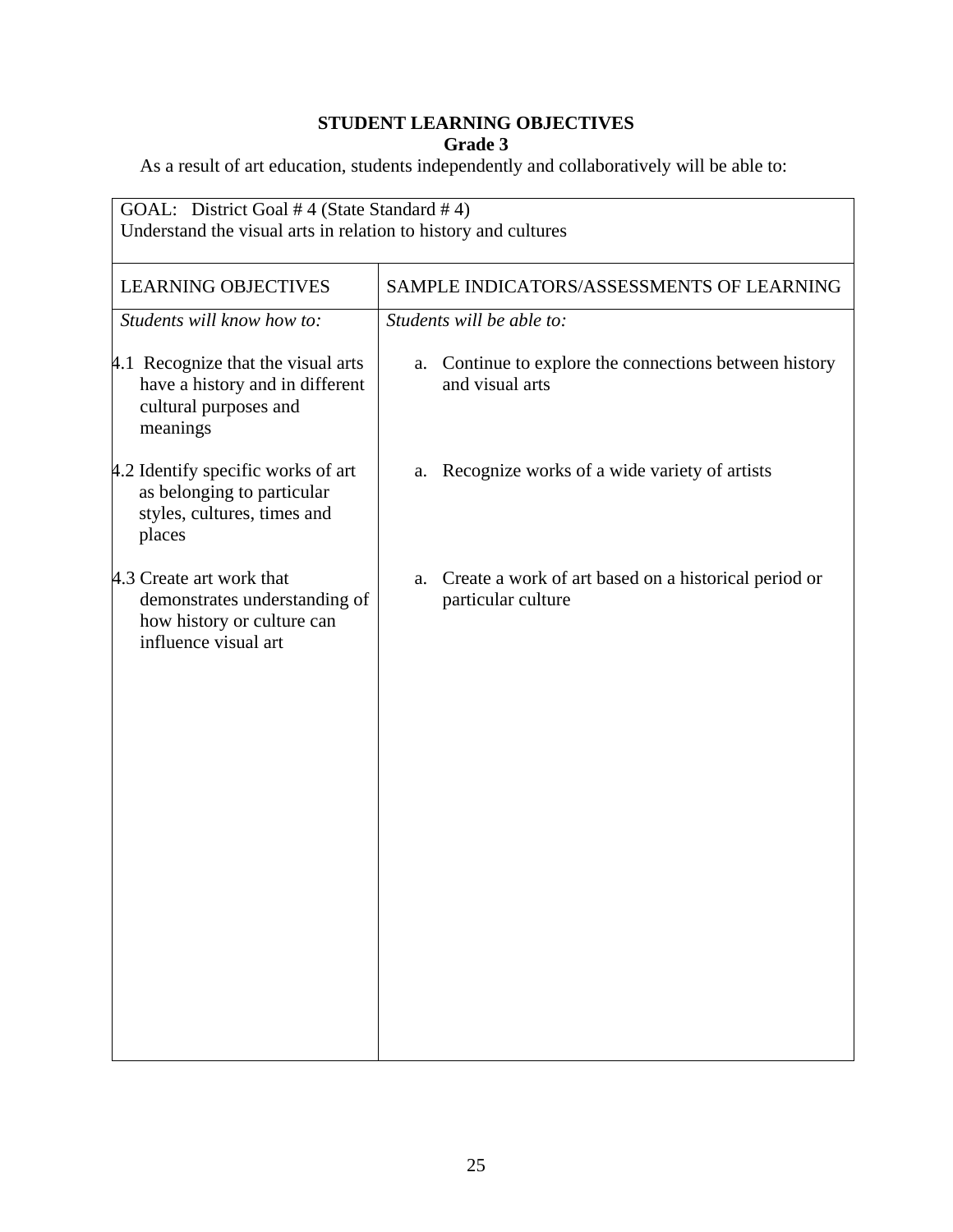| <b>LEARNING OBJECTIVES</b>                                                                           | SAMPLE INDICATORS/ASSESSMENTS OF LEARNING                                                                                                                        |
|------------------------------------------------------------------------------------------------------|------------------------------------------------------------------------------------------------------------------------------------------------------------------|
| Students will know how to:                                                                           | Students will be able to:                                                                                                                                        |
| 5.1 Identify various purposes for<br>creating works of art                                           | Explain the a variety of artists' purposes for creating<br>a.<br>their specific works of art                                                                     |
| 5.2 Describe visual<br>characteristics of works of<br>art using visual art<br>terminology            | a. Compare and contrast the visual characteristics of<br>two artists' work using art terminology such as<br>light/dark, warm/cool colors, and abstract/realistic |
| 5.3 Recognize that there are<br>different responses to<br>specific works of art                      | a. Compare and contrast their own responses to specific<br>artists' works with those of their peers                                                              |
| 5.4 Describe their personal<br>responses to specific works<br>of art using visual art<br>terminology | a. Describe their responses in writing to famous works<br>of art using art terminology such as shapes, colors,<br>lines and texture                              |
| 5.5 Identify possible<br>improvements in the process<br>of creating their own work                   | Critique their own works of art<br>а.                                                                                                                            |
|                                                                                                      |                                                                                                                                                                  |
|                                                                                                      |                                                                                                                                                                  |
|                                                                                                      |                                                                                                                                                                  |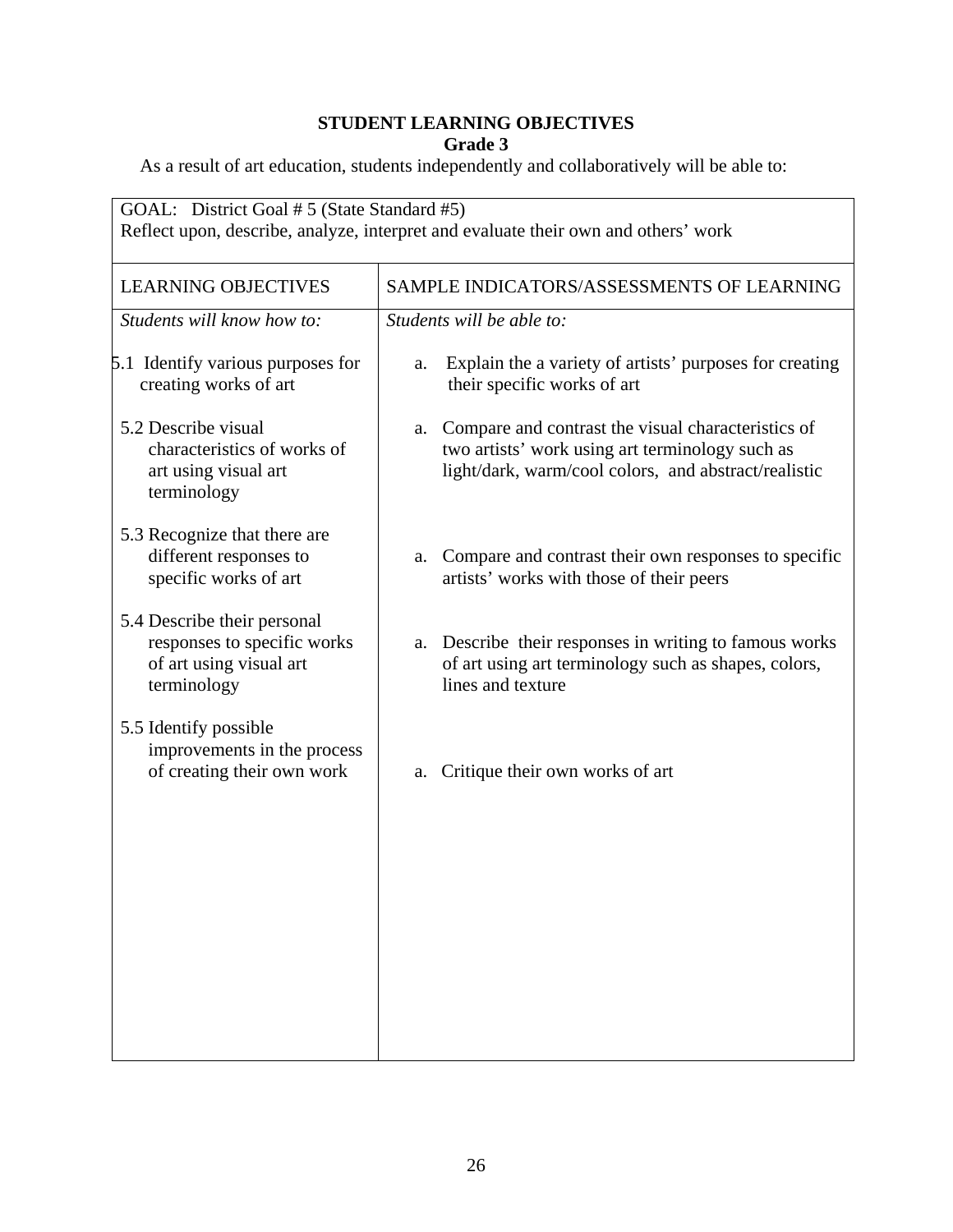| GOAL: District Goal # 6 (State Standard # 6)<br>Make connections between the visual arts, other disciplines and daily life                           |                                                                                                                                  |
|------------------------------------------------------------------------------------------------------------------------------------------------------|----------------------------------------------------------------------------------------------------------------------------------|
| <b>LEARNING OBJECTIVES</b>                                                                                                                           | SAMPLE INDICATORS/ASSESSMENTS OF LEARNING                                                                                        |
| Students will know how to:                                                                                                                           | Students will be able to:                                                                                                        |
| 6.1 Identify connections between<br>characteristics of the visual<br>arts and other arts disciplines                                                 | Describe the basic connections between visual arts<br>a.<br>and other arts                                                       |
| 6.5 Identify and recognize that<br>visual works of art are<br>produced by artisans and<br>artists working in different<br>cultures, times and places | Acknowledge that specific works of art are produced<br>a.<br>by different artists from different time periods and/or<br>cultures |
|                                                                                                                                                      |                                                                                                                                  |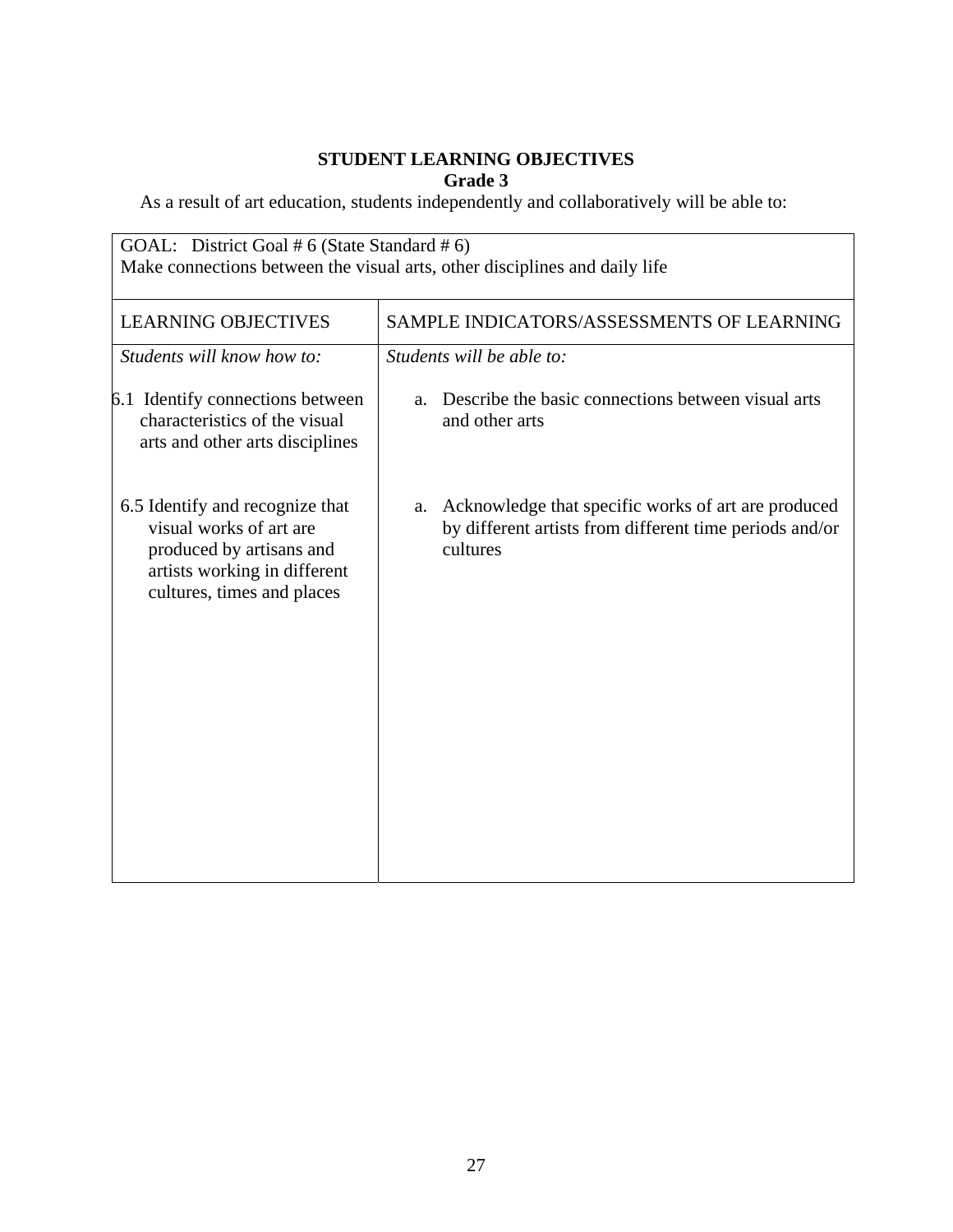# **ART CURRICULUM**

## **Grade 4**

**Learning Objectives for Grades K-4 Learning Objectives for Grades 5-8** 

> **Approved by Instructional Council 4/7/08**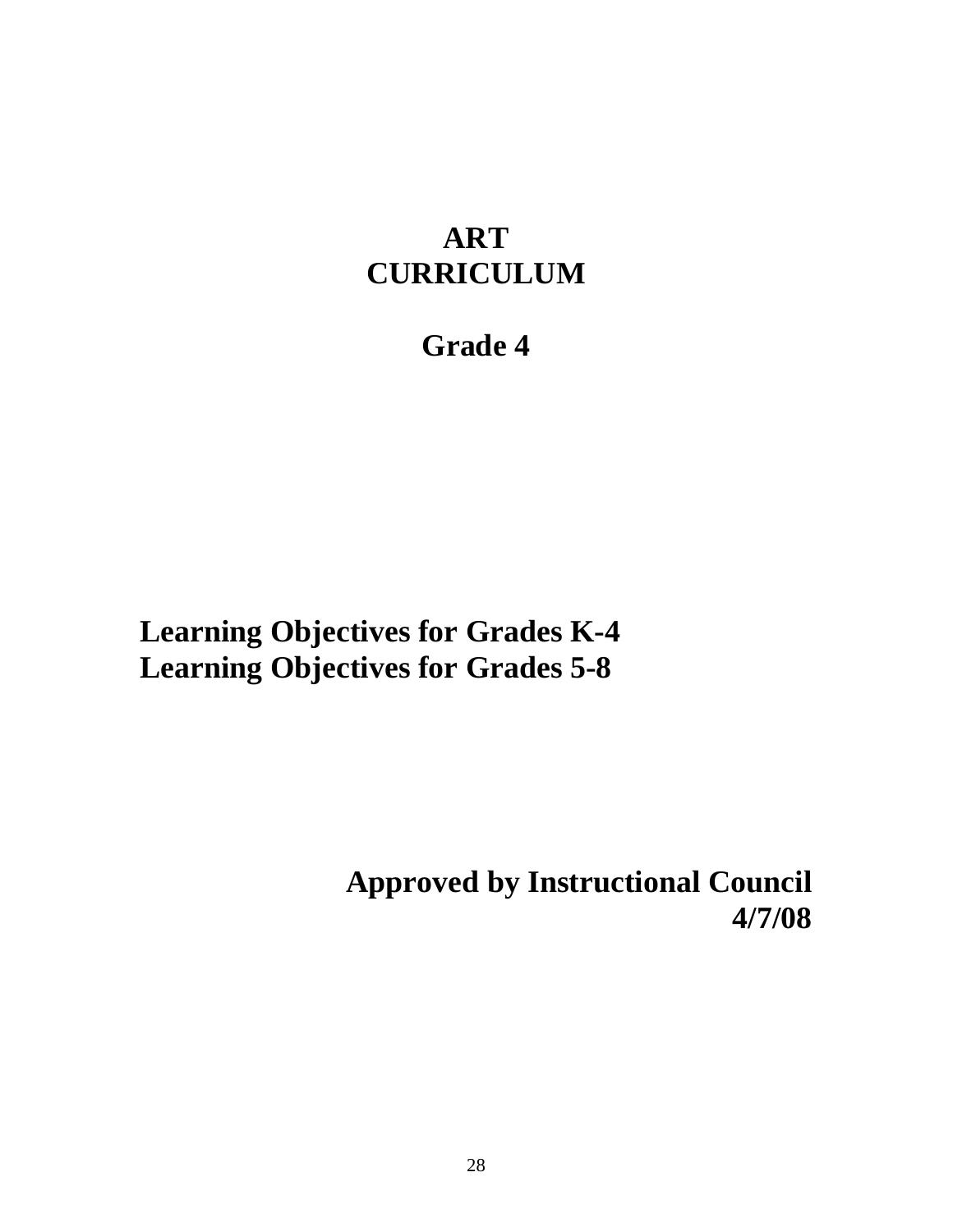| GOAL: District Goal # 1 (State Standard #1)<br>Understand, select and apply media, technique and processes         |                                                                                                                                                                                               |
|--------------------------------------------------------------------------------------------------------------------|-----------------------------------------------------------------------------------------------------------------------------------------------------------------------------------------------|
| <b>LEARNING OBJECTIVES</b>                                                                                         | SAMPLE INDICATORS/ASSESSMENTS OF LEARNING                                                                                                                                                     |
| Students will know how to:                                                                                         | Students will be able to:                                                                                                                                                                     |
| 1.1 Differentiate between a<br>variety of media, techniques<br>and processes                                       | Identify famous works of art by media such as<br>a.<br>paintings versus drawings versus sculpture, etc.                                                                                       |
| 1.2 Describe how different<br>media, techniques and<br>processes cause different<br>effects and personal responses | Discuss how different media, techniques and<br>a.<br>processes cause different effects in famous works of<br>art                                                                              |
| 1.3 Use different media,<br>techniques and processes to<br>communicate ideas, feelings,<br>experiences and stories | a. Create original prints from incised line<br>b. Mix and use primary, secondary and tertiary colors<br>c. Use different media techniques and processes to<br>illustrate stories and/or poems |
|                                                                                                                    |                                                                                                                                                                                               |
|                                                                                                                    |                                                                                                                                                                                               |
|                                                                                                                    |                                                                                                                                                                                               |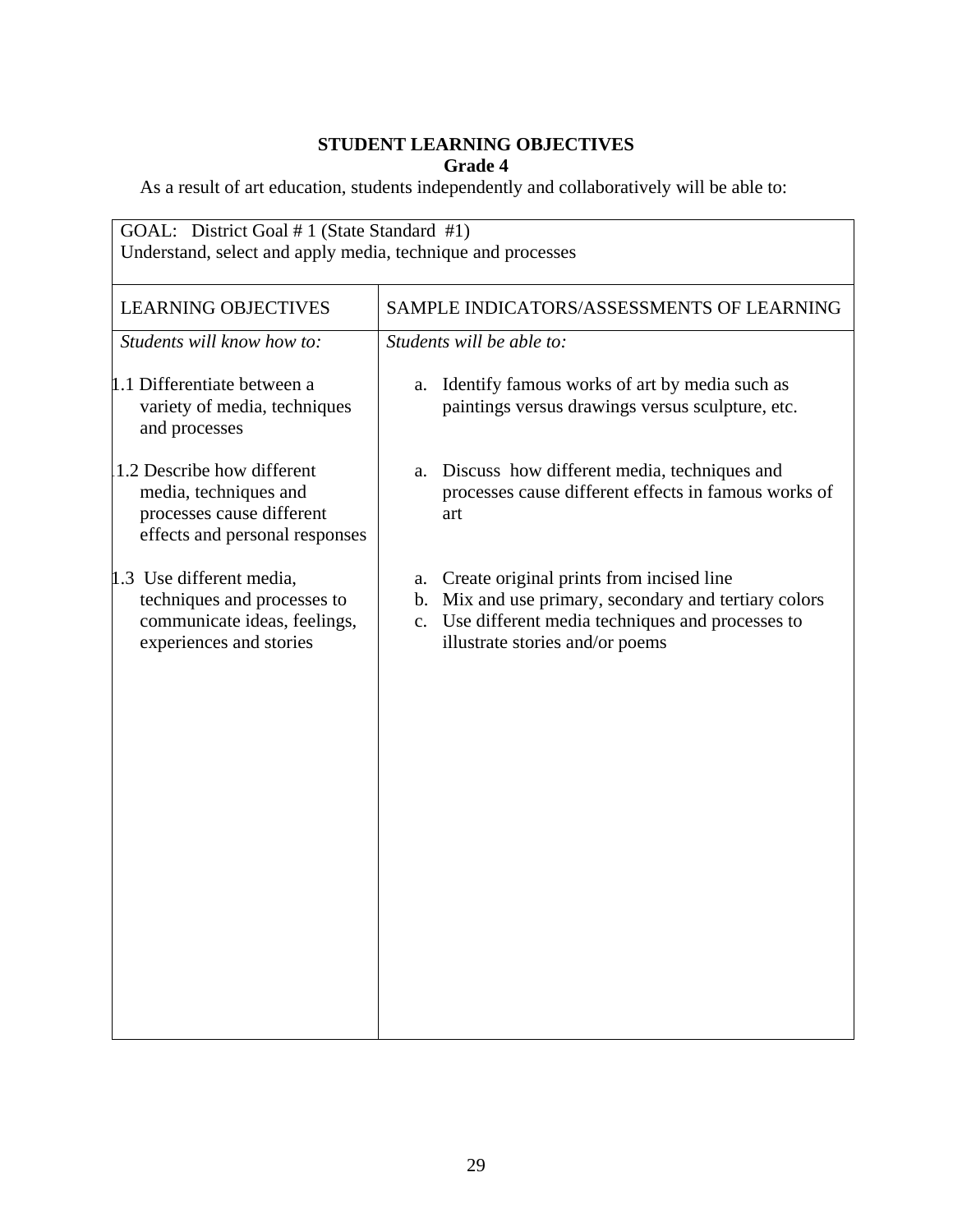| GOAL: District Goal # 2 (State Standard # 2)                                          |                                                                                                                                                   |
|---------------------------------------------------------------------------------------|---------------------------------------------------------------------------------------------------------------------------------------------------|
| Understand and apply a range of subject matter, symbols and ideas                     |                                                                                                                                                   |
| <b>LEARNING OBJECTIVES</b>                                                            | SAMPLE INDICATORS/ASSESSMENTS OF LEARNING                                                                                                         |
| Students will know how to:                                                            | Students will be able to:                                                                                                                         |
| 2.1 Identify the different ways<br>visual characteristics are<br>used to convey ideas | Identify the visual characteristics of specific works of<br>a.<br>art and describe how they are used to convey ideas                              |
| 2.3 Use the elements of art and<br>principles of design to<br>communicate ideas       | Articulate and apply the concepts of the elements of<br>a.<br>art and principles of design to communicate ideas<br>seen in their own works of art |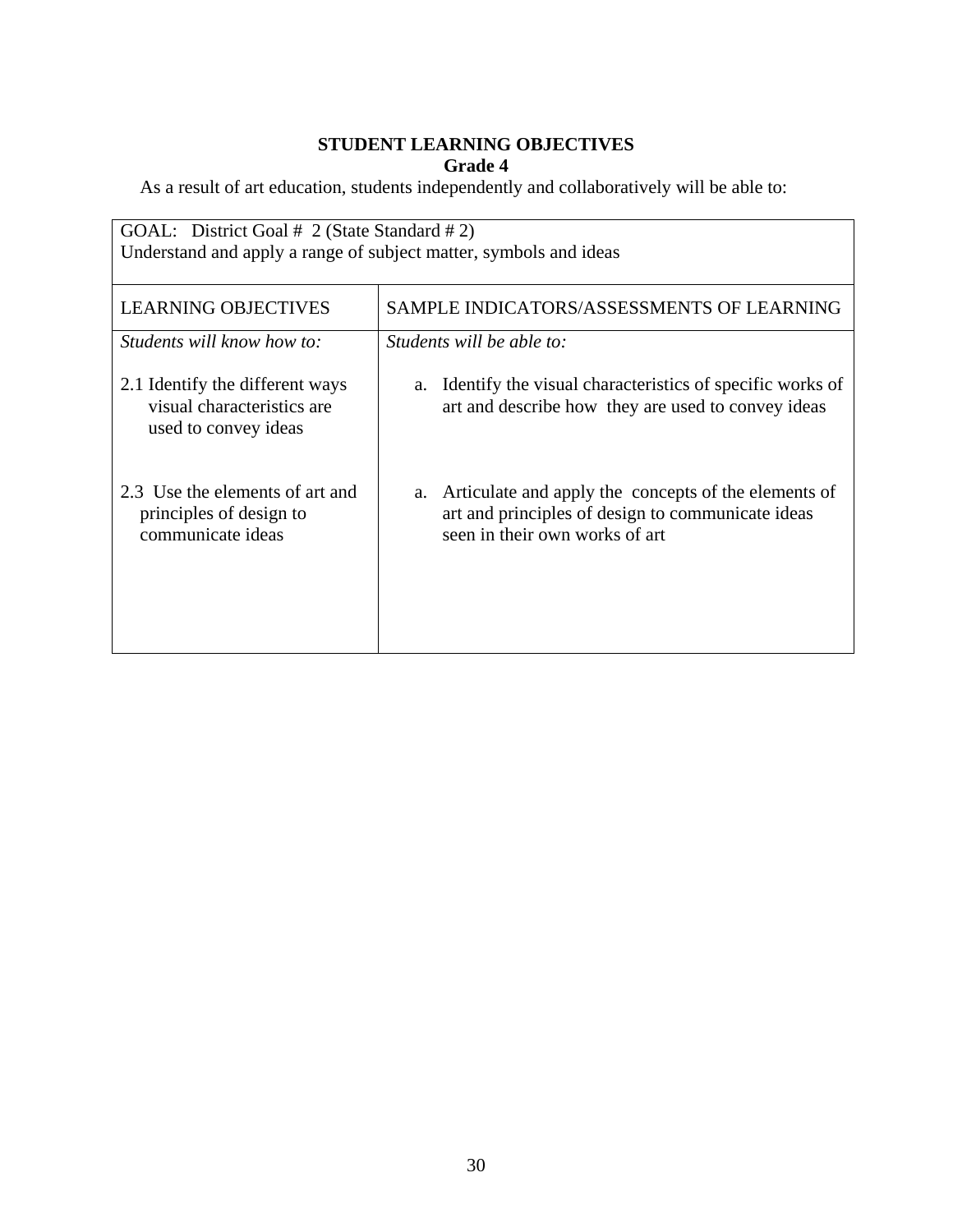| <b>LEARNING OBJECTIVES</b>                                                        | SAMPLE INDICATORS/ASSESSMENTS OF LEARNING                                                                                                                                                                                                                   |
|-----------------------------------------------------------------------------------|-------------------------------------------------------------------------------------------------------------------------------------------------------------------------------------------------------------------------------------------------------------|
| Students will know how to:                                                        | Students will be able to:                                                                                                                                                                                                                                   |
| 3.1 Discuss a variety of sources<br>for art content                               | Expand on the notion that inspiration for creating art<br>a.<br>can come from many sources                                                                                                                                                                  |
| 3.2 Select and use subject<br>matter, symbols and ideas to<br>communicate meaning | a. Demonstrate the use of subject matter or symbols in<br>their artwork to communicate meaning such as<br>Native American symbols on kachina dolls they have<br>made<br>b. Continue to create artwork based on an experience<br>that was meaningful to them |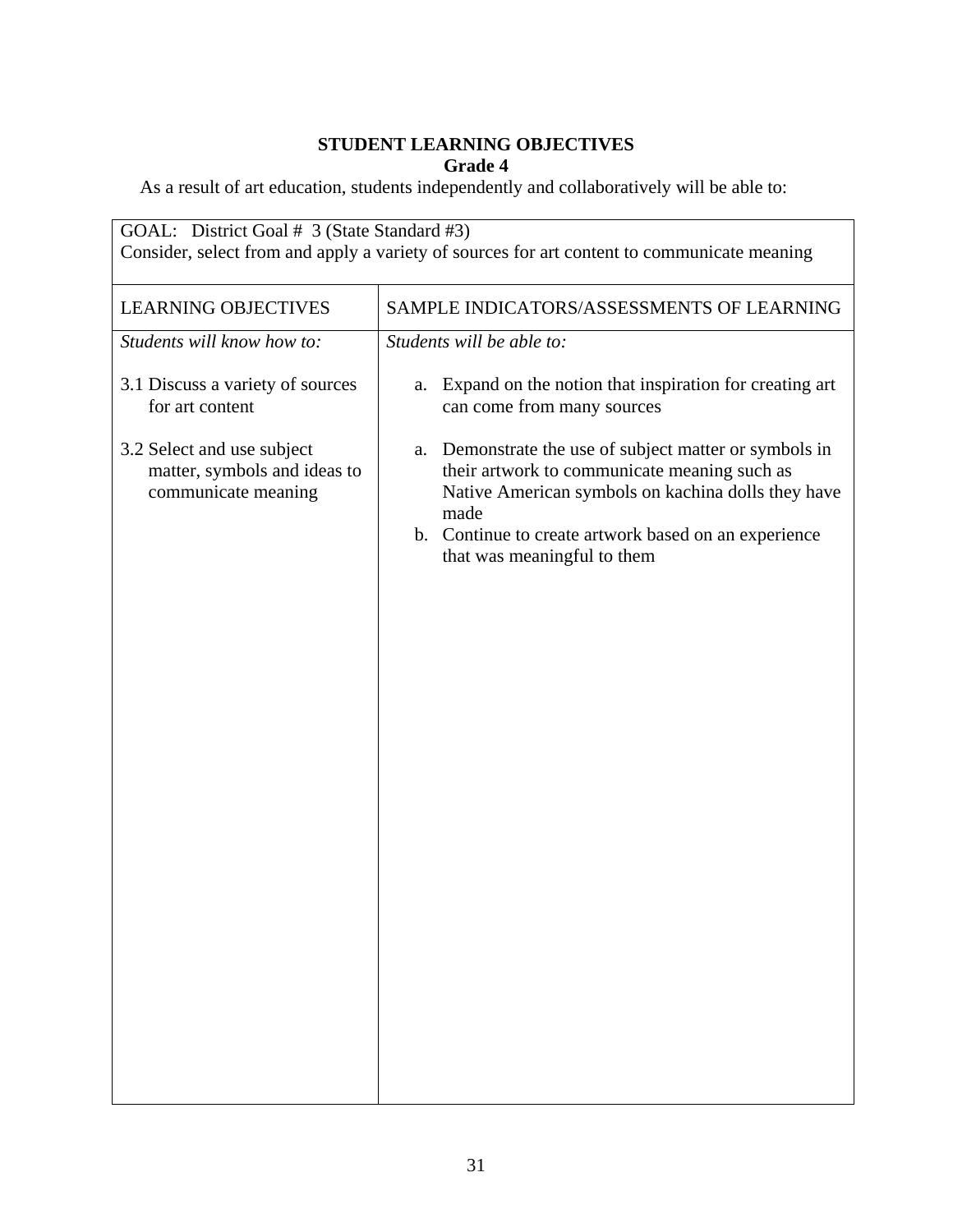| GOAL: District Goal #4 (State Standard #4)<br>Understand the visual arts in relation to history and cultures    |                                                                                                               |
|-----------------------------------------------------------------------------------------------------------------|---------------------------------------------------------------------------------------------------------------|
| <b>LEARNING OBJECTIVES</b>                                                                                      | SAMPLE INDICATORS/ASSESSMENTS OF LEARNING                                                                     |
| Students will know how to:                                                                                      | Students will be able to:                                                                                     |
| 4.1 Recognize that the visual arts<br>have a history and in different<br>cultural purposes and<br>meanings      | Compare and contrast artwork such as pottery and<br>a.<br>architecture of different cultures and time periods |
| 4.2 Identify specific works of art<br>as belonging to particular<br>styles, cultures, times and<br>places       | Compare and contrast a wide variety of multicultural<br>a.<br>art                                             |
| 4.3 Create art work that<br>demonstrates understanding of<br>how history or culture can<br>influence visual art | Create 2-Dimensional or 3-Dimensional works of art<br>a.<br>reflecting a certain time period or culture       |
|                                                                                                                 |                                                                                                               |
|                                                                                                                 |                                                                                                               |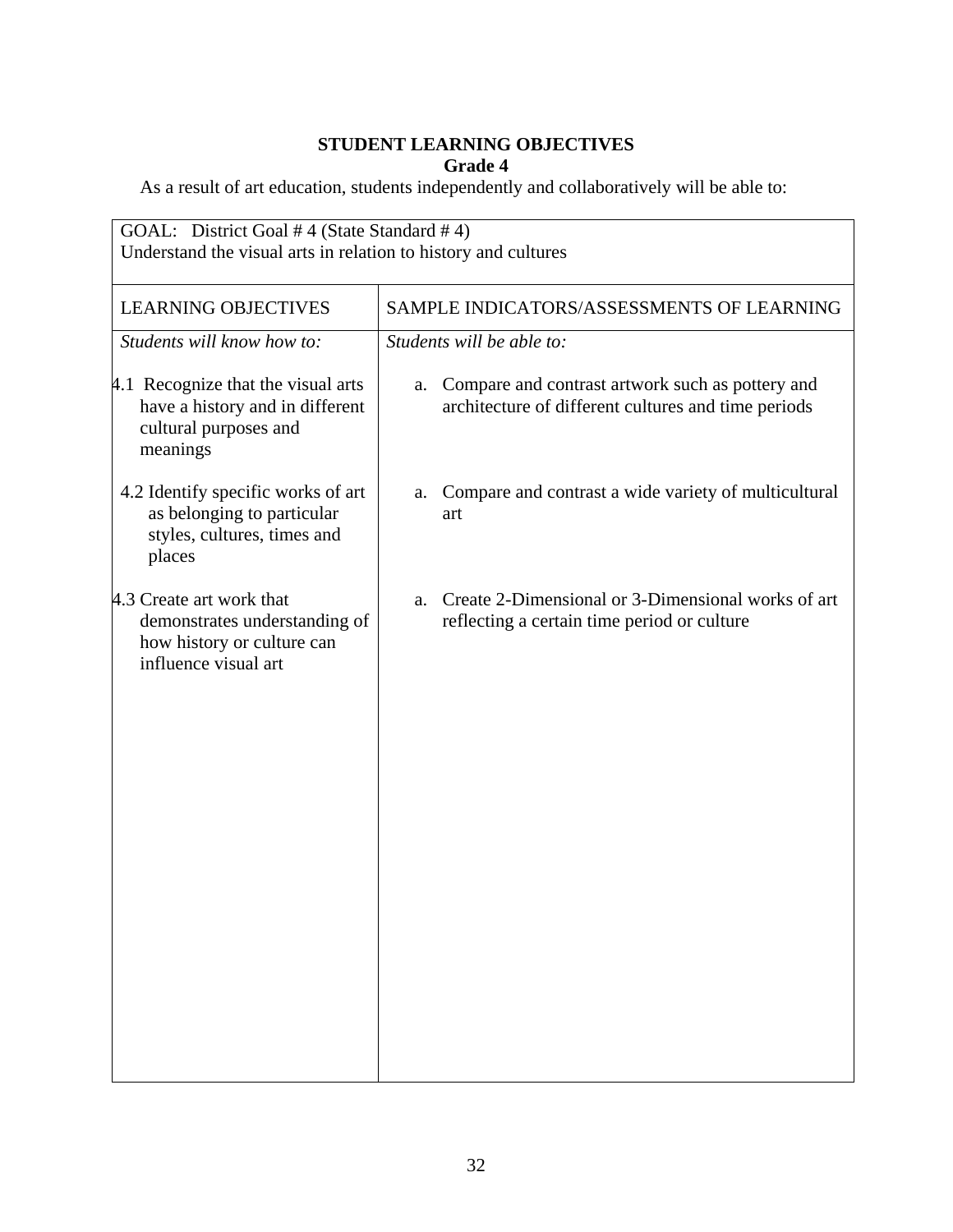| GOAL: District Goal # 5 (State Standard #5)<br>Reflect upon, describe, analyze, interpret and evaluate their own and others' work |                                                                                                                                                                                                                     |
|-----------------------------------------------------------------------------------------------------------------------------------|---------------------------------------------------------------------------------------------------------------------------------------------------------------------------------------------------------------------|
| <b>LEARNING OBJECTIVES</b>                                                                                                        | SAMPLE INDICATORS/ASSESSMENTS OF LEARNING                                                                                                                                                                           |
| Students will know how to:                                                                                                        | Students will be able to:                                                                                                                                                                                           |
| 5.1 Identify various purposes for<br>creating works of art                                                                        | Compare and contrast a variety of artists' purposes<br>a.<br>for creating their works of art                                                                                                                        |
| 5.2 Describe visual<br>characteristics of works of<br>art using visual art<br>terminology                                         | Compare and contrast the visual characteristics of a<br>a.<br>variety of artists' work using art terminology such as<br>2-Dimensionalimensiotal/3dimensional, painting<br>versus sculpture, patterns and repetition |
| 5.4 Describe their personal<br>responses to specific works<br>of art using visual art<br>terminology                              | a. Describe their responses in writing to a variety of<br>famous works of art using art terminology such as<br>shapes, colors, lines and texture                                                                    |
| 5.5 Identify possible<br>improvements in the process<br>of creating their own work                                                | Critique in writing the process used in creating their<br>a.<br>own works of art                                                                                                                                    |
|                                                                                                                                   |                                                                                                                                                                                                                     |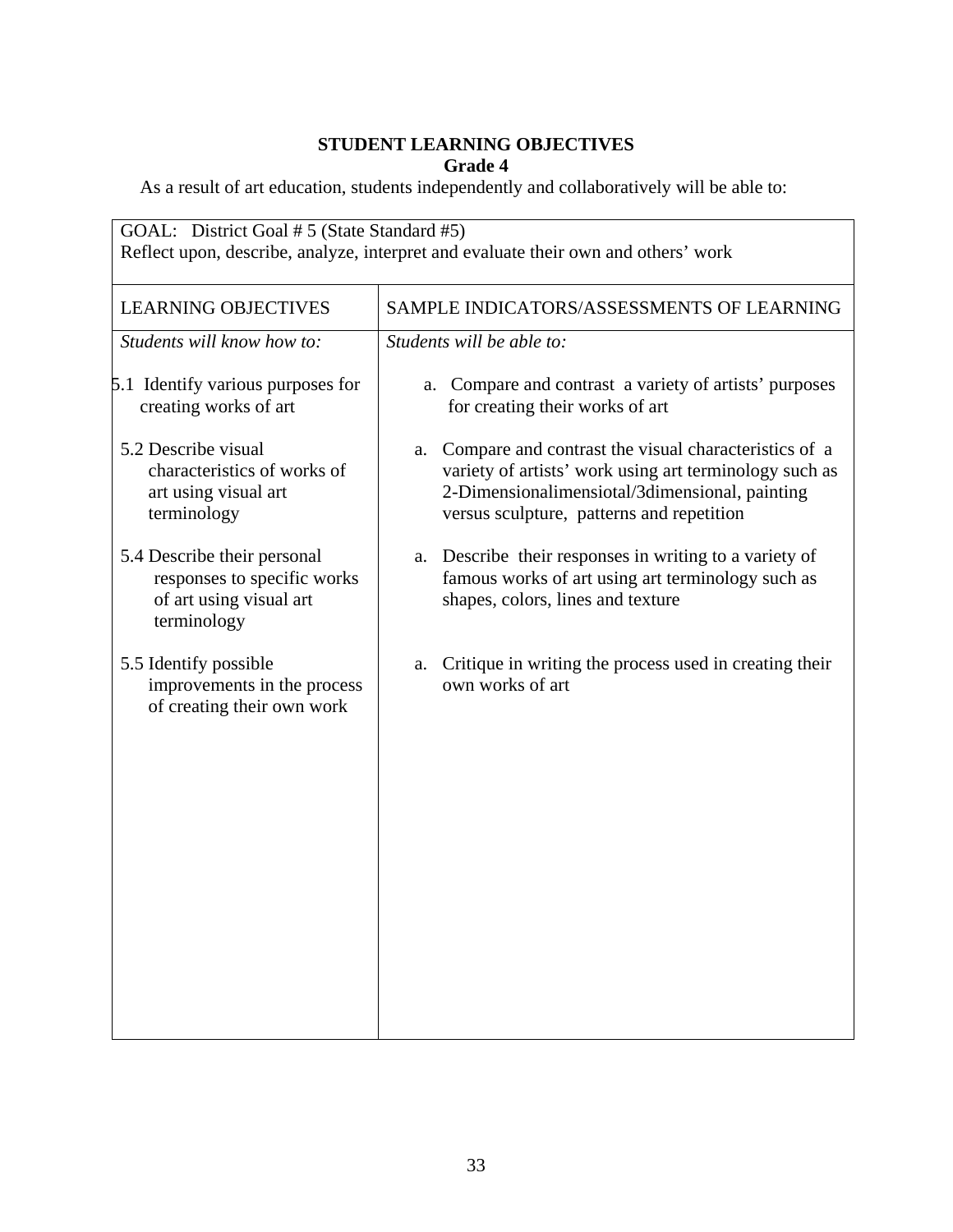| GOAL: District Goal # 6 (State Standard # 6)<br>Make connections between the visual arts, other disciplines and daily life                          |                                                                                                                |
|-----------------------------------------------------------------------------------------------------------------------------------------------------|----------------------------------------------------------------------------------------------------------------|
| <b>LEARNING OBJECTIVES</b>                                                                                                                          | SAMPLE INDICATORS/ASSESSMENTS OF LEARNING                                                                      |
| Students will know how to:                                                                                                                          | Students will be able to:                                                                                      |
| 6.2 Identify connections between<br>the visual arts and other<br>disciplines in the curriculum                                                      | Describe the connections between visual arts and<br>a.<br>grade four curricula                                 |
| 6.5Identify and recognize that<br>visual works of art are<br>produced by artisans and<br>artists working in different<br>cultures, times and places | Discuss how specific works of art are produced by<br>b.<br>different artists connected to grade four curricula |
|                                                                                                                                                     |                                                                                                                |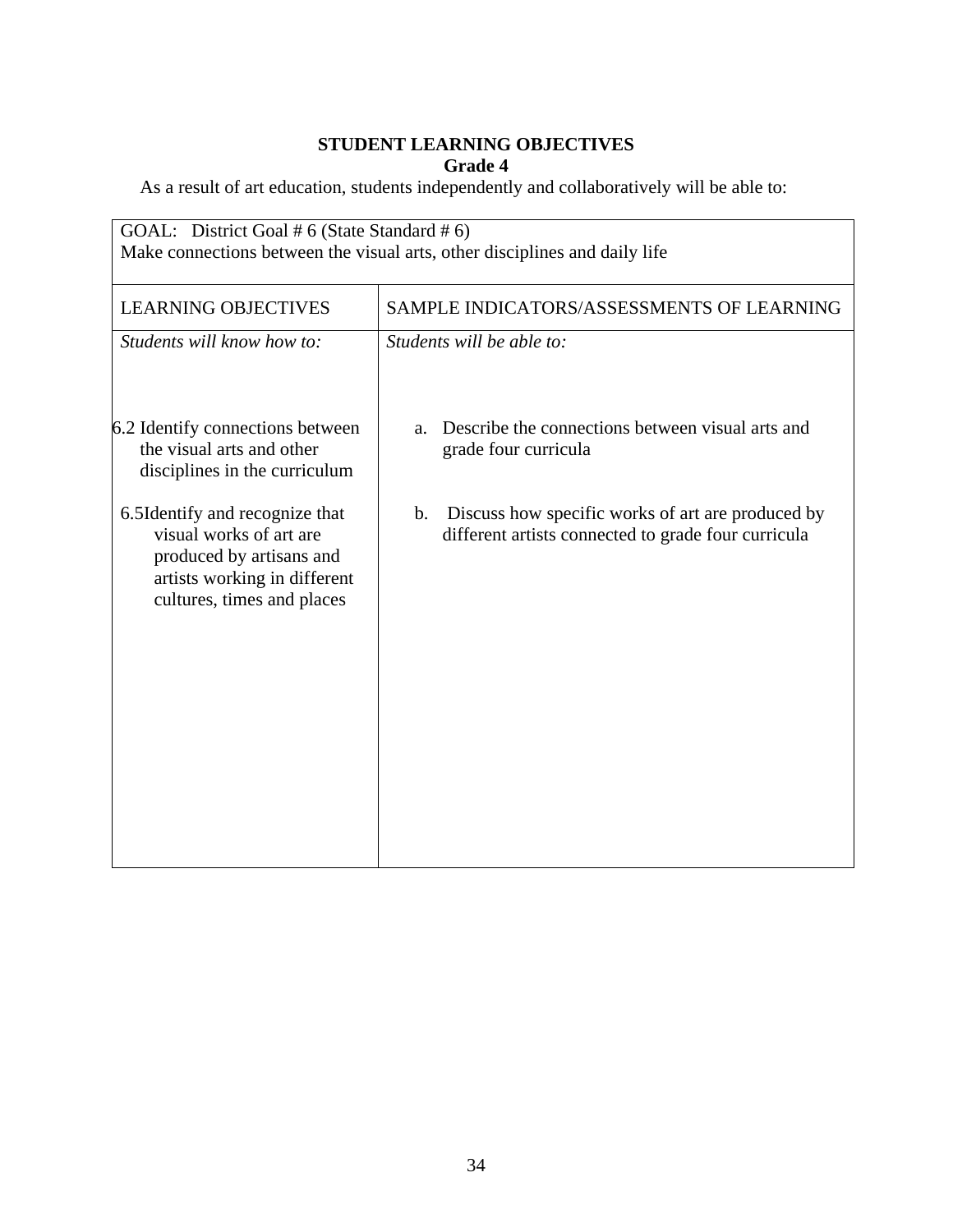### **ART CURRICULUM**

### **Grade 5**

# **Learning Objectives for Grades K-4 Learning Objectives for Grades 5-8**

**Approved by Instructional Council 4/7/08**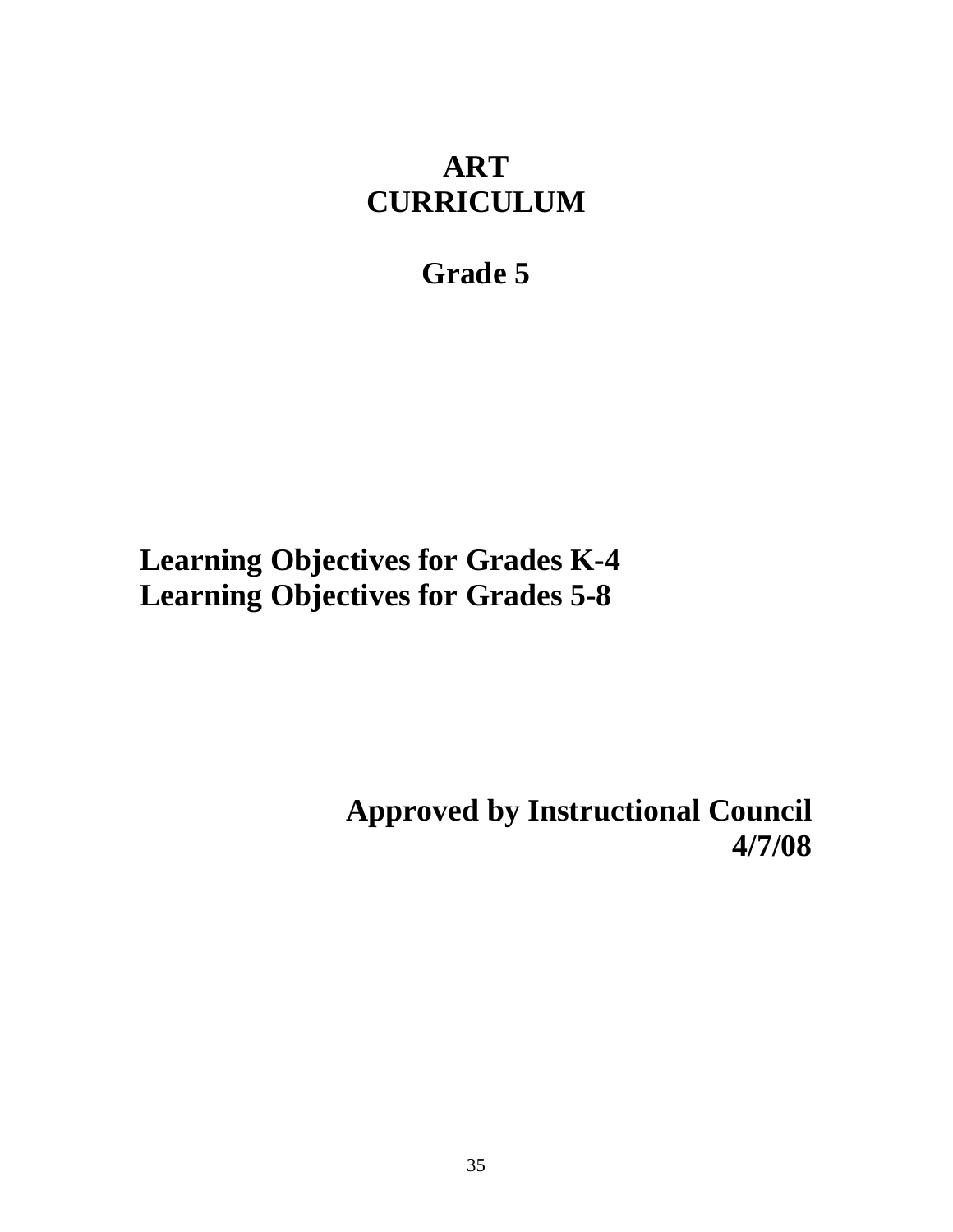| GOAL: District Goal # 1 (State Standard #1)<br>Understand, select and apply media, techniques and processes                                                                                                                                                        |                                                                                                                                                                                                                                                                                                                                               |
|--------------------------------------------------------------------------------------------------------------------------------------------------------------------------------------------------------------------------------------------------------------------|-----------------------------------------------------------------------------------------------------------------------------------------------------------------------------------------------------------------------------------------------------------------------------------------------------------------------------------------------|
| <b>LEARNING OBJECTIVES</b>                                                                                                                                                                                                                                         | SAMPLE INDICATORS/ASSESSMENTS OF LEARNING                                                                                                                                                                                                                                                                                                     |
| Students will know how to:                                                                                                                                                                                                                                         | Students will be able to:                                                                                                                                                                                                                                                                                                                     |
| 1.1 Select media, techniques and<br>processes to communicate<br>ideas, reflect on their<br>choices, and analyze what<br>makes them effective                                                                                                                       | Demonstrate basic drawing skills by exploring and<br>a.<br>experimenting with various drawing media<br>b. Demonstrate basic ceramic skills by exploring and<br>experimenting with clay                                                                                                                                                        |
| 1.2 Improve the communication<br>of their own ideas by<br>effectively using the<br>characteristics of a variety of<br>traditional and contemporary<br>art media, techniques and<br>$processes - 2-Dimensional$<br>and 3-Dimensional,<br>including media/technology | Demonstrate basic ceramic skills and/or other<br>a.<br>sculptural media in communicating their ideas<br>b. Demonstrate basic 2-Dimensional design using a<br>variety of drawing and painting techniques                                                                                                                                       |
| 1.3 Use different media,<br>techniques, and processes 2-<br>Dimensional and 3-<br>Dimensional, including<br>media/technology-to<br>communicate ideas, feelings,<br>experiences and stories                                                                         | Demonstrate basic drawing skills by choosing<br>a.<br>drawing media appropriate to their purpose of<br>expression such as body proportion, contour lines,<br>shading and still life<br>b. Demonstrate basic 3-Dimensional design using a<br>variety of media such as clay, Paper Mache and<br>plaster craft to communicate ideas and feelings |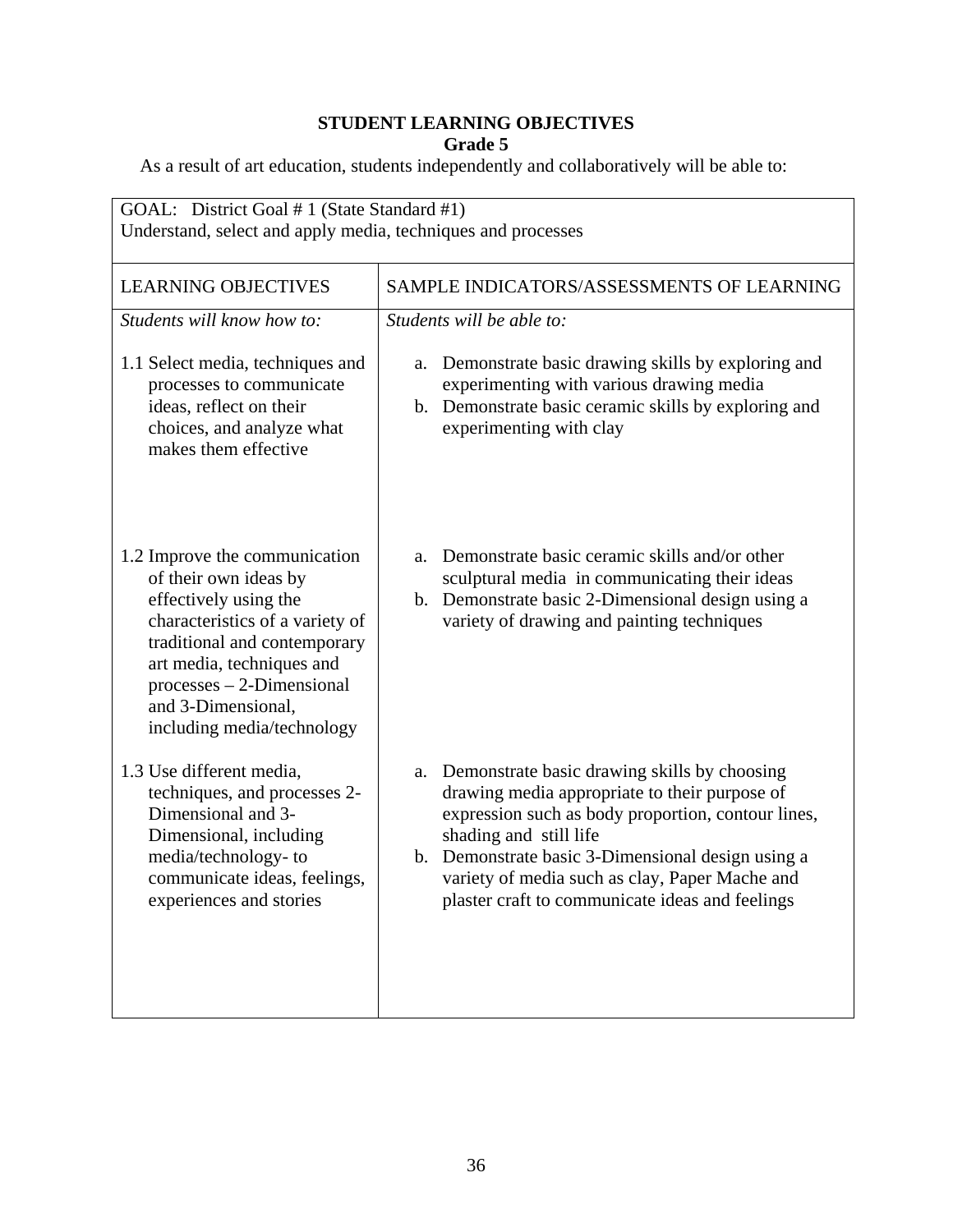| GOAL: District Goal # 2 (State Standard # 2)<br>Understand and apply a range of subject matter, symbols and ideas                                                     |  |
|-----------------------------------------------------------------------------------------------------------------------------------------------------------------------|--|
| SAMPLE INDICATORS/ASSESSMENTS OF LEARNING                                                                                                                             |  |
|                                                                                                                                                                       |  |
| Use color, line, shape and form in 2-Dimensional and<br>3-Dimensional artwork to convey effective and                                                                 |  |
| Compare and contrast the visual characteristics of<br>famous works of art as well as their own and peers                                                              |  |
| Demonstrate and refine their use of the elements of<br>art (i.e. shape and color) and the principles of design<br>(i.e. repetition and contrast) to communicate ideas |  |
|                                                                                                                                                                       |  |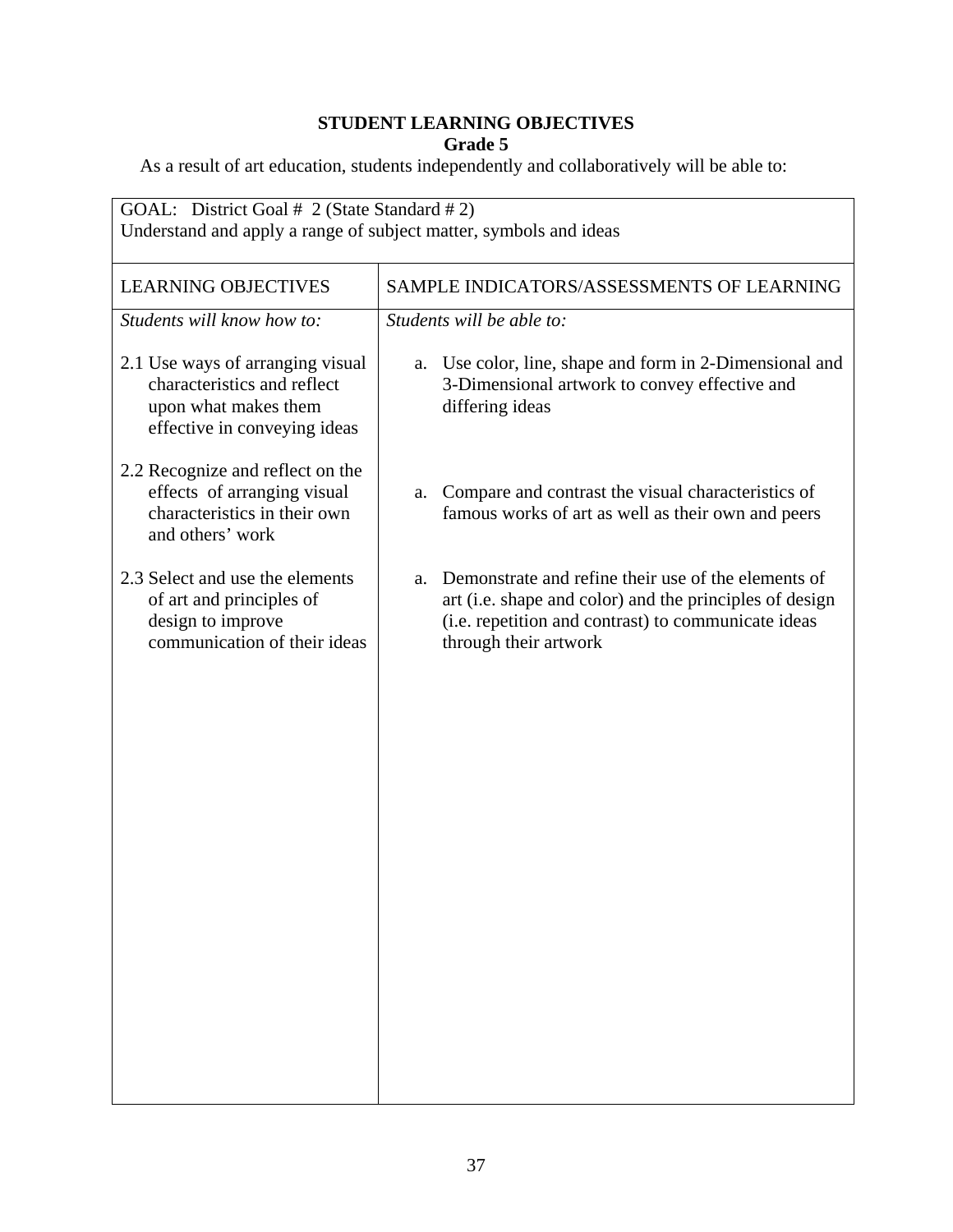| <b>LEARNING OBJECTIVES</b>                                                                                        | SAMPLE INDICATORS/ASSESSMENTS OF LEARNING                                                                                                                                                                                                                                                      |
|-------------------------------------------------------------------------------------------------------------------|------------------------------------------------------------------------------------------------------------------------------------------------------------------------------------------------------------------------------------------------------------------------------------------------|
| Students will know how to:                                                                                        | Students will be able to:                                                                                                                                                                                                                                                                      |
| 3.1 Consider, select from and<br>apply a variety of sources for<br>art content to communicate<br>intended meaning | a. Utilize a variety of sources as inspiration for their<br>own artwork                                                                                                                                                                                                                        |
| 3.2 Consider and compare the<br>sources for subject matter,<br>symbols and ideas in their<br>own and others' work | Compare the sources for subject matter between two<br>a.<br>famous artists such as Georgia O'Keeffe and Vincent<br>Van Gogh or Andy Warhol and Wayne Thiebaud<br>b. Compare and contrast currently used logos then<br>create a new product or service and design a logo that<br>exemplifies it |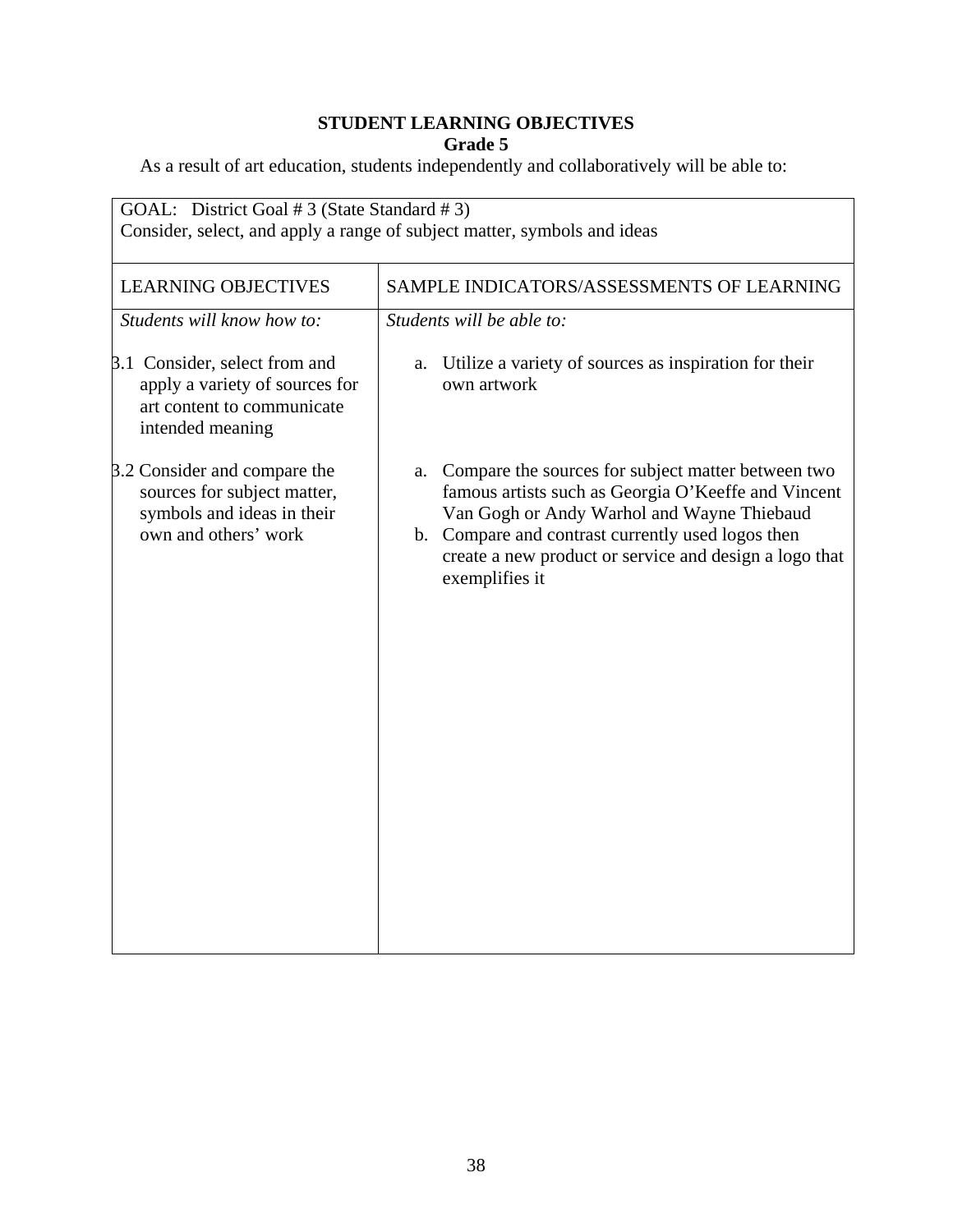| GOAL: District Goal #4 (State Standard #4)<br>Understand the visual arts in relation to history and cultures                                                                                                                         |                                                                                                                                    |
|--------------------------------------------------------------------------------------------------------------------------------------------------------------------------------------------------------------------------------------|------------------------------------------------------------------------------------------------------------------------------------|
| <b>LEARNING OBJECTIVES</b>                                                                                                                                                                                                           | SAMPLE INDICATORS/ASSESSMENTS OF LEARNING                                                                                          |
| Students will know how to:                                                                                                                                                                                                           | Students will be able to:                                                                                                          |
| 4.1 Know and compare the<br>characteristics and purposes<br>of works of art representing<br>various cultures, historical<br>periods and artists                                                                                      | Examine, compare and contrast artwork representing<br>a.<br>different cultures and time periods based on $5th$ grade<br>curriculum |
| 4.2 Describe and place a variety<br>of specific significant art<br>objects by artist, style, and<br>historical and cultural context                                                                                                  | Compare and contrast specific artists' styles within<br>a.<br>historical periods                                                   |
| 4.3 Analyze, describe and<br>demonstrate how factors of<br>time and place (such as<br>climate, natural resources,<br>ideas and technology)<br>influence visual<br>characteristics that give<br>meaning and value to a work<br>of art | Discuss, analyze and describe the impact of the<br>a.<br>factors of time and place on specific artists' work                       |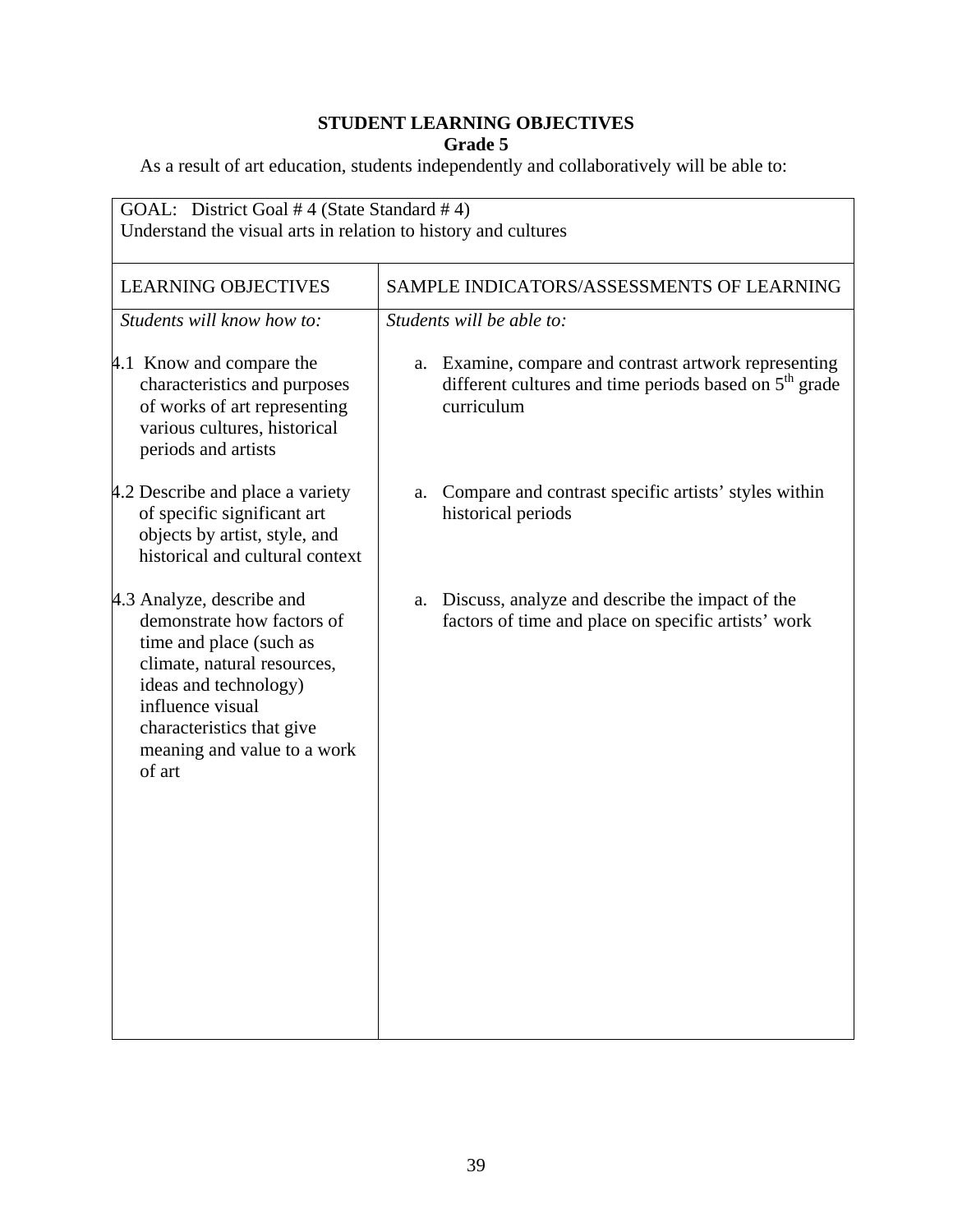| SAMPLE INDICATORS/ASSESSMENTS OF LEARNING                                                                                                                                                                 |
|-----------------------------------------------------------------------------------------------------------------------------------------------------------------------------------------------------------|
| Students will be able to:                                                                                                                                                                                 |
| Compare and contrast artists' connected with the 5 <sup>th</sup><br>a.<br>grade curricula and their purposes for creating their<br>works of art                                                           |
| Describe and analyze the visual characteristics of<br>a.<br>artists connected with the 5 <sup>th</sup> grade curricula using art<br>terminology such as repetition of patterns, symmetry,<br>and geometry |
| Discuss the connection between their own works of<br>a.<br>art and works created by artists from other cultures                                                                                           |
| Describe their own responses to artists connected<br>a.<br>with the $5th$ grade curricula                                                                                                                 |
| Reflect in writing about the processes used in<br>a.<br>creating their own works of art and/or processes used<br>by specific artists                                                                      |
| a. Describe their growth over time based on a<br>completed project from the beginning of the year<br>compared with a similar piece of art from the end of<br>the year                                     |
|                                                                                                                                                                                                           |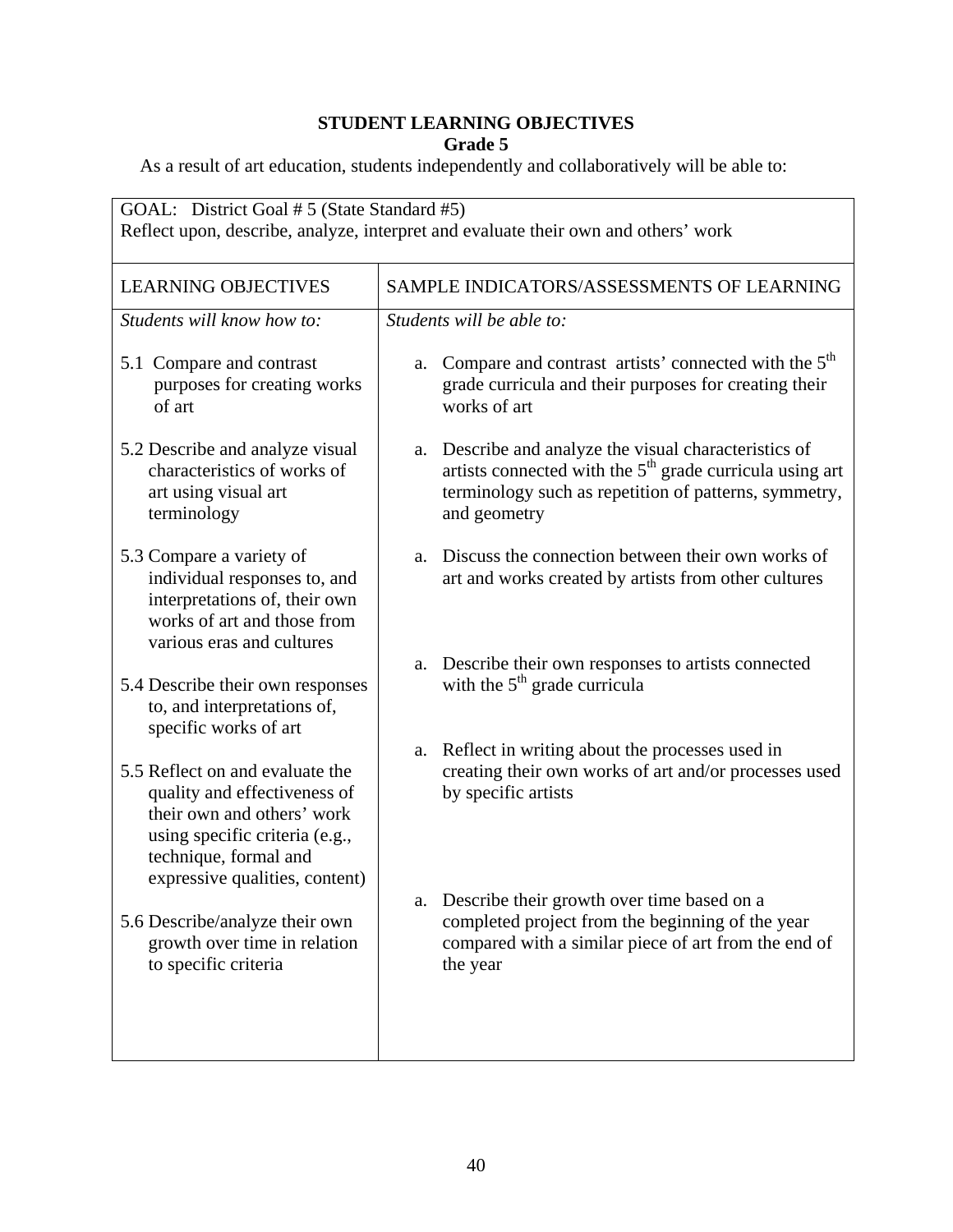| GOAL: District Goal # 6 (State Standard # 6)<br>Make connections between the visual arts, other disciplines and daily life                                                                 |                                                                                                                                                                                                                  |
|--------------------------------------------------------------------------------------------------------------------------------------------------------------------------------------------|------------------------------------------------------------------------------------------------------------------------------------------------------------------------------------------------------------------|
| <b>LEARNING OBJECTIVES</b>                                                                                                                                                                 | SAMPLE INDICATORS/ASSESSMENTS OF LEARNING                                                                                                                                                                        |
| Students will know how to:                                                                                                                                                                 | Students will be able to:                                                                                                                                                                                        |
| 6.1 Compare the characteristics<br>of works in the visual arts and<br>other art forms that share<br>similar subject matter, themes,<br>purposes, historical periods or<br>cultural context | Compare the characteristics from works of art with<br>a.<br>musical compositions from similar historical periods                                                                                                 |
| 6.2 Describe ways in which the<br>principles and subject matter<br>of other disciplines taught in<br>school are interrelated with<br>the visual arts                                       | Compare work from at least one other $5th$ grade<br>a.<br>curricular area with work from the visual arts                                                                                                         |
| 6.4 Apply visual arts knowledge<br>and skills to solve problems<br>common in daily life                                                                                                    | a. Describe their use of elements of art and principles of<br>design to solve problems found in their daily life such<br>as color coordinating their clothes and/or creating a<br>design their bedroom furniture |
| 6.5 Identify various careers that<br>are available to artists                                                                                                                              | Identify different careers available to artists<br>a.                                                                                                                                                            |
|                                                                                                                                                                                            |                                                                                                                                                                                                                  |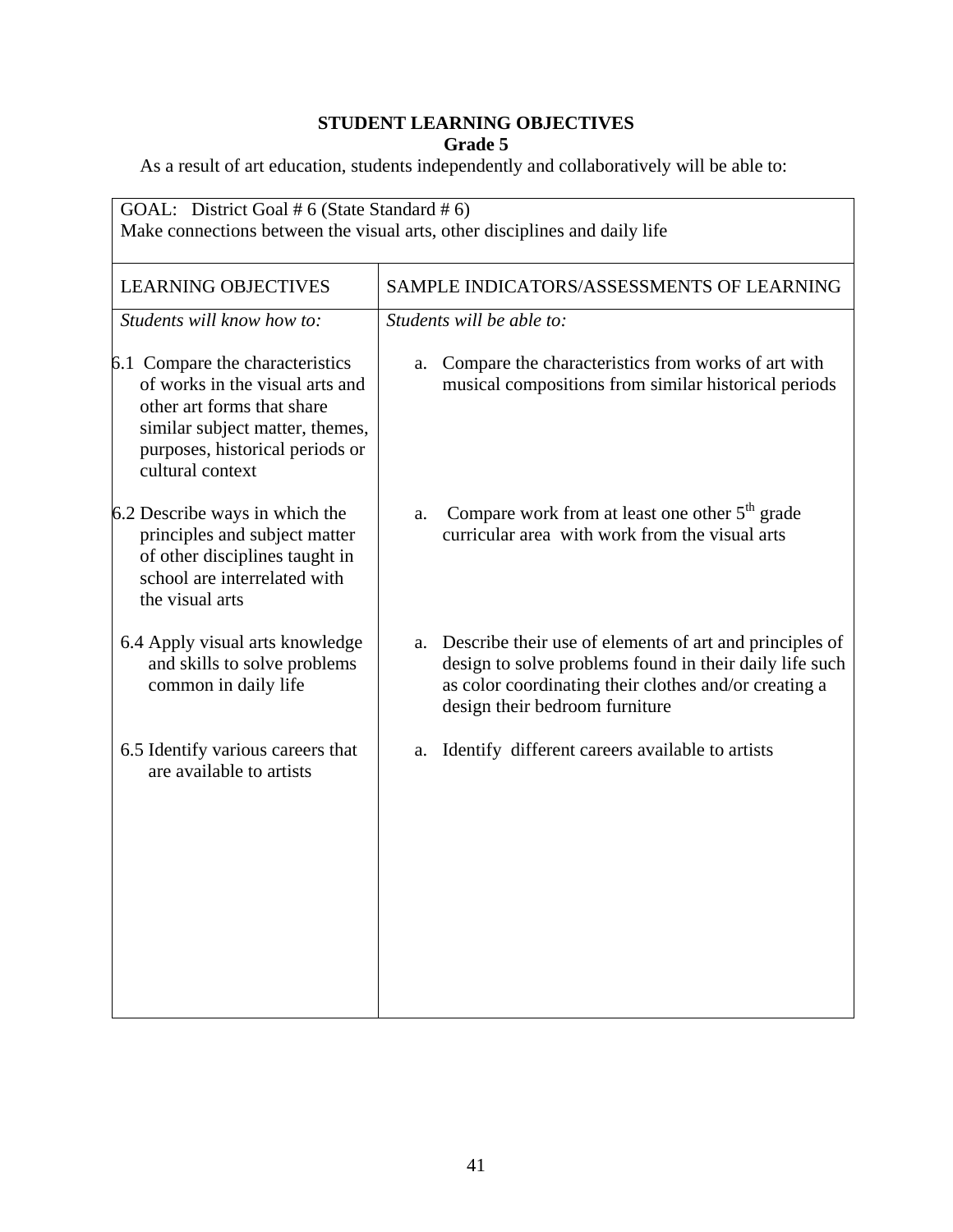# **ART CURRICULUM**

# **Grade 6**

**Learning Objectives for Grades K-4 Learning Objectives for Grades 5-8** 

> **Approved by Instructional Council 4/7/08**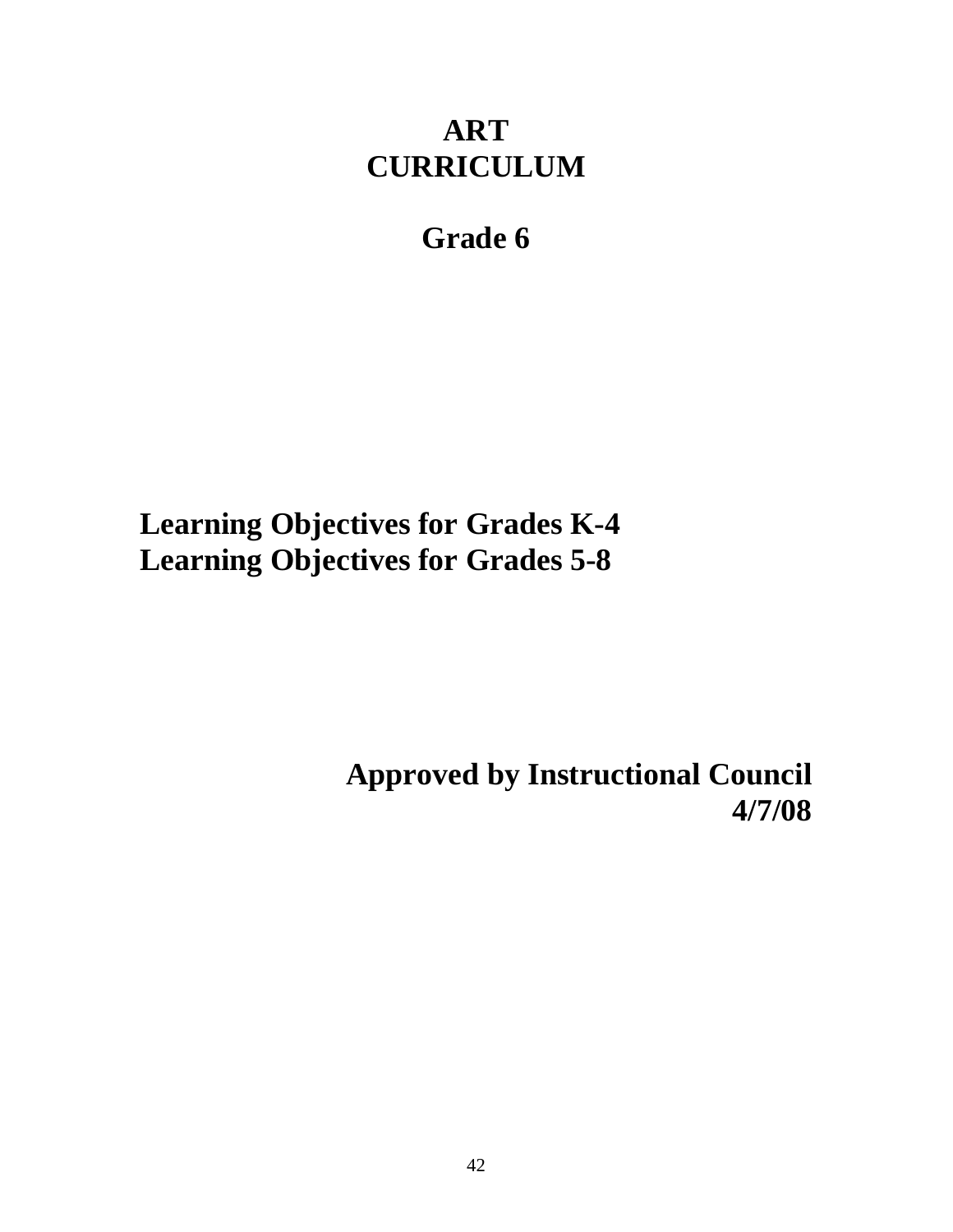| GOAL: District Goal # 1 (State Standard #1)<br>Understand, select and apply media, techniques and processes                                                                                                                                                        |                                                                                                                                                                                                                                                                                                            |
|--------------------------------------------------------------------------------------------------------------------------------------------------------------------------------------------------------------------------------------------------------------------|------------------------------------------------------------------------------------------------------------------------------------------------------------------------------------------------------------------------------------------------------------------------------------------------------------|
| <b>LEARNING OBJECTIVES</b>                                                                                                                                                                                                                                         | SAMPLE INDICATORS/ASSESSMENTS OF LEARNING                                                                                                                                                                                                                                                                  |
| Students will know how to:                                                                                                                                                                                                                                         | Students will be able to:                                                                                                                                                                                                                                                                                  |
| 1.1 Select media, techniques and<br>processes to communicate<br>ideas, reflect on their<br>choices, and analyze what<br>makes them effective                                                                                                                       | Demonstrate sculpture skills by exploring and<br>a.<br>experimenting with various sculpture techniques and<br>media<br>b. Demonstrate 2-Dimensional and 3-Dimensional<br>design skills by exploring and experimenting with<br>various design forms and media to communicate their<br>ideas and experiences |
| 1.2 Improve the communication<br>of their own ideas by<br>effectively using the<br>characteristics of a variety of<br>traditional and contemporary<br>art media, techniques and<br>$processes - 2-Dimensional$<br>and 3-Dimensional,<br>including media/technology | Demonstrate a variety of ceramic skills and/or other<br>a.<br>sculptural media in communicating their ideas<br>b. Demonstrate 2-Dimensional design using a variety of<br>drawing and painting techniques                                                                                                   |
| 1.3 Use different media,<br>techniques, and processes 2-<br>Dimensional and 3-<br>Dimensional, including<br>media/technology-to<br>communicate ideas, feelings,<br>experiences and stories                                                                         | a. Use tints, shades, complementary, secondary and<br>tertiary colors to create their own works of art<br>b. Demonstrate 3-Dimensional design using a variety<br>of media such as clay, Paper Mache and plaster craft<br>to communicate ideas and feelings                                                 |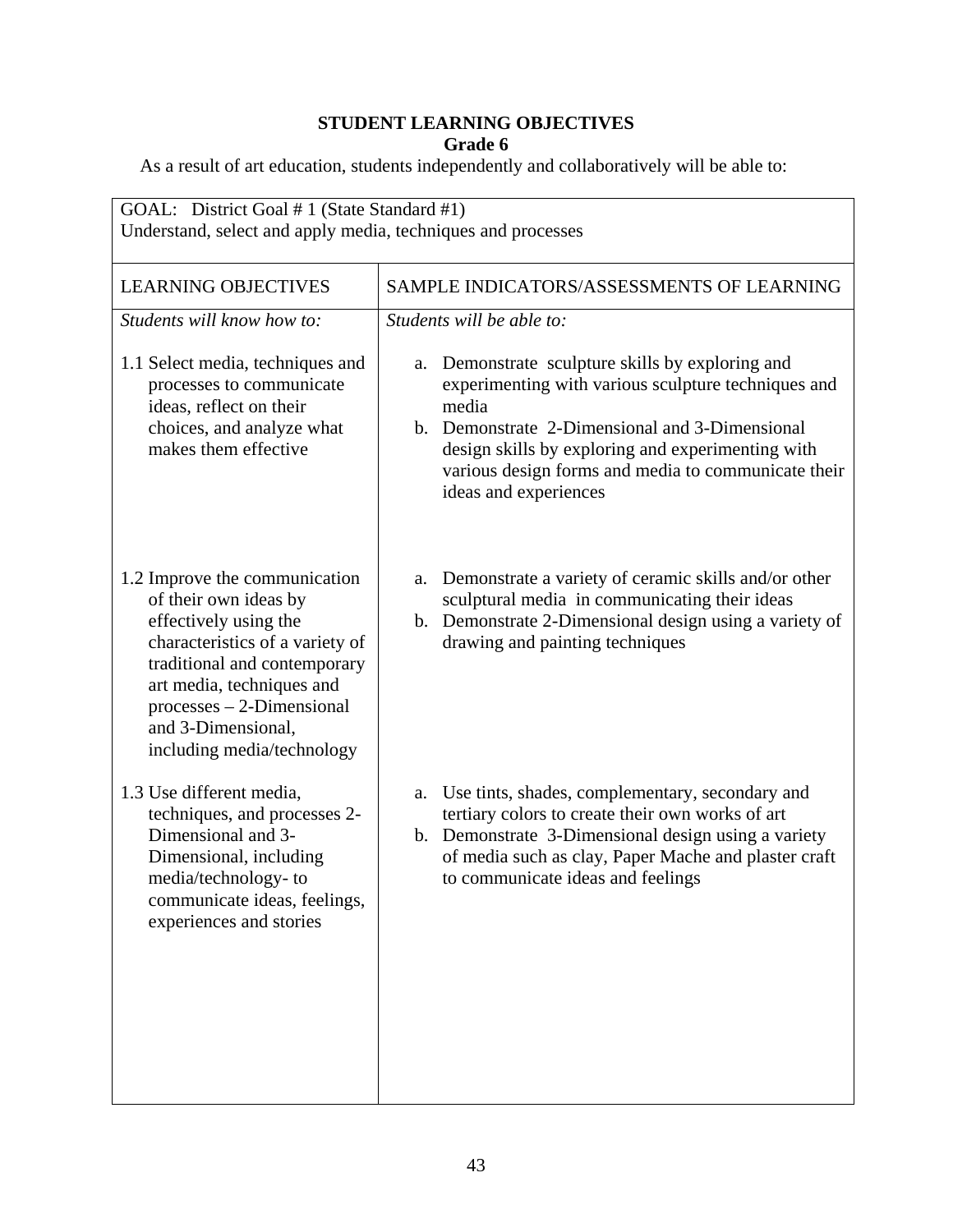| GOAL: District Goal # 2 (State Standard # 2)<br>Understand and apply a range of subject matter, symbols and ideas       |                                                                                                                                                                    |
|-------------------------------------------------------------------------------------------------------------------------|--------------------------------------------------------------------------------------------------------------------------------------------------------------------|
| <b>LEARNING OBJECTIVES</b>                                                                                              | SAMPLE INDICATORS/ASSESSMENTS OF LEARNING                                                                                                                          |
| Students will know how to:                                                                                              | Students will be able to:                                                                                                                                          |
| 2.1 Use ways of arranging visual<br>characteristics and reflect<br>upon what makes them<br>effective in conveying ideas | a. Continue using color, line, shape and form in 2-<br>Dimensional and 3-Dimensional artwork to convey<br>effective and differing ideas                            |
| 2.2 Recognize and reflect on the<br>effects of arranging visual<br>characteristics in their own<br>and others' work     | a. Continue to compare and contrast the visual<br>characteristics of an extended variety of famous<br>works of art as well as that of their own and their<br>peers |
| 2.3 Select and use the elements<br>of art and principles of<br>design to improve<br>communication of their ideas        | Extend and show a greater refinement of the elements<br>a.<br>of art and the principles of design to facilitate the<br>communication of their ideas                |
|                                                                                                                         |                                                                                                                                                                    |
|                                                                                                                         |                                                                                                                                                                    |
|                                                                                                                         |                                                                                                                                                                    |
|                                                                                                                         |                                                                                                                                                                    |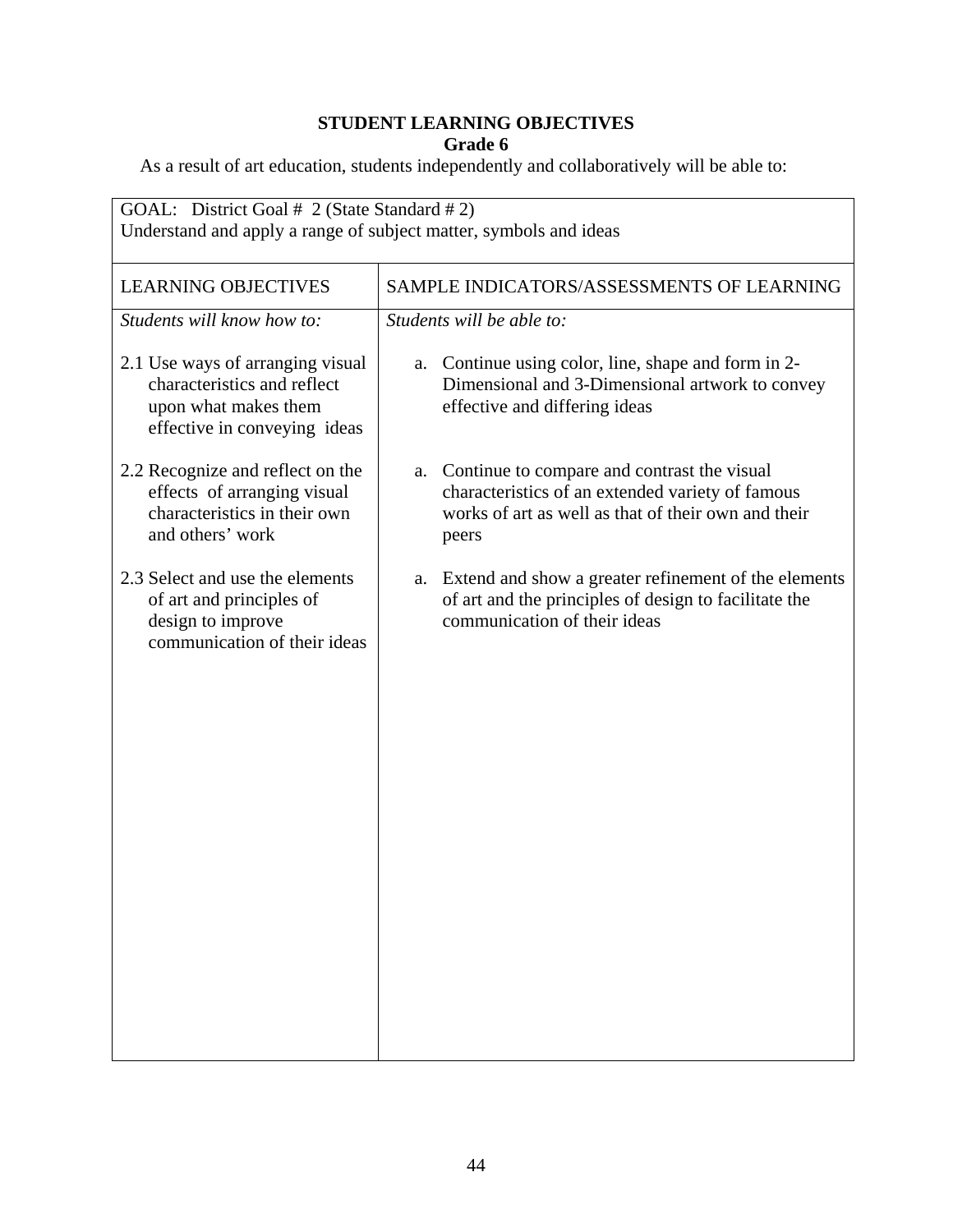| <b>LEARNING OBJECTIVES</b>                                                                                        | SAMPLE INDICATORS/ASSESSMENTS OF LEARNING                                                                                                                                                                                                                                      |
|-------------------------------------------------------------------------------------------------------------------|--------------------------------------------------------------------------------------------------------------------------------------------------------------------------------------------------------------------------------------------------------------------------------|
| Students will know how to:                                                                                        | Students will be able to:                                                                                                                                                                                                                                                      |
| 3.1 Consider, select from and<br>apply a variety of sources for<br>art content to communicate<br>intended meaning | Continue to utilize a greater variety of sources a<br>a.<br>inspiration for artwork that they create                                                                                                                                                                           |
| 3.2 Consider and compare the<br>sources for subject matter,<br>symbols and ideas in their<br>own and others' work | a. Continue to analyze and compare multiple sources<br>for subject matter between famous artists' work and<br>their own and/or peers<br>b. Incorporate symbols from many sources in creating<br>works of art and review how others have also utilized<br>symbols in their work |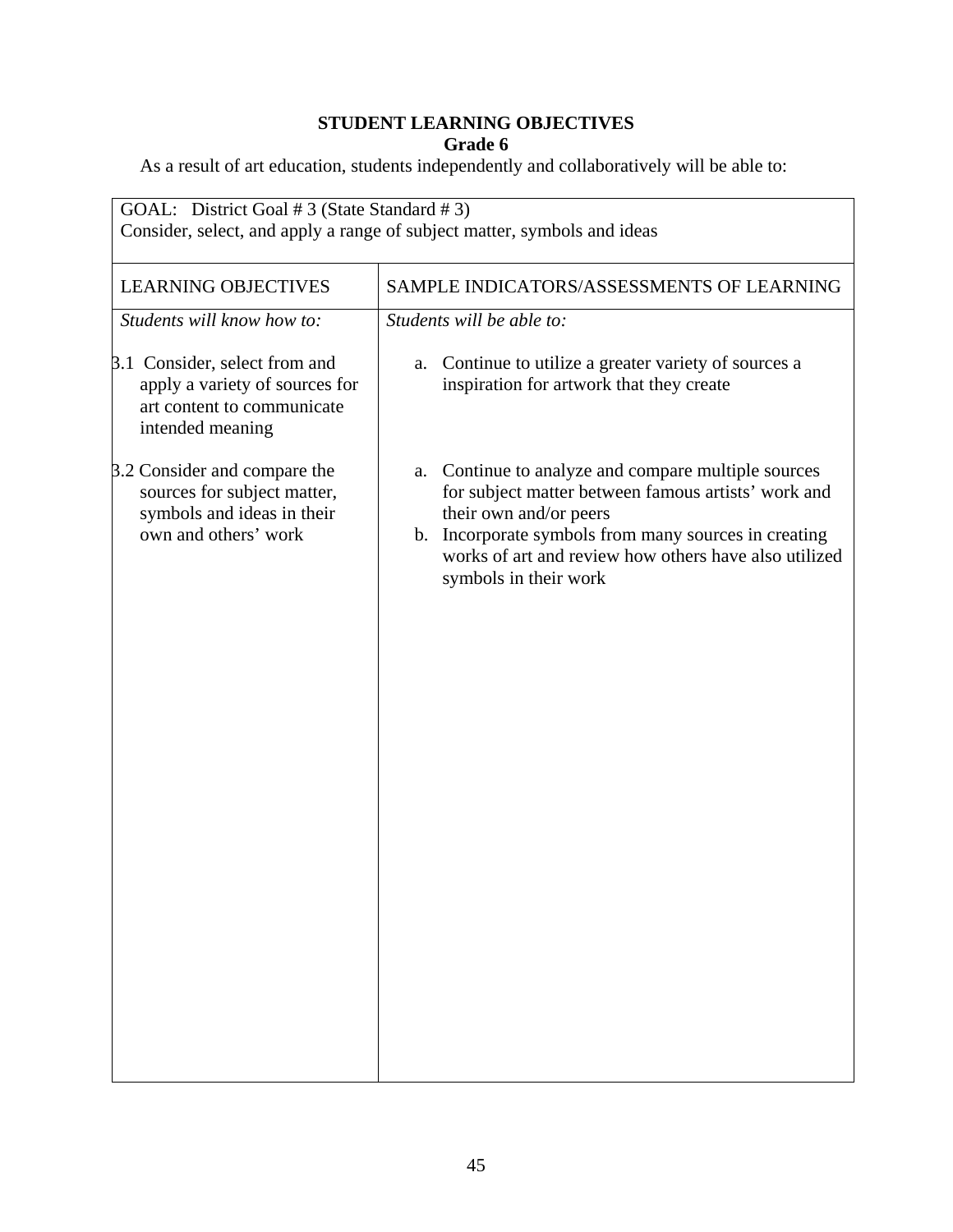| GOAL: District Goal #4 (State Standard #4)<br>Understand the visual arts in relation to history and cultures                                                                                                                         |                                                                                                                                                             |
|--------------------------------------------------------------------------------------------------------------------------------------------------------------------------------------------------------------------------------------|-------------------------------------------------------------------------------------------------------------------------------------------------------------|
| <b>LEARNING OBJECTIVES</b>                                                                                                                                                                                                           | SAMPLE INDICATORS/ASSESSMENTS OF LEARNING                                                                                                                   |
| Students will know how to:                                                                                                                                                                                                           | Students will be able to:                                                                                                                                   |
| 4.1 Know and compare the<br>characteristics and purposes<br>of works of art representing<br>various cultures, historical<br>periods and artists                                                                                      | a. Examine, compare and contrast artwork representing<br>different cultures and time periods based on 6 <sup>th</sup> grade<br>curriculum                   |
| 4.2 Describe and place a variety<br>of specific significant art<br>objects by artist, style, and<br>historical and cultural context                                                                                                  | Use appropriate vocabulary related to historical art<br>a.<br>periods such as cubism, impressionism and pop art<br>when describing artists and their styles |
| 4.3 Analyze, describe and<br>demonstrate how factors of<br>time and place (such as<br>climate, natural resources,<br>ideas and technology)<br>influence visual<br>characteristics that give<br>meaning and value to a work<br>of art | Describe how factors of time and place, resources<br>a.<br>and technology influence art production and meaning<br>in a specific work of art                 |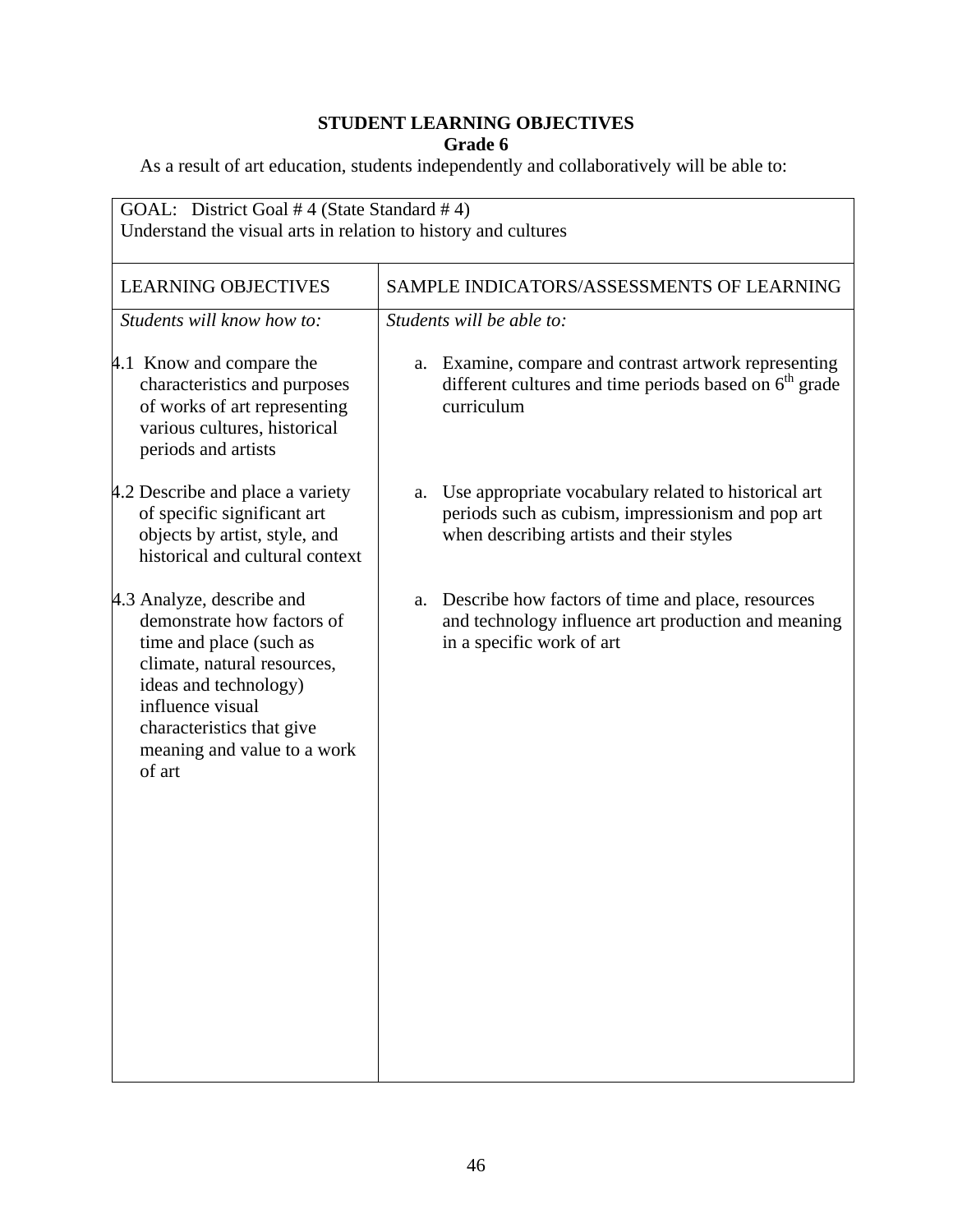| GOAL: District Goal # 5 (State Standard #5)<br>Reflect upon, describe, analyze, interpret and evaluate their own and others' work                                                          |                                                                                                                                                                          |
|--------------------------------------------------------------------------------------------------------------------------------------------------------------------------------------------|--------------------------------------------------------------------------------------------------------------------------------------------------------------------------|
| <b>LEARNING OBJECTIVES</b>                                                                                                                                                                 | SAMPLE INDICATORS/ASSESSMENTS OF LEARNING                                                                                                                                |
| Students will know how to:                                                                                                                                                                 | Students will be able to:                                                                                                                                                |
| 5.1 Compare and contrast<br>purposes for creating works of<br>art                                                                                                                          | Compare and contrast artists' connected with the<br>a.<br>$6th$ grade curricula and their purposes for creating<br>their works of art                                    |
| 5.2 Describe and analyze visual<br>characteristics of works of<br>art using visual art<br>terminology                                                                                      | Compare and contrast artists' connected with the<br>a.<br>$6th$ grade curricula and their purposes for creating<br>their works of art                                    |
| 5.3 Compare a variety of<br>individual responses to, and<br>interpretations of, their own<br>works of art and those from<br>various eras and cultures                                      | Discuss the connection between their own works of<br>a.<br>art and works created by artists from other cultures<br>and /or time periods                                  |
| 5.4 Describe their own responses<br>to, and interpretations of,<br>specific works of art                                                                                                   | a. Describe their own responses to artists connected<br>with the $6th$ grade curricula                                                                                   |
| 5.5 Reflect on and evaluate the<br>quality and effectiveness of<br>their own and others' work<br>using specific criteria (e.g.,<br>technique, formal and<br>expressive qualities, content) | Evaluate the effectiveness of their own and others'<br>a.<br>work based on a rubric                                                                                      |
| 5.6 Describe/analyze their own<br>growth over time in relation<br>to specific criteria                                                                                                     | Describe their growth over time based on a<br>a.<br>completed project from the beginning of the year<br>compared with a similar piece of art from the end of<br>the year |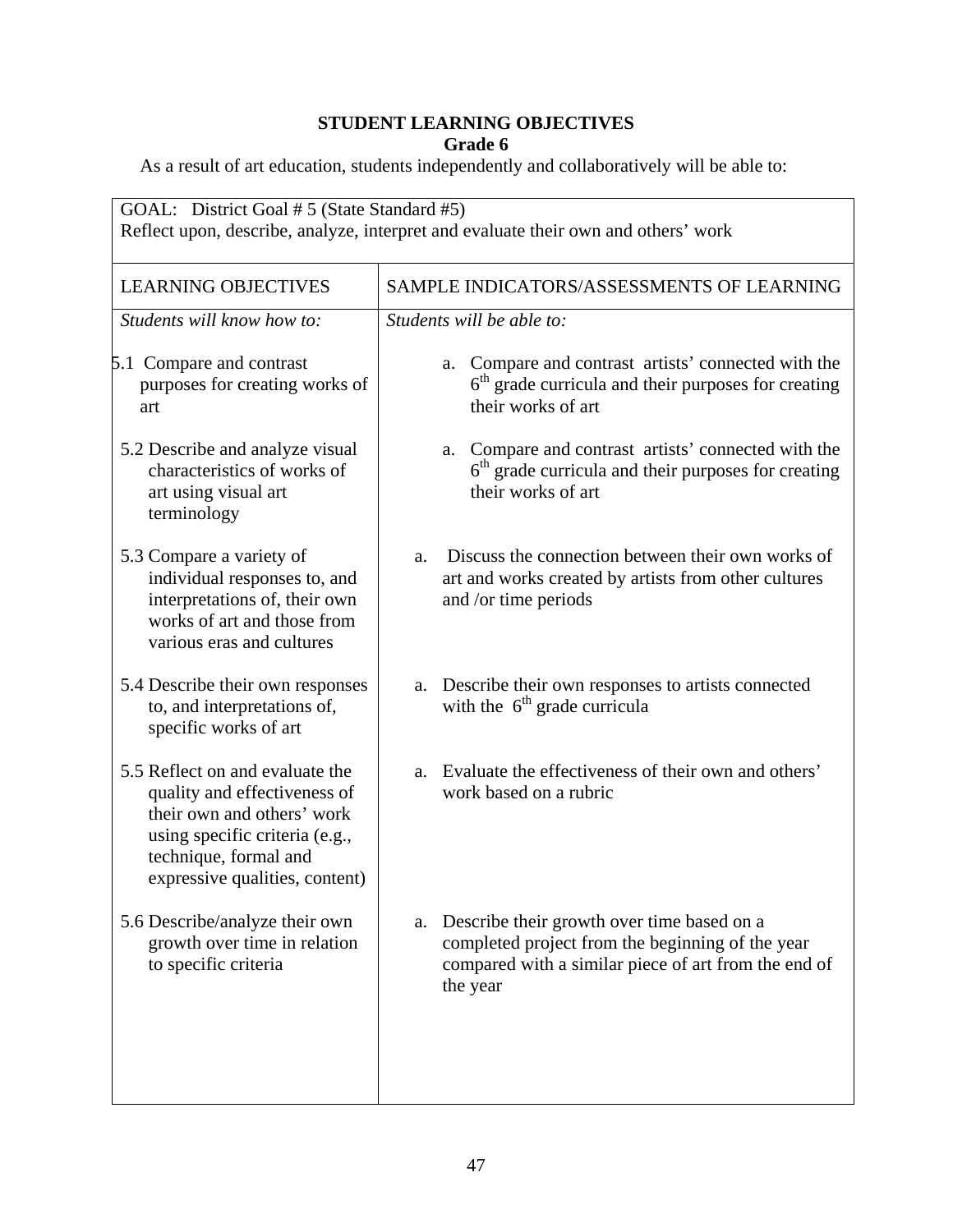| GOAL: District Goal # 6 (State Standard # 6)<br>Make connections between the visual arts, other disciplines and daily life                                                                 |                                                                                                                                                                           |
|--------------------------------------------------------------------------------------------------------------------------------------------------------------------------------------------|---------------------------------------------------------------------------------------------------------------------------------------------------------------------------|
| <b>LEARNING OBJECTIVES</b>                                                                                                                                                                 | SAMPLE INDICATORS/ASSESSMENTS OF LEARNING                                                                                                                                 |
| Students will know how to:                                                                                                                                                                 | Students will be able to:                                                                                                                                                 |
| 6.1 Compare the characteristics<br>of works in the visual arts and<br>other art forms that share<br>similar subject matter, themes,<br>purposes, historical periods or<br>cultural context | Compare the characteristics from works of art with<br>a.<br>musical compositions from similar historical periods<br>and/or similar subject matter and/or cultural context |
| 6.2 Describe ways in which the<br>principles and subject matter<br>of other disciplines taught in<br>school are interrelated with<br>the visual arts                                       | Compare work from at least one other $5th$ grade<br>a.<br>curricular area with work from the visual arts                                                                  |
| Apply visual arts knowledge<br>6.3<br>and skills to solve problems<br>common in daily life                                                                                                 | Demonstrate their use of elements of art and<br>a.<br>principles of design to solve problems found in their<br>daily life                                                 |
| 6.4 Identify various careers that<br>are available to artists                                                                                                                              | Identify and describe different careers available to<br>a.<br>artists                                                                                                     |
|                                                                                                                                                                                            |                                                                                                                                                                           |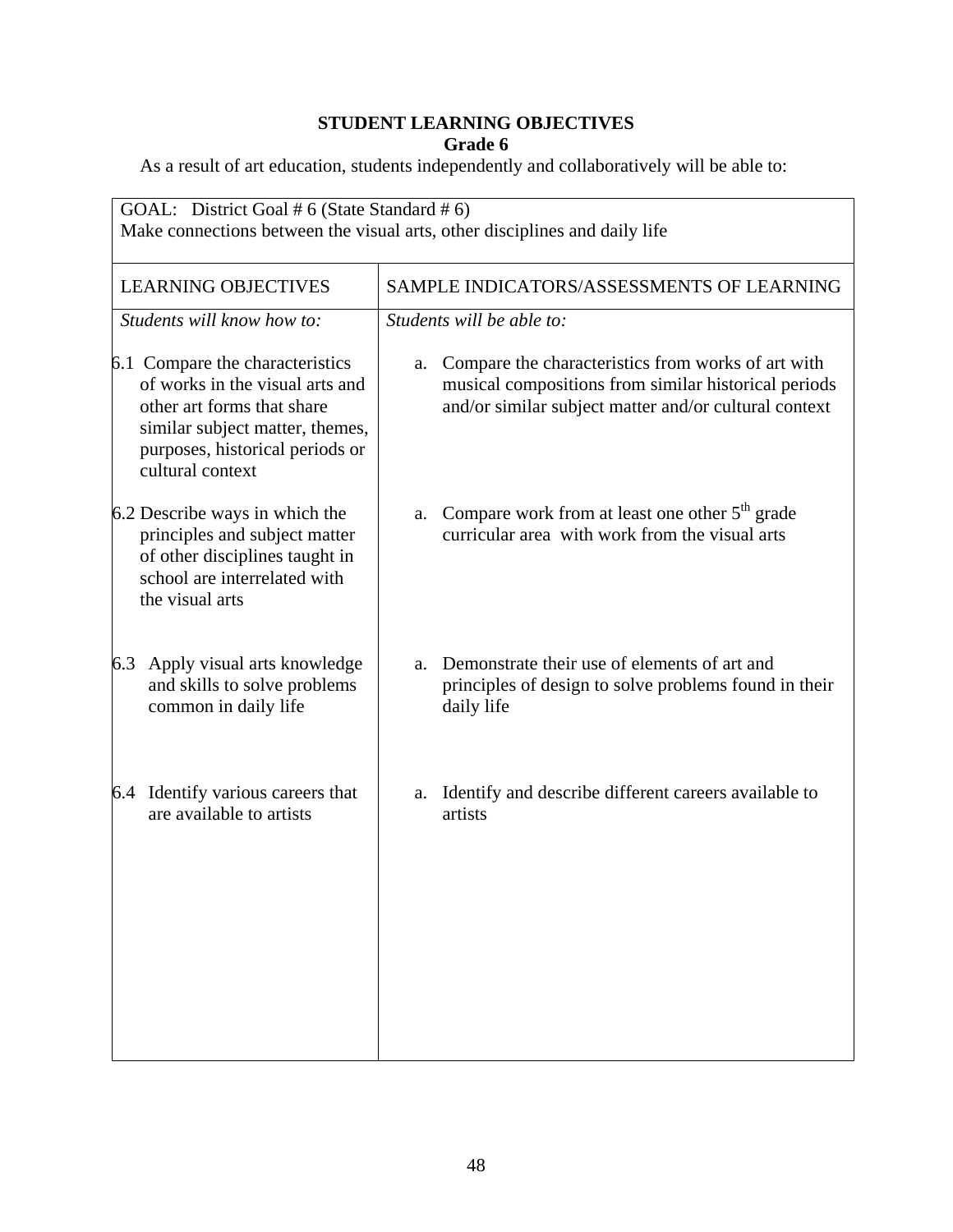# **ART CURRICULUM**

## **Grade 7**

**Learning Objectives for Grades K-4 Learning Objectives for Grades 5-8** 

> **Approved by Instructional Council 4/7/08**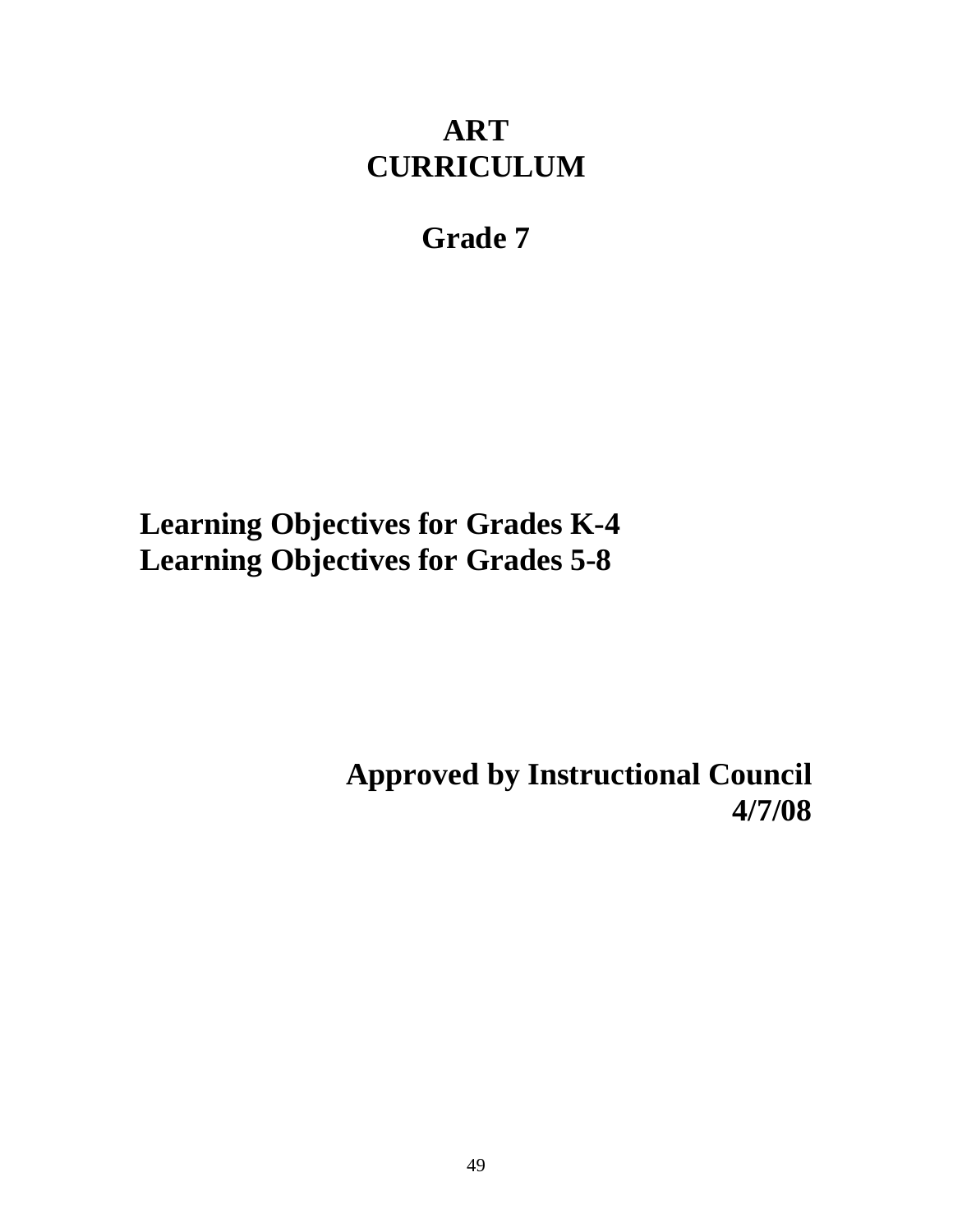| GOAL: District Goal # 1 (State Standard #1)<br>Understand, select and apply media, techniques and processes                                                                                                                                                        |                                                                                                                                                                                                                                                                                                                                                                                                                                                                                                                                                                                                                                                         |  |
|--------------------------------------------------------------------------------------------------------------------------------------------------------------------------------------------------------------------------------------------------------------------|---------------------------------------------------------------------------------------------------------------------------------------------------------------------------------------------------------------------------------------------------------------------------------------------------------------------------------------------------------------------------------------------------------------------------------------------------------------------------------------------------------------------------------------------------------------------------------------------------------------------------------------------------------|--|
| <b>LEARNING OBJECTIVES</b>                                                                                                                                                                                                                                         | SAMPLE INDICATORS/ASSESSMENTS OF LEARNING                                                                                                                                                                                                                                                                                                                                                                                                                                                                                                                                                                                                               |  |
| Students will know how to:                                                                                                                                                                                                                                         | Students will be able to:                                                                                                                                                                                                                                                                                                                                                                                                                                                                                                                                                                                                                               |  |
| 1.1 Select media, techniques and<br>processes to communicate<br>ideas, reflect on their<br>choices, and analyze what<br>makes them effective                                                                                                                       | Demonstrate intermediate drawing skills by exploring<br>a.<br>and experimenting with various drawing media<br>b. Demonstrate intermediate painting skills by exploring<br>and experimenting with various painting media<br>c. Demonstrate intermediate ceramic skills by exploring<br>and experimenting with clay<br>d. Demonstrate intermediate sculpture skills by<br>exploring and experimenting with various sculpture<br>techniques and media<br>e. Demonstrate intermediate 2-Dimensional and 3-<br>Dimensional design skills by exploring and<br>experimenting with various design forms and media<br>to communicate their ideas and experiences |  |
| 1.2 Improve the communication<br>of their own ideas by<br>effectively using the<br>characteristics of a variety of<br>traditional and contemporary<br>art media, techniques and<br>$processes - 2-Dimensional$<br>and 3-Dimensional,<br>including media/technology | Demonstrate intermediate painting skills by mixing<br>a.<br>and using a variety of colors appropriate to their<br>purpose of expression<br>b. Demonstrate intermediate drawing skills by choosing<br>drawing media appropriate to their purpose of<br>expression<br>c. Demonstrate intermediate ceramic skills by using the<br>properties of clay in communicating their ideas                                                                                                                                                                                                                                                                          |  |
| 1.3 Use different media,<br>techniques, and processes 2-<br>Dimensional and 3-<br>Dimensional, including<br>media/technology-to<br>communicate ideas, feelings,<br>experiences and stories                                                                         | a. Identify and use a variety of art media, tools and<br>materials in drawing, painting, printmaking and<br>ceramics<br>b. Demonstrate age appropriate painting skills by<br>creating realistic, imaginary, abstract, and non<br>objective original paintings                                                                                                                                                                                                                                                                                                                                                                                           |  |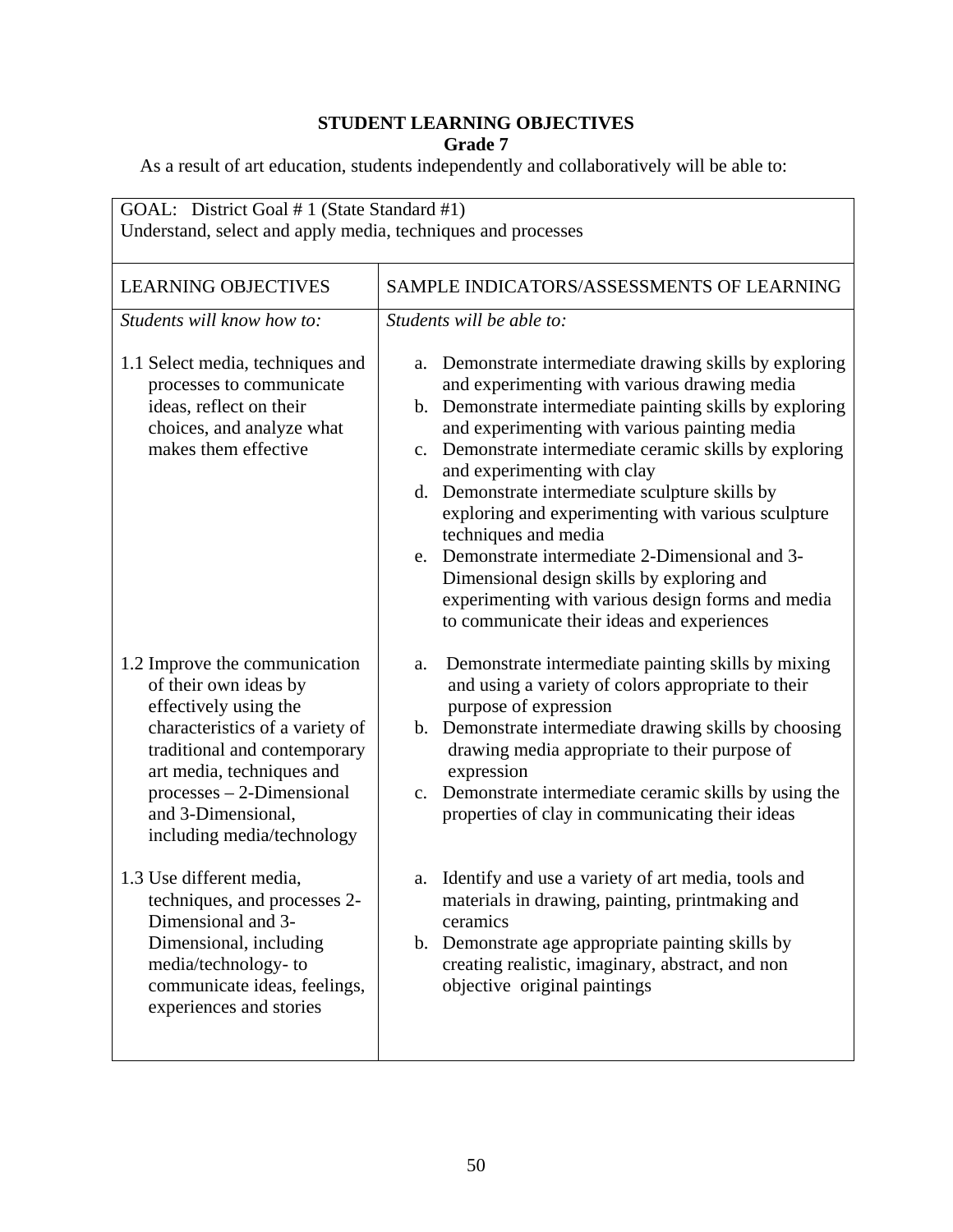| GOAL: District Goal # 2 (State Standard # 2)<br>Understand and apply a range of subject matter, symbols and ideas       |                                                                                                                                                                                                                                                                                                                                                                                                                    |
|-------------------------------------------------------------------------------------------------------------------------|--------------------------------------------------------------------------------------------------------------------------------------------------------------------------------------------------------------------------------------------------------------------------------------------------------------------------------------------------------------------------------------------------------------------|
| <b>LEARNING OBJECTIVES</b>                                                                                              | SAMPLE INDICATORS/ASSESSMENTS OF LEARNING                                                                                                                                                                                                                                                                                                                                                                          |
| Students will know how to:                                                                                              | Students will be able to:                                                                                                                                                                                                                                                                                                                                                                                          |
| 2.1 Use ways of arranging visual<br>characteristics and reflect<br>upon what makes them<br>effective in conveying ideas | a. Demonstrate their ability to analyze the elements and<br>principles in the works of past, present and culturally<br>diverse artists by verbally discussing what makes<br>them effective or not effective                                                                                                                                                                                                        |
| 2.2 Recognize and reflect on the<br>effects of arranging visual<br>characteristics in their own<br>and others' work     | a. Apply vocabulary related to the elements of art and<br>principles of design as well as functions of art such as<br>value, repetition and contrast when describing their<br>own and others' work<br>b. Demonstrate understanding of the functions of art<br>and reflect upon these in their work and the work of<br>others<br>c. Identify differences in design concepts in their work<br>and the work of others |
| 2.3 Select and use the elements<br>of art and principles of<br>design to improve<br>communication of their ideas        | a. Select and use the specific elements of art and<br>principles of design that best convey their ideas for<br>their own work<br>b. Analyze verbally what makes them effective or not<br>effective for at least one original piece of art                                                                                                                                                                          |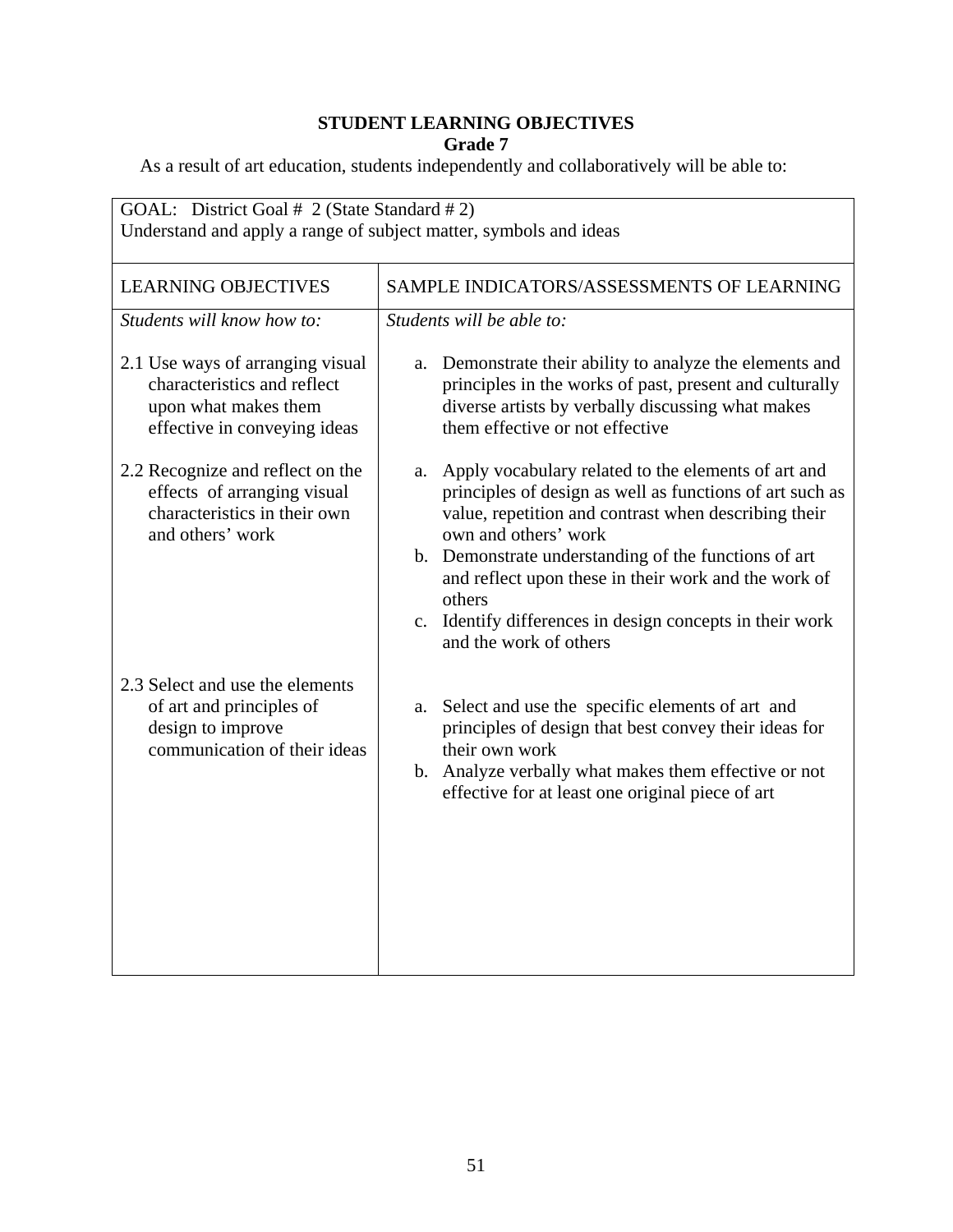| GOAL: District Goal # 3 (State Standard # 3)<br>Consider, select, and apply a range of subject matter, symbols and ideas |                                                                                                                                                                                                                                                                                                                                                                                                                                                                                                                                                                                                                                                                                                  |
|--------------------------------------------------------------------------------------------------------------------------|--------------------------------------------------------------------------------------------------------------------------------------------------------------------------------------------------------------------------------------------------------------------------------------------------------------------------------------------------------------------------------------------------------------------------------------------------------------------------------------------------------------------------------------------------------------------------------------------------------------------------------------------------------------------------------------------------|
| <b>LEARNING OBJECTIVES</b><br>Students will know how to:                                                                 | SAMPLE INDICATORS/ASSESSMENTS OF LEARNING<br>Students will be able to:                                                                                                                                                                                                                                                                                                                                                                                                                                                                                                                                                                                                                           |
| 3.1 Consider, select from, and<br>apply a variety of sources for<br>art content to communicate<br>intended meaning       | Demonstrate integration of visual concepts with<br>a.<br>content in their work to communicate meanings                                                                                                                                                                                                                                                                                                                                                                                                                                                                                                                                                                                           |
| 3.2 Consider and compare the<br>sources for subject matter,<br>symbols and ideas in their<br>own and others' work        | Apply vocabulary related to subject matter, symbols<br>a.<br>and ideas such as texture, value and contrast<br>b. Demonstrate ability to distinguish between a variety<br>of subject matter such as still life, portrait, objective<br>design and non-objective design<br>c. Demonstrate use of a variety of subject matter,<br>symbols and ideas or themes in their own artwork<br>d. Demonstrate knowledge of contexts, values, and<br>aesthetics to communicate intended meanings by the<br>appropriate use of themes, ideas and symbols<br>e. Demonstrate ability to evaluate the intended<br>meanings in works of other artists through their<br>subject matter, symbols and ideas or themes |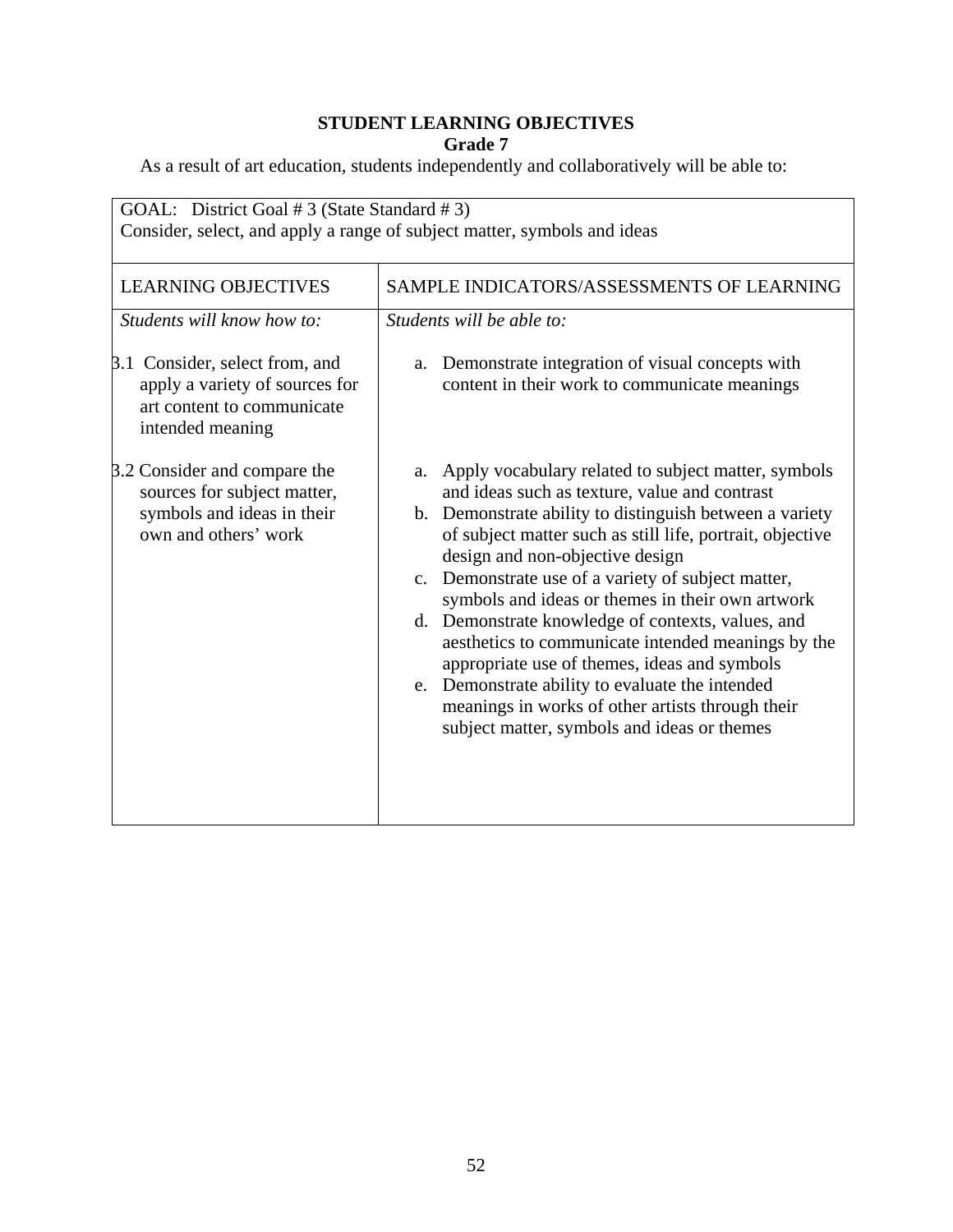| GOAL: District Goal #4 (State Standard #4)<br>Understand the visual arts in relation to history and cultures                                                                                                                         |                                                                                                                                                                                                                                                                      |
|--------------------------------------------------------------------------------------------------------------------------------------------------------------------------------------------------------------------------------------|----------------------------------------------------------------------------------------------------------------------------------------------------------------------------------------------------------------------------------------------------------------------|
| <b>LEARNING OBJECTIVES</b>                                                                                                                                                                                                           | SAMPLE INDICATORS/ASSESSMENTS OF LEARNING                                                                                                                                                                                                                            |
| Students will know how to:                                                                                                                                                                                                           | Students will be able to:                                                                                                                                                                                                                                            |
| 4.1 Know and compare the<br>characteristics and purposes<br>of works of art representing<br>various cultures, historical<br>periods and artists                                                                                      | Demonstrate understanding of the characteristics of<br>a.<br>artwork from a variety of time periods and cultures<br>b. Compare in writing the characteristics of artwork<br>from various cultures with that of their own culture                                     |
| 4.2 Describe and place a variety<br>of specific significant art<br>objects by artist, style, and<br>historical and cultural context                                                                                                  | Identify and describe a variety of art objects and<br>a.<br>place them in historical or cultural contexts<br>b. Use vocabulary such as chiaroscuro and Pop Art<br>related to historical art periods as well as various eras<br>and cultures when placing art objects |
| 4.3 Analyze, describe and<br>demonstrate how factors of<br>time and place (such as<br>climate, natural resources,<br>ideas and technology)<br>influence visual<br>characteristics that give<br>meaning and value to a work<br>of art | Discuss how climate and culture influence visual<br>a.<br>characteristics that give meaning and value to<br>artwork<br>b. Place a variety of cultures in their historically<br>appropriate context                                                                   |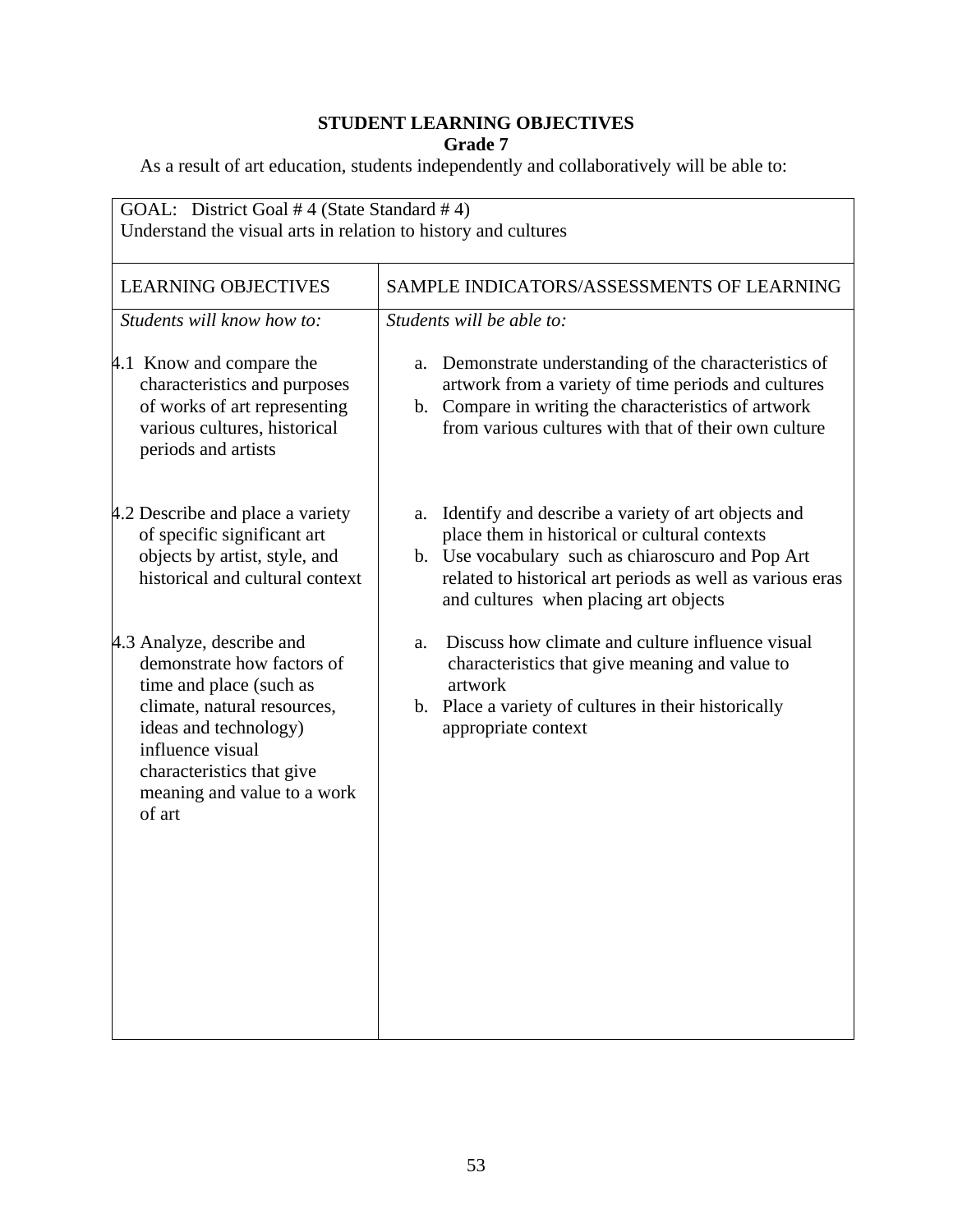| GOAL: District Goal # 5 (State Standard #5)<br>Reflect upon, describe, analyze, interpret and evaluate their own and others' work                                                          |                                                                                                                                                                                                                                                                                  |
|--------------------------------------------------------------------------------------------------------------------------------------------------------------------------------------------|----------------------------------------------------------------------------------------------------------------------------------------------------------------------------------------------------------------------------------------------------------------------------------|
| <b>LEARNING OBJECTIVES</b>                                                                                                                                                                 | SAMPLE INDICATORS/ASSESSMENTS OF LEARNING                                                                                                                                                                                                                                        |
| Students will know how to:                                                                                                                                                                 | Students will be able to:                                                                                                                                                                                                                                                        |
| 5.1 Compare and contrast<br>purposes for creating works of<br>art                                                                                                                          | Use applicable art terminology such as line, texture,<br>a.<br>repetition and balance to describe and compare the<br>meaning, purpose and their response to different<br>works of art<br>b. Compare a variety of purposes for creating art and<br>reflect upon their own reasons |
| 5.2 Describe and analyze visual<br>characteristics of works of<br>art using visual art<br>terminology                                                                                      | Use applicable art terminology such as value,<br>a.<br>contrast, space and unity to describe and analyze the<br>visual characteristics of different works of art                                                                                                                 |
| 5.3 Compare a variety of<br>individual responses to, and<br>interpretations of, their own<br>works of art and those from<br>various eras and cultures                                      | Analyze specific works of art for contemporary and<br>a.<br>historical meaning                                                                                                                                                                                                   |
| 5.4 Describe their own responses<br>to, and interpretations of,<br>specific works of art                                                                                                   | a. Describe their responses to their own artwork<br>b. Describe their responses to artwork influenced by a<br>variety of cultures and time periods                                                                                                                               |
| 5.5 Reflect on and evaluate the<br>quality and effectiveness of<br>their own and others' work<br>using specific criteria (e.g.,<br>technique, formal and<br>expressive qualities, content) | Demonstrate understanding of the use of inquiry and<br>a.<br>reflect upon their work and the work of others                                                                                                                                                                      |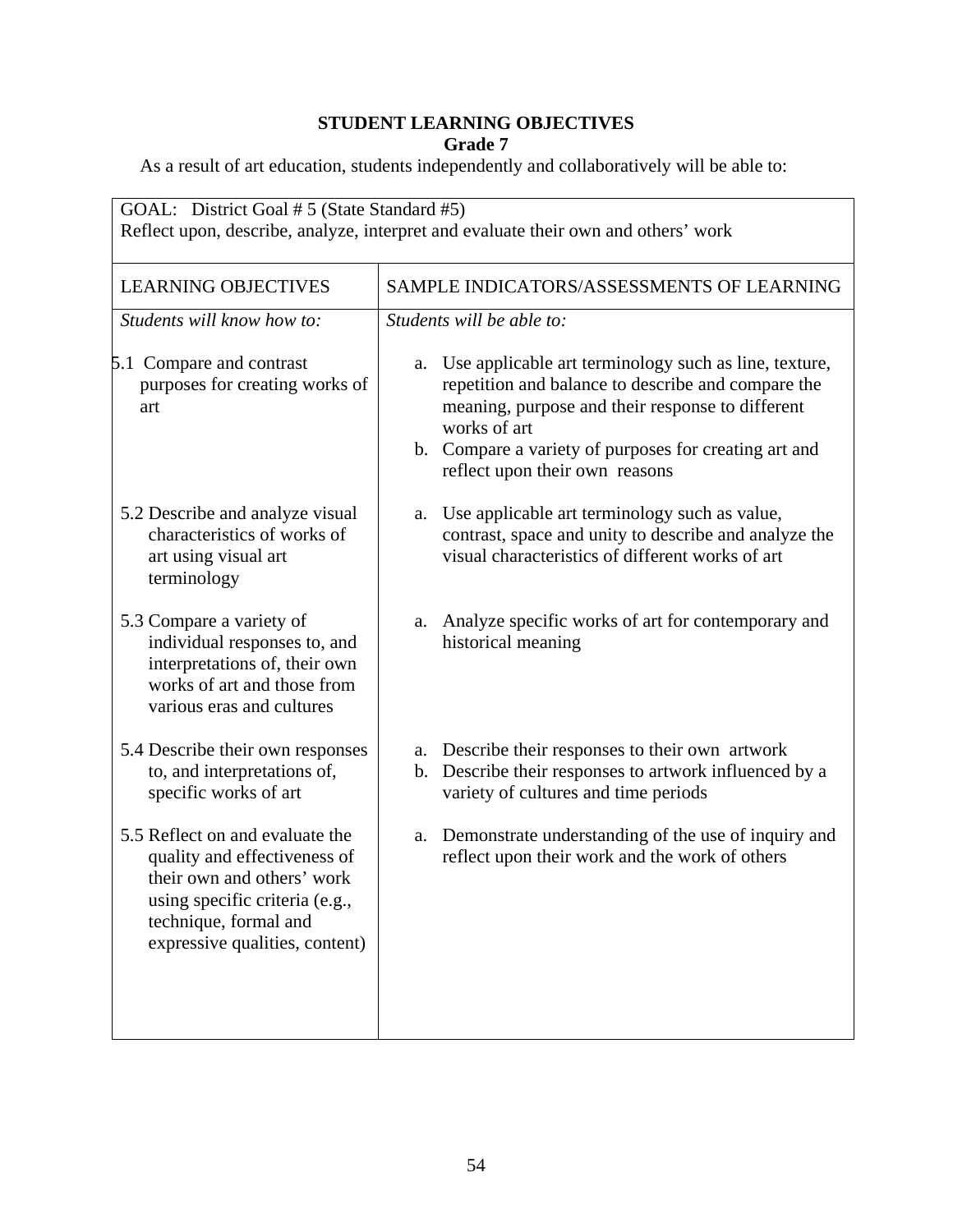| GOAL: District Goal # 6 (State Standard # 6)<br>Make connections between the visual arts, other disciplines and daily life                                                                 |                                                                                                                                                                                                                                                                                                                                                                                                          |
|--------------------------------------------------------------------------------------------------------------------------------------------------------------------------------------------|----------------------------------------------------------------------------------------------------------------------------------------------------------------------------------------------------------------------------------------------------------------------------------------------------------------------------------------------------------------------------------------------------------|
| <b>LEARNING OBJECTIVES</b>                                                                                                                                                                 | SAMPLE INDICATORS/ASSESSMENTS OF LEARNING                                                                                                                                                                                                                                                                                                                                                                |
| Students will know how to:                                                                                                                                                                 | Students will be able to:                                                                                                                                                                                                                                                                                                                                                                                |
| 6.1 Compare the characteristics<br>of works in the visual arts and<br>other art forms that share<br>similar subject matter, themes,<br>purposes, historical periods or<br>cultural context | Use appropriate art terminology such as line, shape,<br>a.<br>form and balance to compare visual characteristics of<br>art with other disciplines<br>b. Compare work from at least one other art form with<br>the work from visual arts that share similar subject<br>matter<br>c. Compare work from at least one other art form with<br>the work from visual arts that share common cultural<br>context |
| 6.2 Describe ways in which the<br>principles and subject matter<br>of other disciplines taught in<br>school are interrelated with<br>the visual arts                                       | Compare work from at least one other school based<br>a.<br>discipline with work from visual arts that share a<br>common subject matter                                                                                                                                                                                                                                                                   |
| 6.3 Combine the visual arts with<br>another art form to create<br>coherent multimedia work                                                                                                 | a. Collaboratively create an original multimedia piece<br>by combining the visual arts with at least one other<br>art form                                                                                                                                                                                                                                                                               |
| 6.4 Apply visual arts knowledge<br>and skills to solve problems<br>common in daily life                                                                                                    | Use their visual arts learning to respond successfully<br>a.<br>to a problem found in their daily lives                                                                                                                                                                                                                                                                                                  |
| 6.5 Identify various careers that<br>are available to artists                                                                                                                              | a. Identify and describe different careers available to<br>artists                                                                                                                                                                                                                                                                                                                                       |
|                                                                                                                                                                                            |                                                                                                                                                                                                                                                                                                                                                                                                          |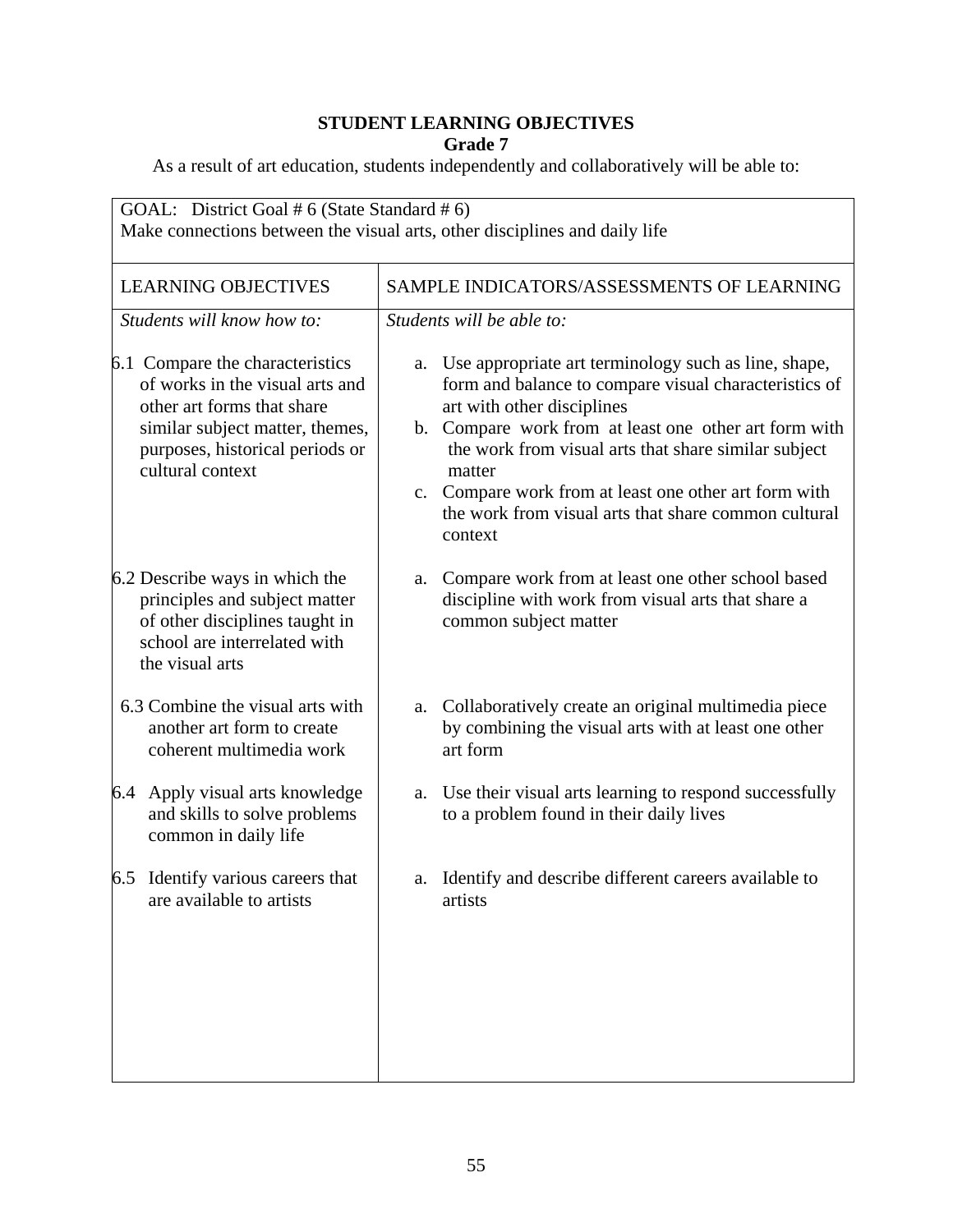# **ART CURRICULUM**

# **Grade 8**

**Learning Objectives for Grades K-4 Learning Objectives for Grades 5-8** 

> **Approved by Instructional Council 4/7/08**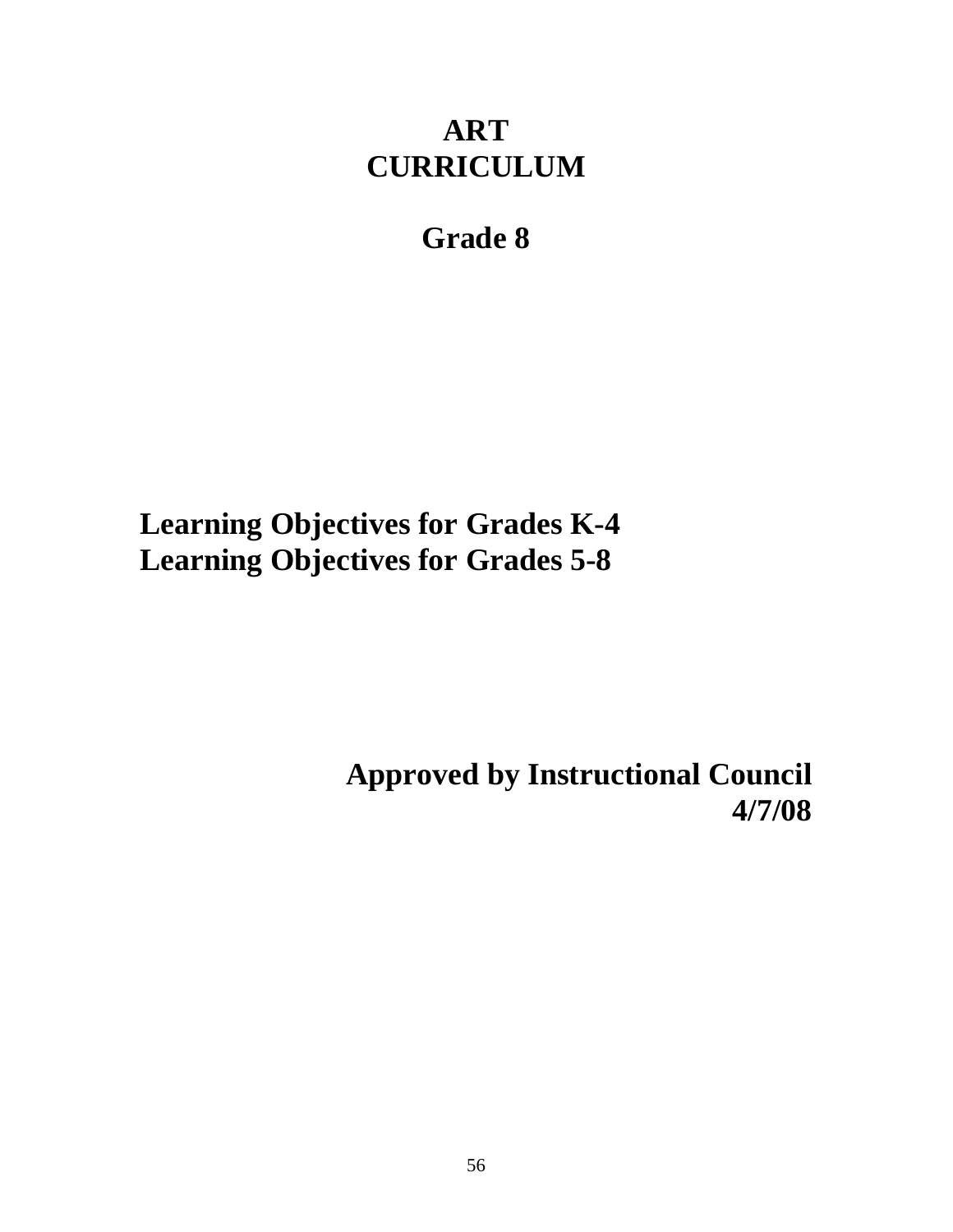| GOAL: District Goal # 1 (State Standard #1)<br>Understand, select and apply media, techniques and processes                                                                                                                                                        |                                                                                                                                                                                                                                                                                                                                                                                                                                                                                                          |  |
|--------------------------------------------------------------------------------------------------------------------------------------------------------------------------------------------------------------------------------------------------------------------|----------------------------------------------------------------------------------------------------------------------------------------------------------------------------------------------------------------------------------------------------------------------------------------------------------------------------------------------------------------------------------------------------------------------------------------------------------------------------------------------------------|--|
| <b>LEARNING OBJECTIVES</b>                                                                                                                                                                                                                                         | SAMPLE INDICATORS/ASSESSMENTS OF LEARNING                                                                                                                                                                                                                                                                                                                                                                                                                                                                |  |
| Students will know how to:                                                                                                                                                                                                                                         | Students will be able to:                                                                                                                                                                                                                                                                                                                                                                                                                                                                                |  |
| 1.1 Select media, techniques and<br>processes to communicate<br>ideas, reflect on their<br>choices, and analyze what<br>makes them effective                                                                                                                       | Demonstrate intermediate drawing skills by using a<br>a.<br>wide variety of drawing media<br>b. Demonstrate intermediate painting skills by using a<br>wide variety of painting media<br>c. Demonstrate intermediate ceramic skills by creating<br>hand built pottery using pinch, coil and slab<br>processes<br>d. Demonstrate intermediate printmaking skills                                                                                                                                          |  |
| 1.2 Improve the communication<br>of their own ideas by<br>effectively using the<br>characteristics of a variety of<br>traditional and contemporary<br>art media, techniques and<br>$processes - 2-Dimensional$<br>and 3-Dimensional,<br>including media/technology | Demonstrate painting skills by mixing and using a<br>a.<br>wide variety of colors appropriate to their purpose of<br>expression<br>b. Demonstrate intermediate drawing skills by choosing<br>drawing media appropriate to their purpose of<br>expression<br>c. Demonstrate intermediate ceramic skills by selecting<br>and using the properties of clay that best<br>communicate their ideas<br>d. Demonstrate computer/technology skills by applying<br>digital camera software to create original work |  |
| 1.3 Use different media,<br>techniques, and processes 2-<br>Dimensional and 3-<br>Dimensional, including<br>media/technology-to<br>communicate ideas, feelings,<br>experiences and stories                                                                         | Identify and use a wide variety of art media, tools and<br>a.<br>materials in drawing, painting, printmaking and<br>ceramics<br>b. Demonstrate age appropriate painting skills by<br>creating realistic, imaginary, abstract, and non<br>objective original paintings<br>c. Use 2-Dimensional and 3-Dimensional design<br>processes to create original art work                                                                                                                                          |  |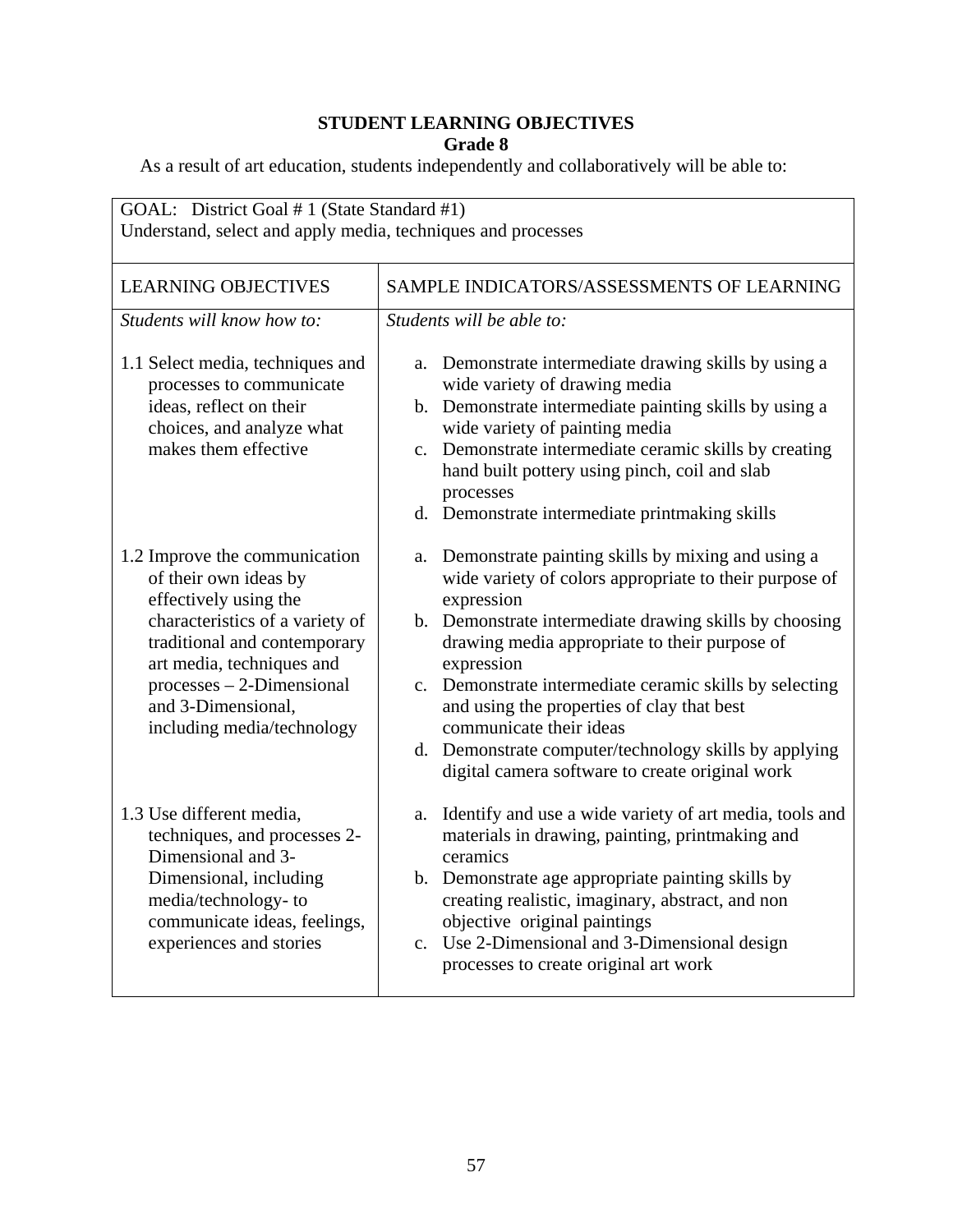| GOAL: District Goal # 2 (State Standard # 2)<br>Understand and apply a range of subject matter, symbols and ideas                                                                                                                                                                                                                                           |  |  |
|-------------------------------------------------------------------------------------------------------------------------------------------------------------------------------------------------------------------------------------------------------------------------------------------------------------------------------------------------------------|--|--|
| SAMPLE INDICATORS/ASSESSMENTS OF LEARNING                                                                                                                                                                                                                                                                                                                   |  |  |
| Students will be able to:                                                                                                                                                                                                                                                                                                                                   |  |  |
| Demonstrate in writing their ability to analyze the<br>a.<br>elements and principles in the works of past, present<br>and culturally diverse artists                                                                                                                                                                                                        |  |  |
| Demonstrate skills in recognizing and generalizing<br>a.<br>about the elements and principles in their work and<br>the work of others<br>b. Demonstrate understanding of the functions of art<br>and reflect upon these in their work and the work of<br>others<br>c. Articulate the differences in design concepts in their<br>work and the work of others |  |  |
| Select and use the specific elements of art and<br>a.<br>principles of design that best convey their ideas for<br>their own work<br>b. Discuss in writing based on a rubric the reasons for<br>their selections and what makes them effective or not<br>effective for at least one original piece of art                                                    |  |  |
|                                                                                                                                                                                                                                                                                                                                                             |  |  |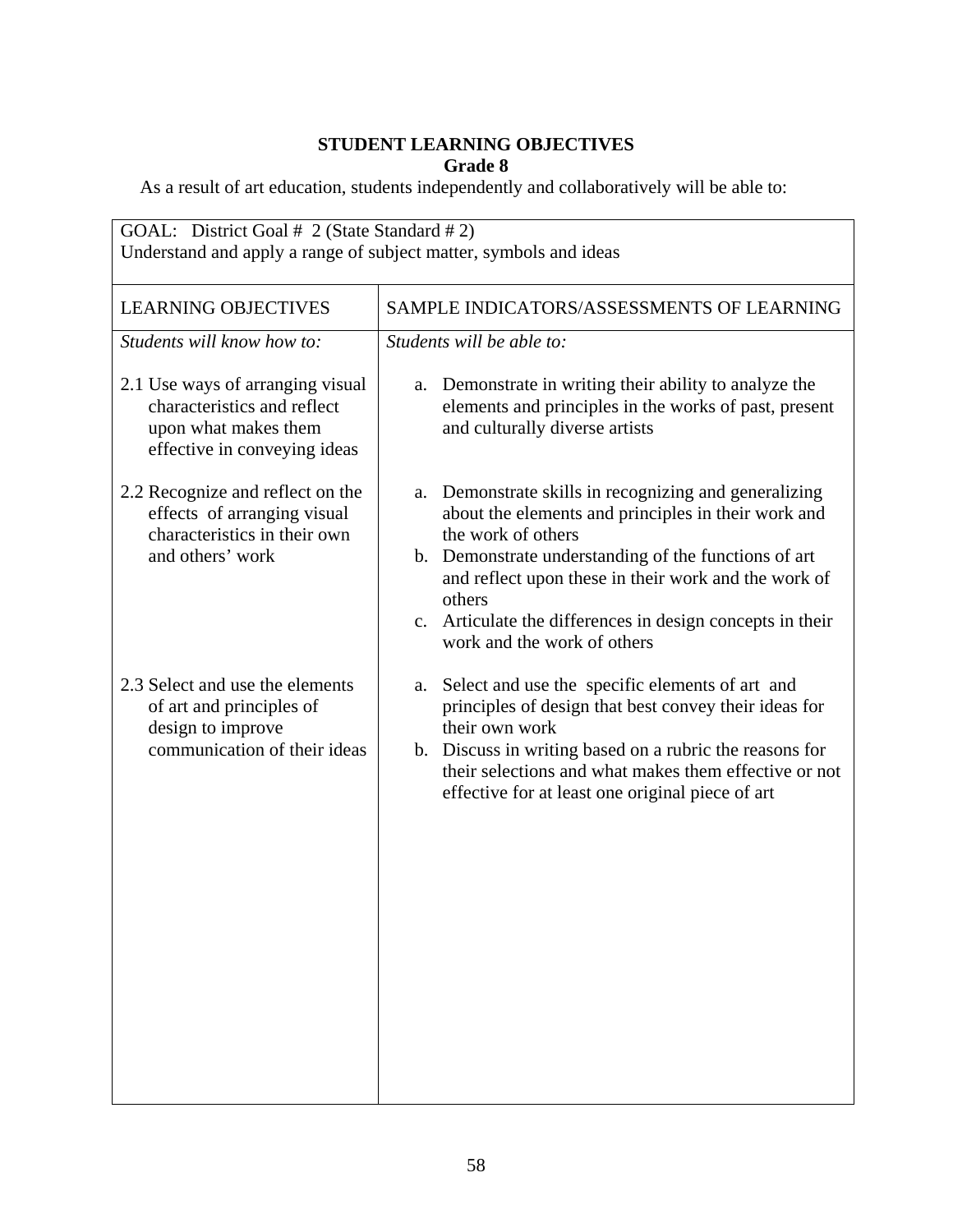| SAMPLE INDICATORS/ASSESSMENTS OF LEARNING                                                                                                                                                                                                                                                                           |
|---------------------------------------------------------------------------------------------------------------------------------------------------------------------------------------------------------------------------------------------------------------------------------------------------------------------|
|                                                                                                                                                                                                                                                                                                                     |
| Students will be able to:                                                                                                                                                                                                                                                                                           |
| Demonstrate integration of visual concepts with<br>a.<br>content in their artwork to communicate intended<br>meanings                                                                                                                                                                                               |
| Demonstrate the ability to evaluate the intended<br>a.<br>meanings in works of other artists through their<br>subject matter, symbols and ideas or themes<br>b. Demonstrate knowledge of context, values, and<br>aesthetics to communicate intended meanings by an<br>appropriate use of themes, ideas, and symbols |
|                                                                                                                                                                                                                                                                                                                     |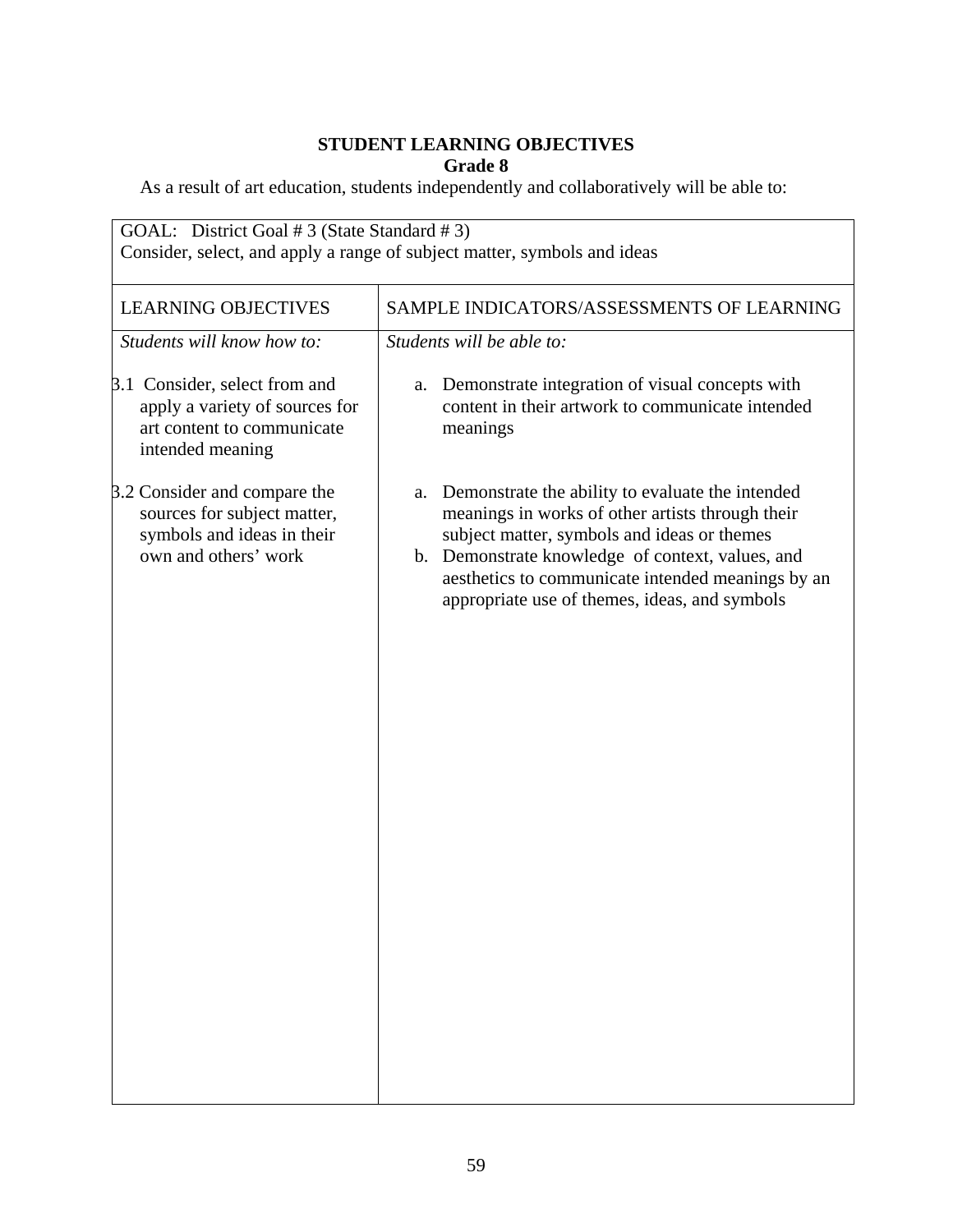| GOAL: District Goal #4 (State Standard #4)<br>Understand the visual arts in relation to history and cultures                                                                                                                        |                                                                                                                                                                                                                                                                                                                                                       |  |
|-------------------------------------------------------------------------------------------------------------------------------------------------------------------------------------------------------------------------------------|-------------------------------------------------------------------------------------------------------------------------------------------------------------------------------------------------------------------------------------------------------------------------------------------------------------------------------------------------------|--|
| <b>LEARNING OBJECTIVES</b>                                                                                                                                                                                                          | SAMPLE INDICATORS/ASSESSMENTS OF LEARNING                                                                                                                                                                                                                                                                                                             |  |
| Students will know how to:                                                                                                                                                                                                          | Students will be able to:                                                                                                                                                                                                                                                                                                                             |  |
| 4.1 Know and compare the<br>characteristics and purposes<br>of works of art representing<br>various cultures, historical<br>periods and artists                                                                                     | Demonstrate understanding of the characteristics of<br>a.<br>artwork from a variety of time periods and cultures<br>b. Compare in writing the characteristics of artwork<br>from various cultures with that of their own culture                                                                                                                      |  |
| 4.2 Describe and place a variety<br>of specific significant art<br>objects by artist, style, and<br>historical and cultural context                                                                                                 | Identify and describe a variety of art objects and<br>a.<br>place them in historical or cultural contexts<br>b. Use vocabulary such as chiaroscuro and Pop Art<br>related to historical art periods as well as various eras<br>and cultures when placing art objects                                                                                  |  |
| 4.3 Analyze describe and<br>demonstrate how factors of<br>time and place (such as<br>climate, natural resources,<br>ideas and technology)<br>influence visual<br>characteristics that give<br>meaning and value to a work<br>of art | Discuss how climate and culture influence visual<br>a.<br>characteristics that give meaning and value to<br>artwork<br>b. Place a variety of cultures in their historically<br>appropriate context<br>c. Describe and demonstrate how factors of time and<br>place, resources and technology influence art<br>production and meaning in a work of art |  |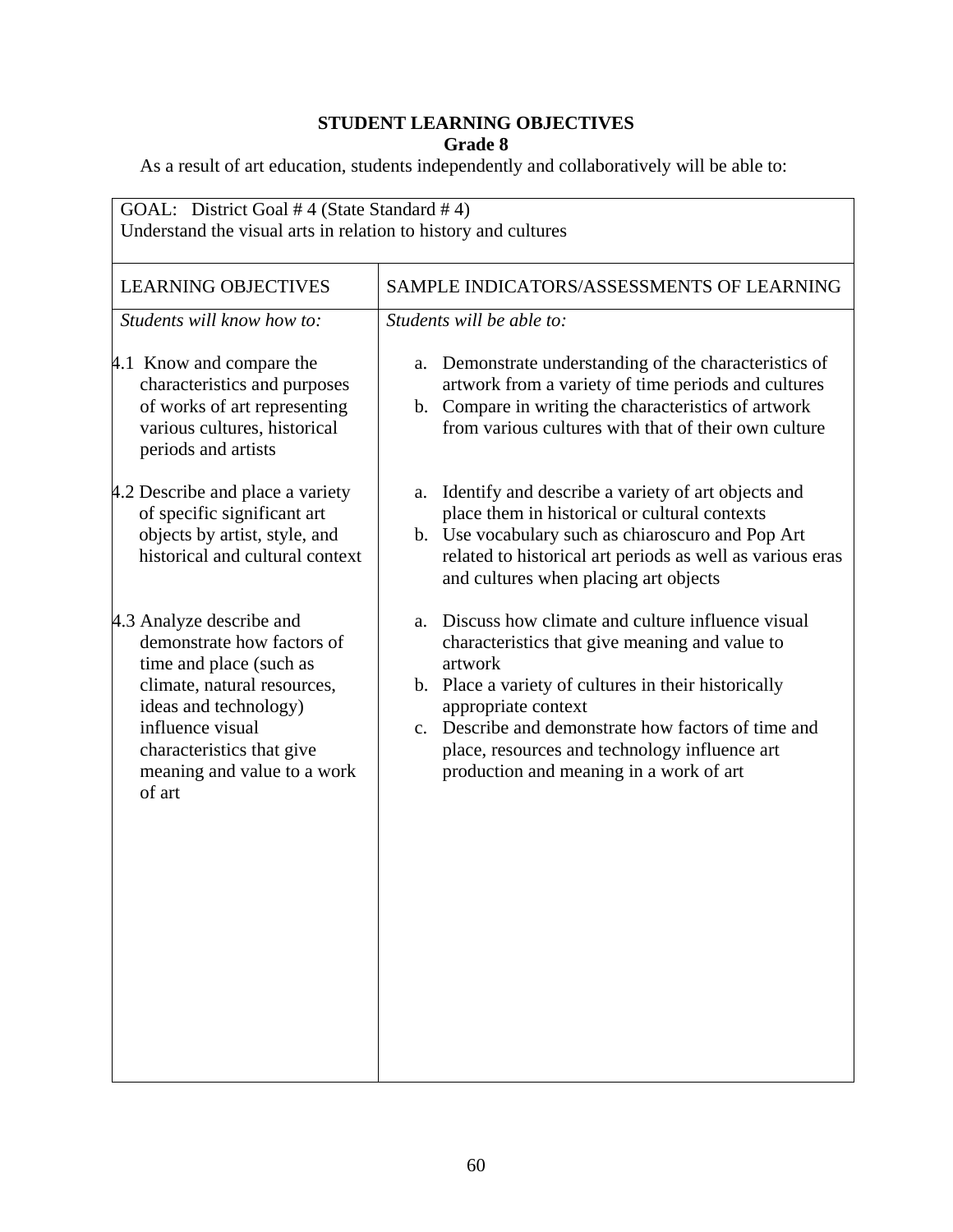| GOAL: District Goal # 5 (State Standard #5)<br>Reflect upon, describe, analyze, interpret and evaluate their own and others' work                                                          |                                                                                                                                                                                                                                                                 |  |
|--------------------------------------------------------------------------------------------------------------------------------------------------------------------------------------------|-----------------------------------------------------------------------------------------------------------------------------------------------------------------------------------------------------------------------------------------------------------------|--|
| <b>LEARNING OBJECTIVES</b>                                                                                                                                                                 | SAMPLE INDICATORS/ASSESSMENTS OF LEARNING                                                                                                                                                                                                                       |  |
| Students will know how to:                                                                                                                                                                 | Students will be able to:                                                                                                                                                                                                                                       |  |
| 5.1 Compare and contrast<br>purposes for creating works of<br>art                                                                                                                          | Use applicable art terminology such as shape, form<br>a.<br>and balance to describe and compare the meaning,<br>purpose and their response to different works of art<br>b. Compare a variety of purposes for creating art and<br>reflect upon their own reasons |  |
| 5.2 Describe and analyze visual<br>characteristics of works of<br>art using visual art<br>terminology                                                                                      | Use applicable art terminology such as texture,<br>a.<br>contrast and unity to describe and analyze the visual<br>characteristics of different works of art                                                                                                     |  |
| 5.3 Compare a variety of<br>individual responses to, and<br>interpretations of, their own<br>works of art and those from<br>various eras and cultures                                      | Analyze specific works of art for their contemporary<br>a.<br>and historical meaning                                                                                                                                                                            |  |
| 5.4 Describe their own responses<br>to, and interpretations of,<br>specific works of art                                                                                                   | a. Describe their responses to their own artwork<br>b. Describe their responses to artwork influenced by a<br>variety of cultures and time periods                                                                                                              |  |
| 5.5 Reflect on and evaluate the<br>quality and effectiveness of<br>their own and others' work<br>using specific criteria (e.g.,<br>technique, formal and<br>expressive qualities, content) | a. Demonstrate understanding of the use of inquiry and<br>reflect upon their work and the work of others                                                                                                                                                        |  |
| 5.6 Describe/analyze their own<br>growth over time in relation<br>to specific criteria                                                                                                     | Compare their art work from $7th$ and $8th$ grade using<br>a.<br>the criteria given in a rubric                                                                                                                                                                 |  |